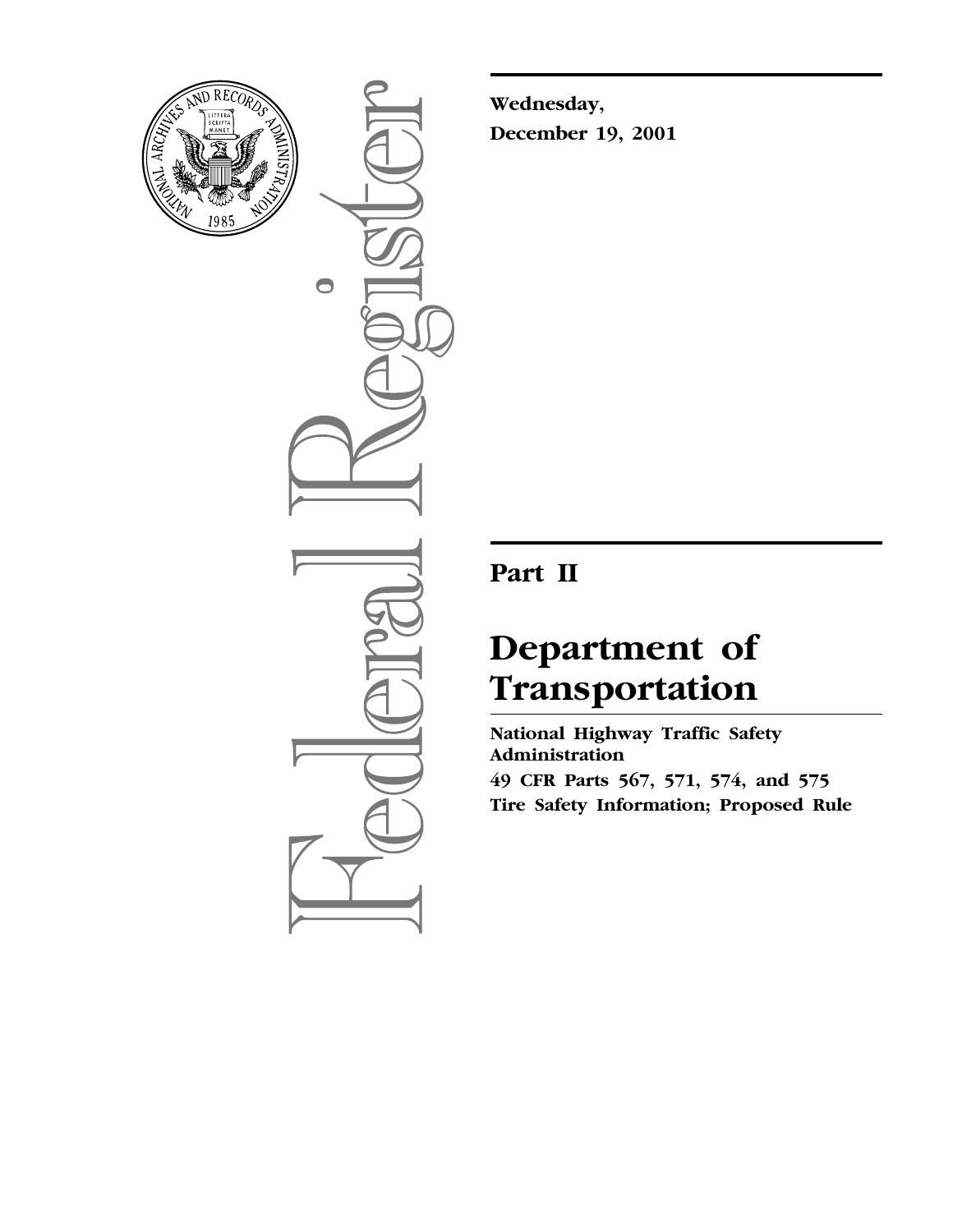## **DEPARTMENT OF TRANSPORTATION**

## **National Highway Traffic Safety Administration**

## **49 CFR Parts 567, 571, 574 and 575**

**[Docket No. NHTSA–01–11157]**

#### **RIN 2127–AI32**

#### **Tire Safety Information**

**AGENCY:** National Highway Traffic Safety Administration (NHTSA), Department of Transportation. **ACTION:** Notice of proposed rulemaking (NPRM).

**SUMMARY:** In response to the Transportation Recall Enhancement, Accountability, and Documentation (TREAD) Act of 2000, this document proposes to establish a new Federal Motor Vehicle Safety Standard that contains provisions to improve the labeling of tires to assist consumers in identifying tires that may be the subject of a safety recall. It also contains proposals for providing other consumer information to increase public awareness of the importance and methods of observing motor vehicle tire load limits and maintaining proper tire inflation levels for the safe operation of a motor vehicle. The proposals would apply to all new and retreaded tires for use on vehicles with a gross vehicle weight rating of 10,000 pounds or less and to all vehicles with a gross vehicle weight rating of 10,000 pounds or less, except for motorcycles and low speed vehicles. NHTSA will also be proposing upgraded safety performance requirements for tires in a forthcoming proposal, which would also be included in this new standard.

**DATES:** Written comments may be submitted to this agency and must be received by February 19, 2002.

**ADDRESSES:** You may submit your comments in writing to: Docket Management, Room PL–401, 400 Seventh Street, SW., Washington, DC, 20590. Alternatively, you may submit your comments electronically by logging onto the Docket Management System website at http://dms.dot.gov. Click on ''Help & Information'' or ''Help/Info'' to view instructions for filing your comments electronically. Regardless of how you submit your comments, you should mention the docket number of this document.

**FOR FURTHER INFORMATION CONTACT:** For technical and policy issues: Mr. Roger Kurrus, Office of Planning and Consumer Programs. Telephone: (202) 366–2750. Fax: (202) 493–2290. Mr. Joseph Scott, Office of Crash Avoidance Standards, Telephone: (202) 366–2720. Fax: (202) 366–4329.

For legal issues: Nancy Bell, Attorney Advisor, Office of the Chief Counsel, NCC–20. Telephone: (202) 366–2992. Fax: (202) 366–3820.

All of these persons may be reached at the following address: National Highway Traffic Safety Administration, 400 Seventh Street, SW., Washington DC 20590.

#### **SUPPLEMENTARY INFORMATION:**

## **Table of Contents**

I. Executive Summary

## II. Background

- III. Existing Labeling Requirements A. Generally
- B. Tire Identification Number (TIN)
- C. Other Labeling
- IV. Current Safety Problem—Inadequacy of Existing Labeling Requirements
	- A. Difficulty Locating the TIN
	- B. Lack of Consumer Knowledge of Correct Tire Inflation Pressure
- C. Safety Problems Associated with Tires V. Agency Response to Safety Problem
- A. Prior Agency Rulemaking Efforts
- B. December 2000 Advanced Notice of Proposed Rulemaking (ANPRM)
- C. Summary of Public Comments on the ANPRM
- 1. General Consumer Knowledge and Behavior/Availability of Information to Consumers
- 2. TIN Information a. Location b. Content and Readability
- 3. Other Tire Labeling Information
- a. Load Ratings
- b. Plies and Cord Material
- c. Tread Wear Indicator
- d. Uniform Tire Quality Grading System (UTQGS)
- e. Speed Rating
- f. Run-Flat and Extended Mobility Tires
- g. Retreaded Tires
- h. Tire Inflation Pressure
- i. Dissemination of Tire Safety Information j. Motorcycles and Trailers k. Font Height for Labeling Information
- 4. Harmonization Issues
- 5. Other Comments
- D. Focus groups
- VI. Agency Proposal
- A. Summary of Proposal
- B. Applicability
- C. Proposed Labeling Requirements
- 1. Tire Markings
- 2. TIN
- 3. Placard Content and Format
- 4. Placard Location
- 5. Owner's Manual
- D. Other Issues
- 1. Modification to FMVSS Nos. 110 and 120
- 2. Rim Size and Type Designation for Light Trucks and Multipurpose Passenger Vehicles
- 3. Maximum Inflation Pressure
- 4. UTQGS
- 5. Consumer Information Campaign
- 6. Point-of-Sale Information
- 7. Vehicle Certification Labels
- 8. International Harmonization
- 9. Organization of Tire Labeling Information
- VII. Request for Comments on Particular Issues
- VIII. Benefits
- IX. Costs
- X. Effective Date
- 
- XI. Rulemaking Analyses and Notices A. Executive Order 12866 and DOT
	- Regulatory Policies and Procedures
	- B. Regulatory Flexibility Act
	- C. National Environmental Policy Act D. Executive Order 13132 (Federalism)
	- E. Unfunded Mandates Act
	- F. Civil Justice Reform
	- G. Paperwork Reduction Act
	- H. Plain Language
- XII. Submission of Comments
- XIII. Proposed Regulatory Text

#### **I. Executive Summary**

The agency is proposing to establish a new standard that would contain revisions to the agency's existing tire labeling requirements, as well as contain revisions to its current regulations to improve tire information for light vehicles and light vehicle tires and its availability and understandability to consumers. As used in this document, ''light vehicles'' are vehicles (except motorcycles and low speed vehicles (LSVs)) with a gross vehicle weight rating (GVWR) of 10,000 pounds or less. The new standard will also contain requirements and test procedures addressing various aspects of tire performance. The agency will be issuing a separate NPRM that proposes these performance requirements and procedures. Today's NPRM concerns the labeling and other informational requirements.

Today's proposed amendments address the following aspects of tire and vehicle labeling: Tire markings, the Tire Identification Number (TIN), vehicle placard content and format, placard location, and owner's manual information. The proposal would extend all passenger car labeling requirements, including those requiring the labeling of combined occupant and cargo weight capacity and designated seating positions, to light trucks and multipurpose passenger vehicles (MPVs) with a GVWR or 10,000 pounds or less. The proposal is substantially based on NHTSA's activities undertaken in response to the Transportation Recall Enhancement, Accountability, and Documentation (TREAD) Act of 2000, including publication of an ANPRM, consideration of comments in response to the ANPRM, data gathering and analysis, and NHTSA sponsored focus groups.

NHTSA proposes that the TIN, size designation, maximum permissible inflation pressure, and maximum load rating be placed on both sides of light vehicle tires. The Firestone tire recalls last year highlighted the difficulty that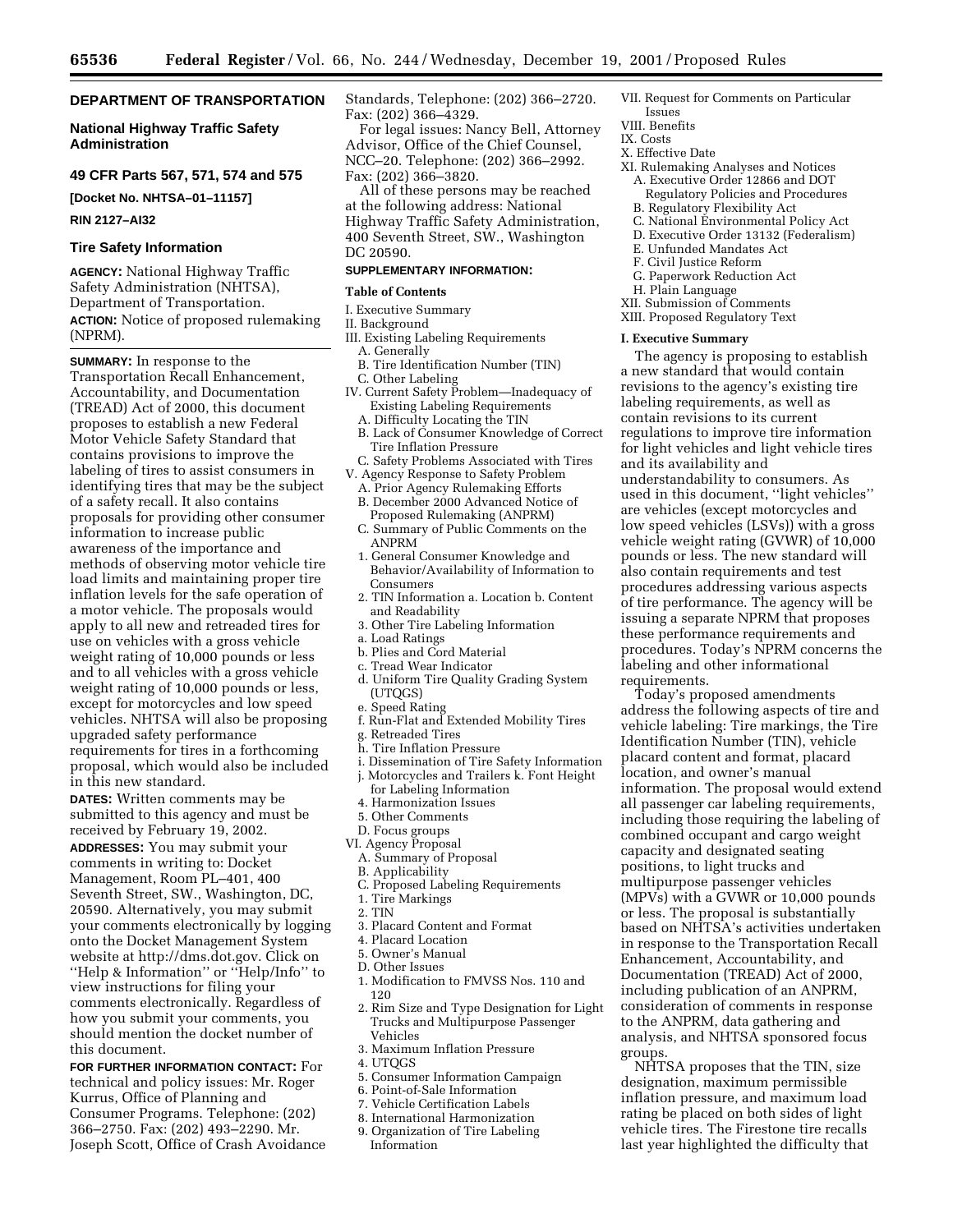consumers have in determining whether a tire is subject to a recall when the tire is mounted so that the sidewall bearing the TIN and size designation faces inward, i.e., underneath the vehicle. Requiring the TIN and size designation to be on both sides would ensure that that information would be on the sidewall facing outward, regardless of how the tire is mounted. Requiring that the other items of information be on both sidewalls would aid consumers in maintaining their tires and loading their vehicles.

NHTSA is proposing two changes to the TIN. First, the agency proposes to require a re-ordering of information in the TIN so that the first six characters would contain the information required for determining whether a particular tire is subject to a recall. The first two characters would reflect the plant code, and the next four characters would reflect the date code. Second, the agency proposes to require that each character be 6 mm  $(1/4)$  high. The agency believes that a requirement for a uniform TIN font size would significantly improve the readability of the TIN.

The agency proposes four sets of revisions for the presentation of tire inflation pressure and load limit information on the vehicle placard currently required for passenger cars by S4.3 of § 571.110 and to be required for all light vehicles with a GVWR of 10,000 pounds or less under this proposal.1 This placard, permanently affixed to the glove compartment door or an equally accessible location, currently displays the vehicle capacity weight, the designated seating capacity (expressed in terms of total number of occupants and in terms of occupants for each seat location), the vehicle manufacturer's recommended cold tire inflation pressure for maximum loaded vehicle weight, and the manufacturer's recommended tire size designation.

First, the agency proposes that tire inflation pressure information would be visually separated by a red colored border on the vehicle placard or, alternatively, be placed on a separate tire inflation pressure label. The vehicle placard would contain only the information required by the proposed

information specified in the proposed version of S4.3 (paragraphs (a)–(e)).2 This information would not be combined with other labeling or certification requirements. The vehicle placard would also meet the proposed color and content requirements as discussed below.

Second, the agency also proposes that the tire inflation pressure label and vehicle placard meet the following three requirements: (1) The tire inflation pressure information on the placards would be in color—red, yellow, and black on a white background, (2) contain a black and white tire symbol icon in the upper left corner of the placards, 13 millimeters (.51 inches) wide and 14 millimeters (.55 inches), and (3) the placard and label would both include the phrases ''Tire Information'' and ''See Owner's Manual For Additional Information'' in yellow text on a black background.

Third, the agency proposes to replace the vehicle capacity weight statement on the vehicle placard with the following sentence: ''[t]he combined weight of occupants and cargo should never exceed XXX pounds.'' The ''XXX'' amount would equal the ''vehicle capacity weight'' of the vehicle as defined in FMVSS No. 110. The information is the same as that currently required to be placed on the vehicle placard by manufacturers. However, the agency believes that the statement ''the combined weight of occupants and cargo should never exceed \* \* \*" is easier for consumers to comprehend than a technical phrase such as ''vehicle capacity weight." "Vehicle capacity weight'' is not intuitive to consumers and it requires a vehicle operator to look to the owner's manual or standard to understand which factors are included in the calculation of the sum/amount on the placard.

Fourth, the agency proposes to replace the vehicle's recommended tire size designation with the tire size designation for the tire installed as original equipment on the vehicle by the vehicle manufacturer. While in most instances these two numbers would be identical, this minor revision insures that the consumer is provided with the

correct tire inflation pressure information for the tire size actually installed on his vehicle as original equipment by the manufacturer.

We are proposing these placard changes in response to survey data which indicate that consumers need assistance in locating recommended tire pressures for their vehicle's tires and understanding load limits. The use of colors and a visual cue, such as a tire symbol icon, would aid drivers in noticing and locating this imperative information. By expressing the vehicle's load limit in easily recognizable terms such as ''passenger and cargo weight'', as opposed to ''vehicle capacity weight'' the proposed placard revisions would also aid consumers in understanding and adhering to load limit guidelines.

The agency proposes that the placard and/or label containing tire inflation pressure by tire size and other required information specified in S4.3 of FMVSS No. 110 be located on the driver's side B-pillar. If a vehicle does not have a Bpillar, then the placard and/or label would be placed on the edge of the driver's door. Currently, S4.3 of 571.110 specifies that the vehicle placard be affixed to the glove compartment door or an equally accessible location. A standardized location for tire information placards and labels would contribute to consumer awareness of recommended tire inflation pressures and load limits.

The agency proposes that owner's manuals for light vehicles contain discussion of the following five subject areas: (1) Tire labeling, (2) recommended tire inflation pressure, (3) glossary of tire terminology, (4) tire care, and (5) vehicle load limits. A single, reliable source containing the proposed required information for the tires and tire safety information listed above would aid consumers by providing to them, in one centralized location, the information that they need to properly maintain their tires and adhere to recommended load limits.

Finally, the agency proposes revising FMVSS Nos. 110, Tire selection and rims, for passenger cars, 49 CFR 571.110, and 120 Tire selection and rims for motor vehicles other than passenger cars, 49 CFR 571.120, to reflect the applicability of the proposed light vehicle tire standard to vehicles with a GVWR of 10,000 pounds or less, and revising FMVSS Nos. 117, Retreaded pneumatic tires, 49 CFR 571.117, and 129, New non-pneumatic tires for passenger cars, 49 CFR 571.129, to replace the labeling requirements contained therein with those specified in the proposed new light vehicle tire standard.

<sup>1</sup>FMVSS No. 120 currently requires that each motor vehicle other than a passenger car show, on the label required by § 567.4, or on a tire information label (S5.3.2(b)), the recommended tire size designation appropriate for the GAWR, the tire size and type designation of rims appropriate for those tires, and the recommended cold inflation pressure for those tires such that the sum of the load ratings on the tires on each axle (when the tire's load carrying capacity at the specified pressure is reduced by dividing 1.10, in the case of a tire subject to FMVSS No. 109, i.e., a passenger car tire) is appropriate for the GAWR.

<sup>2</sup> (a) Vehicle capacity weight expressed as ''THE COMBINED WEIGHT OF OCCUPANTS AND CARGO SHOULD NEVER EXCEED XXX POUNDS'';

<sup>(</sup>b) Designated seating capacity (expressed in terms of total number of occupants and in terms of occupant for each seat location);

<sup>(</sup>c) Vehicle manufacturer's recommended cold tire inflation pressure;

<sup>(</sup>d) Tire size designation for the tire installed as original equipment on the vehicle by the vehicle manufacturer; and

<sup>(</sup>e) ''SEE OWNER'S MANUAL FOR ADDITIONAL INFORMATION'.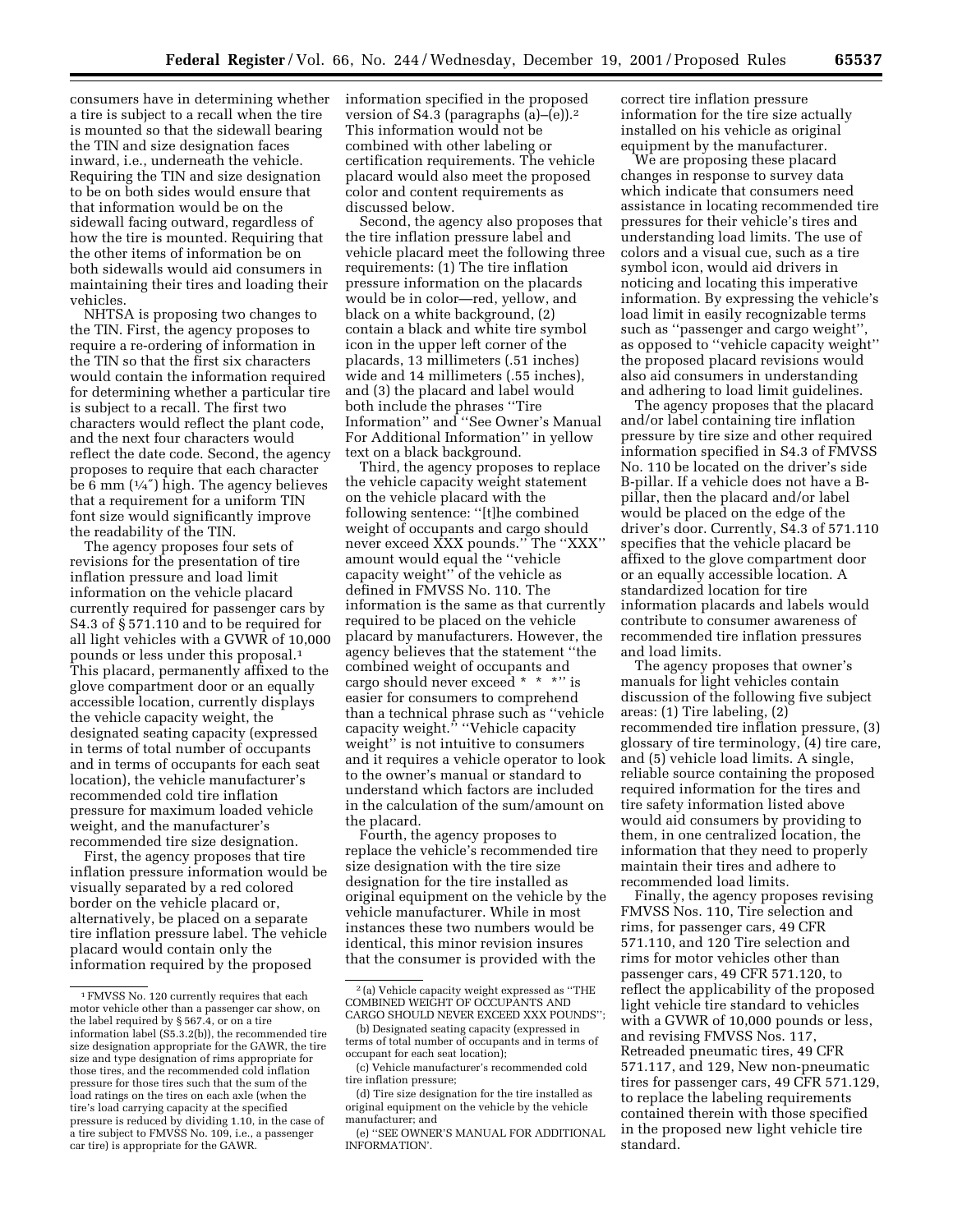NHTSA believes that this proposal would result in minimal costs for tire and manufacturers. NHTSA estimates that the added cost for labeling tires under this proposal would equal \$0.01 per tire or less. Vehicle labeling, including vehicle placards for passenger cars and owner's manual information for light vehicles, is already required. Therefore the cost of labeling the tire, printing new or revised placards and/or tire inflation labels, the owner's manual pages and installation of the placard and/or tire inflation pressure label should be minimal. The only costs would be one-time costs to change production for the new vehicle placard and/or tire inflation pressure label, the application of the vehicle placard and/ or tire inflation pressure label to all light vehicles, not only passenger cars, and the new owner's manual pages. NHTSA estimates that, adding the total tire and vehicle manufacturing costs together, the total annual costs equal approximately \$5.5 million.

NHTSA believes that this proposal would be effective in increasing public awareness of tire safety, particularly the understanding and maintenance of proper tire inflation and load limits. This proposal will also enable consumers to more easily identify the TIN and other tire information for recalls and other notifications. The proposal will standardize the location and content of important information relating to proper inflation and load limits and other tire safety concerns. These measures, by increasing consumer knowledge and awareness, should result in reduced tire failures and tire related crashes, and therefore fewer deaths and injuries.

#### **II. Background**

The Transportation Recall Enhancement, Accountability, and Documentation (TREAD) Act of 2000, Pub. L. 106–414, requires the agency to address numerous matters through rulemaking. One of these matters, set forth in section 11 of the Act, is the improvement of the labeling of tires required by section 30123 of title 49, United States Code, to assist consumers in identifying tires that may be the subject of a recall. Section 11 provides that the agency must initiate a rulemaking proceeding for that purpose within 30 days after the enactment of the Act and must complete it not later than June 1, 2002.

Additionally, that section provides that the agency may take whatever additional action it deems appropriate to ensure that the public is aware of the importance of observing motor vehicle tire load limits and maintaining proper

tire inflation levels for the safe operation of a motor vehicle. Section 11 states that such additional action may, for example, include a requirement that the manufacturer of motor vehicles provide the purchasers of the motor vehicles information on appropriate tire inflation levels and load limits if the agency determines that requiring such manufacturers to provide that information is the most appropriate way that information can be provided.

On December 1, 2000, this agency published an Advance Notice of Proposed Rulemaking (ANPRM) (65 FR 75222), as required by the TREAD Act, announcing our plans to (1) improve the labeling of tires, (2) assist consumers in identifying tires that may be the subject of a recall, and (3) ensure that the public is aware of the importance of observing motor vehicle tire load limits and maintaining proper tire inflation levels for the safe operation of a motor vehicle. Specifically, we discussed tire label requirements and prior rulemakings, as well as presented a number of questions for public comment on issues such as general consumer knowledge and behavior, availability of information to consumers, and Tire Identification Number (TIN) information and location.

#### **III. Existing Labeling Requirements**

## *A. Generally*

NHTSA's existing labeling requirements for new passenger car tires are set forth in Federal Motor Vehicle Safety Standard (FMVSS) No. 109, New Pneumatic Tires—Passenger Cars (49 CFR 571.109). Specifically, section S4.3 of FMVSS No. 109 sets forth information labeling requirements for tires, including requirements regarding the positioning of the information on the sidewall to ensure that it is readily visible and to minimize the possibility that it will be scuffed off if the sidewall hits a curb or similar object. It provides that the information listed in paragraphs S4.3 (a) through (e) (e.g., number of plies and maximum permissible inflation pressure) must appear, on at least one sidewall, in an area between the maximum section width and the bead of the tire, unless the maximum section width of the tire falls between the bead and one-fourth of the distance from the bead to the shoulder of the tire. For tires for which the maximum section width falls in that area, all required labeling must be located between the bead and a point one-half the distance from the bead to the shoulder of the tire.3 Section S4.3.1 and

S4.3.2 provide more extensive location requirements for other information (e.g., the DOT certification and the name of the manufacturer or brand name and number assigned to the manufacturer) to be placed on car tires. They provide that the labeling must be done in the manner specified in Part 574.5.

NHTSA's labeling requirement for retreaded passenger car tires is set forth in FMVSS No. 117, Pneumatic Retreaded Tires (49 CFR 571.117). FMVSS No. 117 requires that each newly retreaded passenger car tire have molded into its sidewalls information similar to that required in FMVSS No.109, plus the words bias, or bias belted, or radial, as applicable. FMVSS No. 117 does not, though, require that the name of the manufacturer or brand name and number assigned to the manufacturer be placed on retreaded tires as is required on new passenger vehicle tires by FMVSS No. 109.

NHTSA's labeling requirements for new tires for vehicles other than passenger cars are set forth in FMVSS No. 119, New Pneumatic Tires for Vehicles other than Passenger Cars (49 CFR § 571.119). Paragraph S6.5 of FMVSS No. 119 specifies that all tires for vehicles other than passenger cars must have certain markings on the sidewalls. Among other things, these tires must show the actual number of plies in the tire, the composition of the ply cord material (S6.5(f)), and a letter designating the load range (S6.5(j)). S6.5 also provides that the designated information must appear, on at least one sidewall, in an area between the maximum section width and bead of the tire, unless the maximum section width of the tire falls between the bead and one-fourth of the distance from the bead

<sup>3</sup>The agency initially addressed the problem of labeling tires whose maximum section width is close to the bead in a 1985 rulemaking regarding

tires for vehicles other than passenger cars. (49 FR 37816; September 26, 1984 and 50 FR 10773; March 18, 1985). That rulemaking amended part 574, Tire Identification and Recordkeeping (49 CFR 574.4) and FMVSS No. 119, New Pneumatic Tires for Motor Vehicles Other Than Passenger Cars (49 CFR 571.119) to permit placing markings at a different location in order to permit the introduction of a new tire concept for vehicles other than cars where the tire's maximum section width is at the bead. In particular, Figure 1 of part 574 was amended to specify the requirements for the label's position if a tire's maximum section width falls within onefourth of the distance from the bead to the tire shoulder. In that case, a marking must appear between the bead and a point one half the distance from the bead to the shoulder of the tire. Amending part 574 had the practical effect of applying the new requirement to section S4.3.1 and S4.3.2 of FMVSS No. 109, given that these provisions state that the tires must be labeled ''in the manner specified in part 574.'' However, the 1985 final rule did not amend the labeling requirements for car tires in section S4.3 of FMVSS No. 109. Nevertheless, the notice did expressly amend section S6.5 of FMVSS No. 119. A subsequent rulemaking (55 FR 41190; October 10, 1990) amended FMVSS No. 109 to facilitate the use of this new tire technology.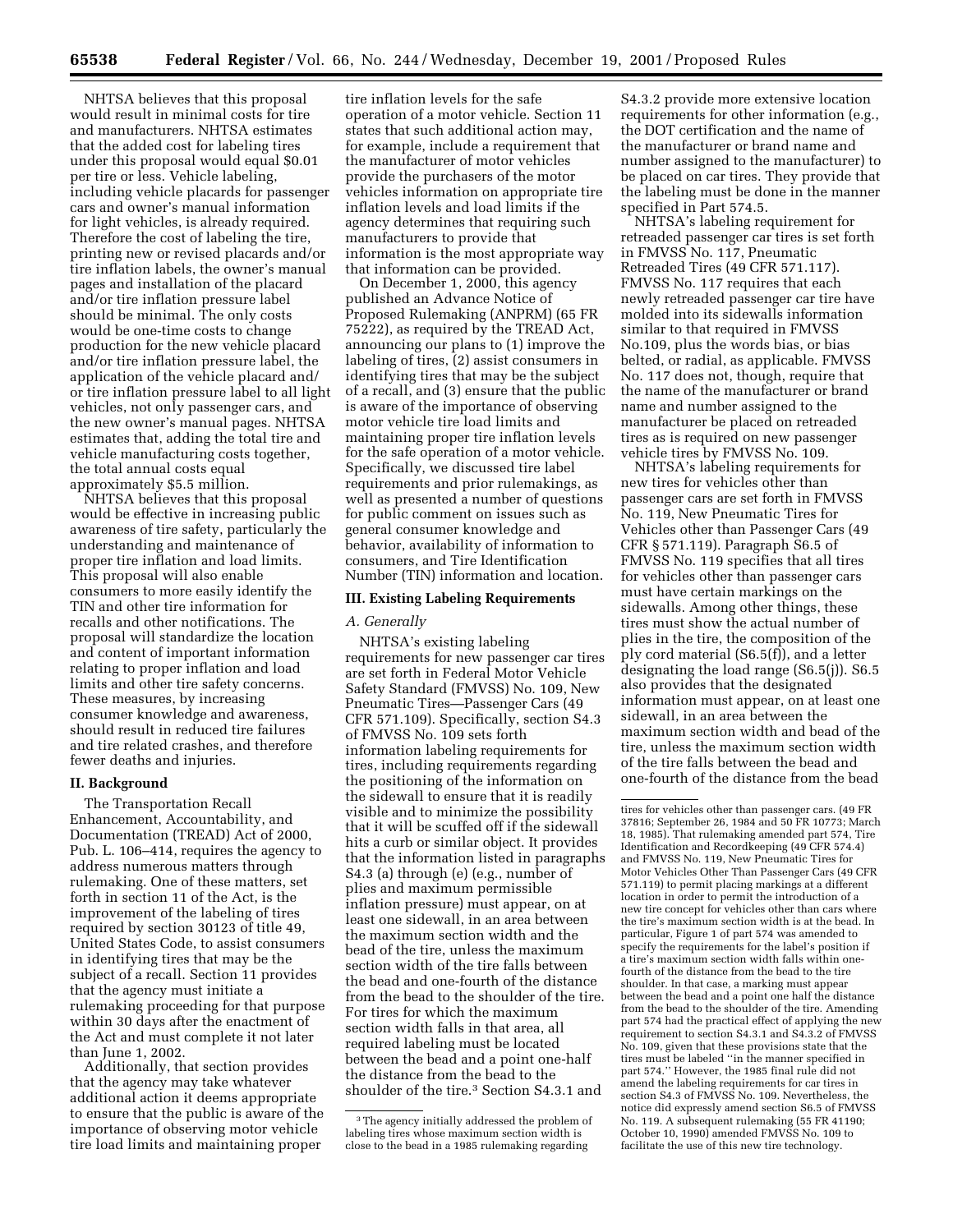to the shoulder of the tire. For tires for which the maximum section width falls in that area, all required labeling must be located between the bead and a point one-half the distance from the bead to the shoulder of the tire. Additionally, section S6.5(b) requires that each tire be marked with the tire identification required by part 574 of this chapter and that this number may be marked on only one sidewall.

NHTSA's labeling requirements for new temporary spare non-pneumatic tires for passenger cars are set forth in FMVSS No. 129, New non-pneumatic tires for passenger cars (49 CFR 571.129). The FMVSS No. 129 labeling requirements are similar to those set forth in section S4.3 in FMVSS No. 109 for size designation, load, rating, rim size and type designation, manufacturer or brand name, certification, and tire identification number. The standard also includes temporary use and maximum speed labeling requirements (which provide an extra margin of safety relating to the handling and braking of these tires) and allows methods of permanent marking other than ''molding'' in anticipation of the difficulty of molding required information on non-pneumatic tire designs. Paragraph S.4 of FMVSS No. 129 specifies that each non-pneumatic tire must have certain markings on the sidewalls including the non-pneumatic tire identification code (NPTIC), the load rating, and the tire identification number required in Part 574. These labeling requirements also specify that the labeling information must appear on both sides of the tire, except, in the case of a tire that has a particular side that must always face outward where the information must appear on the outward facing side.

#### *B. Tire Identification Number (TIN)*

Section 574.5 of Title 49, CFR, Tire Identification Requirements, sets forth the methods by which new tire manufacturers and new tire brand name owners must identify tires for use on motor vehicles.4 The section also sets forth the methods by which tire retreaders and retreaded tire brand

name owners must identify tires for use on motor vehicles. The purpose of these requirements is to facilitate efforts by tire manufacturers to notify purchasers of defective or nonconforming tires and by such purchasers to identify those tires so that purchasers can take appropriate action in the interest of motor vehicle safety.5

Specifically, 574.5 requires each new tire manufacturer and each tire retreader to mold a TIN into or onto the sidewall of each tire produced, in the manner and location specified in the section and as depicted in Figures 1 and 2 of that section. The TIN is composed of four groups:

1. The first group represents the manufacturer's identification mark assigned to such manufacturer by this agency in accordance with § 574.6;

2. The second group represents the tire size for new tires; for retreaded tires, the second group represents the retread matrix in which the tire was processed or, if no matrix was used, a tire size code;

3. The third group may, at the option of the manufacturer, be used as a

In a final rule published on November 10, 1970 (35 FR 17257), the agency revised the requirements proposed in the NPRM in response to the suggestions of various commenters. Specifically, NHTSA reversed the order of the manufacturer's optional information and the date of manufacture, so that the latter would appear in the fourth grouping and the manufacturer's optional information would appear in the third grouping. NHTSA also stated that the tire identification number need only appear on one sidewall in response to concerns relating to worker safety, and that the figures need only be 5⁄32 inch high on tires with a bead diameter of less than 13 inches. Many commenters requested that the date code be expressed in alpha-numeric form in order to reduce the date figures to two digits. NHTSA declined to adopt the alpha-numeric system because it could be confusing to the public and because retreaders may not be able to easily determine the age of the casing to be retreaded. In order to shorten the stencil plate, however, NHTSA dropped one of the two digits representing the decade of manufacture, thereby reducing the date of manufacture group from four digits to three. The date of manufacture grouping was later expanded to four digits. (64 FR 36807; July 8, 1999)

descriptive code for identifying significant characteristics of the tire. If the tire is produced for a brand name owner, the third grouping must identify such brand name owner; and

4. The fourth group identifies the week and year of manufacture. The first two figures identify the week, starting with "01" to represent the first full week of the calendar year; the second two figures represent the year. For example, "2198" represents the 21st week of 1998.6

#### *C. Other Labeling*

Labeling requirements are also contained in 49 CFR part 567, Certification, 49 CFR part 575, Consumer Information Regulations, FMVSS No. 110, Tire Selection and Rims, applicable to passenger cars and to non-pneumatic spare tire assemblies for use on passenger cars, and FMVSS No. 120, Tire Selection and Rims for Motor Vehicles Other Than Passenger Cars.

Section 567.4 requires vehicle manufacturers to affix to each vehicle a label bearing, among other things, the Gross Vehicle Weight Rating (GVWR), which must not be less than the sum of the unloaded vehicle weight, rated cargo load, and 150 pounds times the vehicles

In that rulemaking, all commenters supported adding a fourth digit to the date code. Two of the commenters, though, opposed reducing the size of the numbers in the TIN on the basis that such reduction would make it more difficult for consumers to see, especially those with visual pathologies. These commenters did not, however, provide any data showing that drivers cannot read 4 mm figures. NHTSA said that its experience to date with 4 mm figures on tires suggest that figures of that size do not present a problem. (It should be noted that many tire manufacturers actually use figures larger than 4 mm for the date code. As discussed in the final rule, 4 mm is approximately the equivalent of font size 16 in Windows 95, which is approximately double the font size used in the **Federal Register** and also approximately double the size of the largest letters found on the U.S. quarters being minted then. Additionally, this agency pointed out that the size of the UTQGS tire grades marked on tire sidewalls has always been 4 mm ( $5/32$ inch) and the agency had not received any complaints that those letters or numbers were too small to read. Finally, Part 574 permits tires of less than 13 inches in diameter or those that have less than a 6-inch cross section width to have a letter/ number size of 4 mm. Again, the agency had not received any complaints about the size of those letters/numbers.

<sup>4</sup>NHTSA originally proposed these requirements in response to the May 22, 1970 amendments to the National Traffic and Motor Vehicle Safety Act of 1966, Pub. L. 89–563, originally 15 U.S.C. 1581 *et seq.* (Codified in 1995 and now found at 49 U.S.C. 30101 *et seq.*). Those amendments, among other things, required manufacturers and brand name owners of new and retreaded motor vehicle tires to maintain records of the names and addresses of the first purchasers of tires (other than dealers or distributors) in order to facilitate notification of such purchasers in the event tires were found to be defective or not to comply with applicable Federal motor vehicle safety standards.

<sup>5</sup>The agency believed that an effective method of tire identification was essential to an effective defect or noncompliance notification system for tire owners. Accordingly, on July 23, 1970, NHTSA published a Notice of Proposed Rulemaking (NPRM) (35 FR 11800) proposing to establish a tire identification system to provide a means to identify the manufacturer of the tire, the date of manufacture, the tire size, and, at the option of the manufacturer, additional information to further describe the type or other significant characteristics of the tire. The agency proposed a TIN composed of four groups of figures: the first group would contain the manufacturer's identification mark which would be assigned by NHTSA; the second group would identify the tire size; the third group would identify the date of manufacture of the tire; and the fourth group would be the manufacturer's optional description of the tire. The figures would be a minimum of 1⁄4 inch high and would appear on both sidewalls of the tire.

<sup>6</sup> In response to petitions for a rulemaking, the agency amended NHTSA's tire identification and recordkeeping regulation in 1999 to require the date of manufacture to be expressed in four digits, instead of the previously required three, so that consumers would be able to determine the decade of manufacture of their tires. (64 FR 36807; July 8, 1999) This rule also reduced the minimum size of the digits from the then currently required minimum of 6 millimeters (mm)  $(1/4 \text{ inch})$  to 4 mm (5⁄32 inch) to relieve the manufacturers and retreaders of the burden they might otherwise have incurred by having to redesign their tire molds to accommodate the additional digit.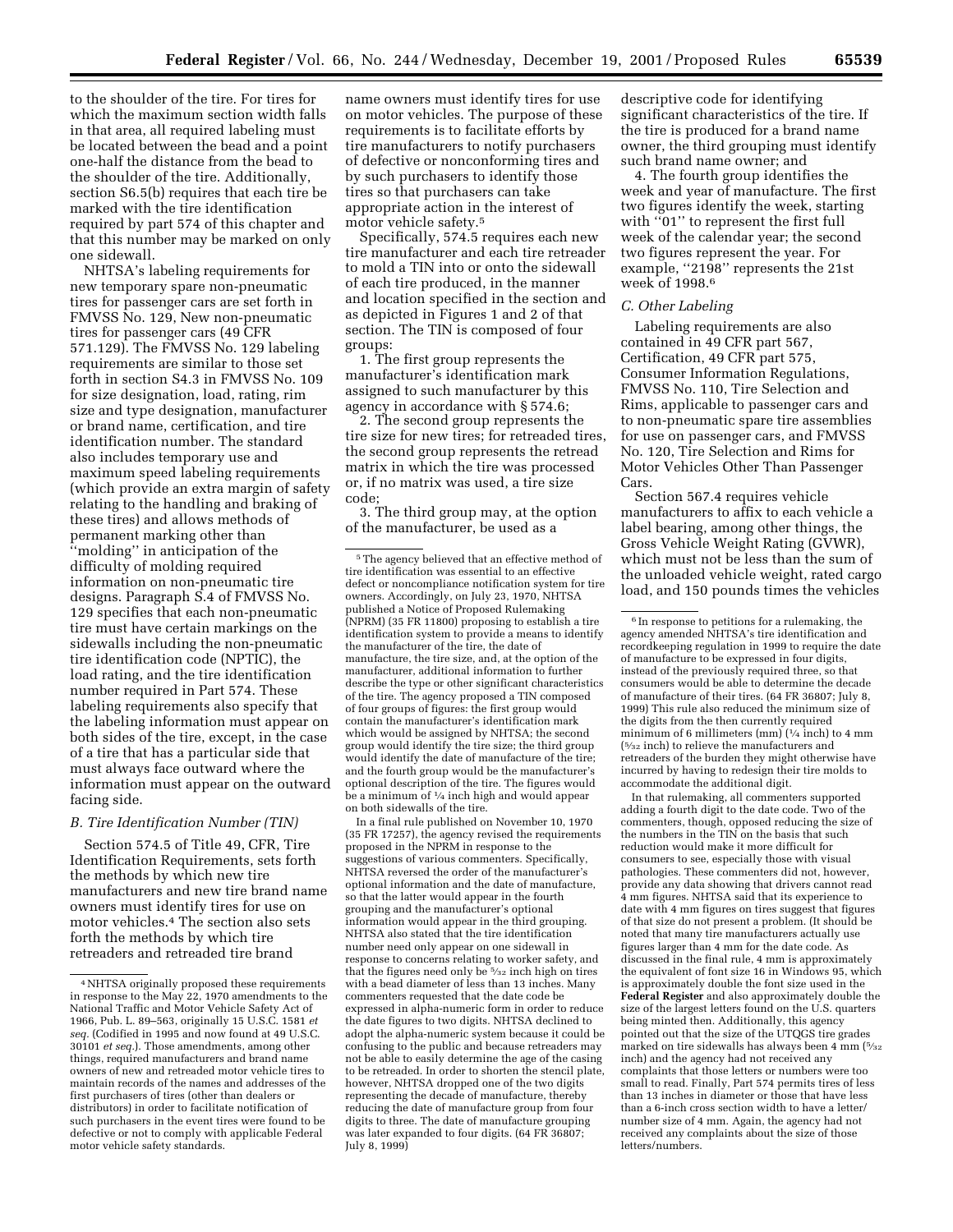rated seating capacity; and the Gross Axle Weight Rating (GAWR), which is the value specified by the manufacturer as the load carrying capacity of a single axle system.

Section 30123(e) of Title 49, U.S. Code, requires the Secretary of Transportation to prescribe a uniform quality grading system for motor vehicle tires to help consumers make an informed choice when purchasing tires. NHTSA implemented this statutory mandate by issuing the Uniform Tire Quality Grading System (UTQGS) at 49 CFR 575.104, applicable to new passenger car tires. The UTQGS require passenger car and tire manufacturers and tire brand name owners to provide consumers with information with respect to the treadwear,<sup>7</sup> traction,<sup>8</sup> and temperature resistance 9 performance of their tires. UTQGS information is required to be provided on two locations on the tire: a paper label affixed to the tread, and molded into the sidewalls. Excluded from the UTQGS are deep-tread, winter-type snow tires, space-saver or temporary-use spare tires, tires with nominal rim diameters of 12 inches or less and limited production tires as described in 49 CFR 575.104(c)(2).

Section 575.6(a) of Title 49, CFR, requires that when a motor vehicle is delivered to the first purchaser for purposes other than resale, the vehicle manufacturer must provide, in writing and in the English language, the information specified in Section 575.103 applicable to that vehicle, and in the owner's manual, the information specified in Section 575.104.10 Section

9Temperature grades represent the tire's resistance to heat and its ability to dissipate heat when tested under controlled laboratory conditions. Sustained high temperature can cause the tire to degenerate and reduce tire life, and excessive temperature can lead to sudden tire failure. The temperature grades from highest to lowest are ''A'', "B" and "C". The grade "C" corresponds to the minimum performance required by FMVSS No. 109. The temperature grade is for a tire that is inflated properly and not overloaded.

10Prior to May 24, 1999 (64 FR 27921), passenger car manufacturers were required to directly provide general UTQGS information and the information specified in Section 575.104 in writing and the English language to purchasers and potential

575.104(d)(1)(iii) requires vehicle manufacturers to list all possible grades for traction and temperature resistance and restate verbatim the explanation of each of the three graded aspects of performance. The information must also contain a statement referring the reader to the tire sidewall for the specific graded performance of the tires with which the vehicle is equipped. Section 575.6(c) requires that each vehicle manufacturer, brand name owner of tires, and manufacturer of tires for which there is no brand name owner to provide the information specified in subpart B of Part 575 to prospective purchasers at each location at which its vehicles or tires are offered for sale.

Paragraph S4.3 of FMVSS No. 110 requires manufacturers to affix a placard to each passenger car's glove compartment door or an equally accessible location showing the vehicle's capacity weight, designated seating capacity, the manufacturer's recommended cold tire inflation pressure for maximum loaded vehicle weight, the manufacturer's recommended tire size designation, and, for a vehicle equipped with a nonpneumatic spare tire assembly, the nonpneumatic identification code required by FMVSS No. 129, New Non-Pneumatic Tires for Passenger Cars. The required information is intended to promote the vehicle's safe performance by preventing overloading of the tires or the vehicle itself.11

11Herzlich Consulting (Herzlich) petitioned the agency on March 12, 1992, to amend FMVSS Nos. 110 and 120 to include a requirement that the manufacturers of the vehicles subject to those standards place a warning in the glove compartment or some other accessible/visible location which would state, in high visibility letters: ''Warning: Underinflation, Overloading, or Damage can Cause any Tire to Fail Suddenly.'' In support of the petition, Herzlich argued that although the Federal and state governments and the tire industry continuously communicate tire safety information, such efforts are ''rather unsuccessful.'' Herzlich also argued that tire failure due to road hazard damage, underinflation, or overload continues to be a problem. He stated that tires are the most important safety component on the vehicle and, perhaps because of their high degree of reliability, they are often taken for granted by consumers. Herzlich also referred to unspecified surveys purporting to show that a ''significant number of vehicles are running on underinflated, overloaded, worn-out or damaged tires,'' which, he contended, indicates that people get careless and need to be reminded over and over again to inspect and properly maintain their tires.

After a full and careful review of the petition, NHTSA decided to deny it based on several factors (57 FR 45759; October 5, 1992). First, there already

FMVSS No. 120 requires that each vehicle show, on the label required by 567.4, or on a tire information label (S5.3.2(b)), the recommended tire size designation appropriate for the GAWR, the size and type designation of rims appropriate for those tires, and the recommended cold inflation pressure for those tires such that the sum of the load ratings of the tires on each axle (when the tires load carrying capacity at the specified pressure is reduced by dividing 1.10, in the case of a tire subject to FMVSS No. 109, i.e., a passenger car tire) is appropriate for the GAWR.<sup>12</sup>

## **IV. Current Safety Problem— Inadequacy of Existing Labeling Requirements**

#### *A. Difficulty Locating the TIN*

The continued use of tires determined to be unsafe poses a safety risk not only for the occupants of the vehicles equipped with those tires, but also for other highway users near those vehicles.

One effect of the combination of the prevalence of long-life radial tires is that tires have significantly longer service life now than 20 years ago. Another effect of radials is that there are large numbers of persons who purchase a used car with used radial tires. Unlike the case of first purchasers, there is no procedure for providing tire manufacturers with the names and addresses of subsequent purchasers. Thus there is no way for the tire manufacturers to directly contact subsequent purchasers in the event of a recall. The only way that either of these groups could determine that their tires

In summary, NHTSA believed at that time that the wealth of safety materials already available to the public through industry, government, and consumer sources adequately addressed the issue of proper tire inflation and maintenance; that existing labeling requirements provided sufficient information to enable consumers to maintain tires properly and safely; and that the petitioner had not shown that the amendments he proposed would significantly change the behavior of the public in that respect.

12 In a final rule published on March 11, 1993 (58 FR 13424), the agency amended FMVSS No. 120 to clarify the requirement about tire information labels on multipurpose passenger vehicles, trucks, buses, and trailers. Specifically, this amendment required the label to specify a recommended tire inflation pressure when such vehicles are equipped with passenger car tires.

<sup>7</sup>The treadwear grade is a comparative rating based on the wear rate of the tire when tested under controlled conditions. For example, a tire graded 200 should have its useful tread last twice as long as a tire graded 100.

<sup>8</sup>Traction grades represent the tire's ability to stop on wet pavement as measured under controlled conditions on asphalt and concrete test surfaces. The traction grades from highest to lowest, are ''AA'', ''A'', ''B'' and ''C''. A tire graded ''AA'' may have relatively better traction performance than a tire graded ''A'', ''B'' or ''C'', based on straight ahead braking tests. The grades do not reflect the cornering or turning traction performance of the tires.

purchasers at the point of sale of new vehicles. The agency eliminated this requirement, instead requiring that the information be contained within the owner's manual, because it believed that the elimination of the point-of-sale requirement would relieve a significant burden on vehicle manufacturers and dealers and yet would have little effect on consumers. (64 FR 27921; May 24, 1999).

existed a vast amount of information on proper tire maintenance. Additionally, the agency stated that there was no reason to believe that requiring the same information be made available in another place would increase consumer's responsiveness to such information. Finally, the petitioner presented no data, and this agency was aware of none, that would support petitioner's assertion that improper maintenance causes the vast majority of tire failures or that a significant number of vehicles are running on underinflated, overloaded, worn out or damaged tires.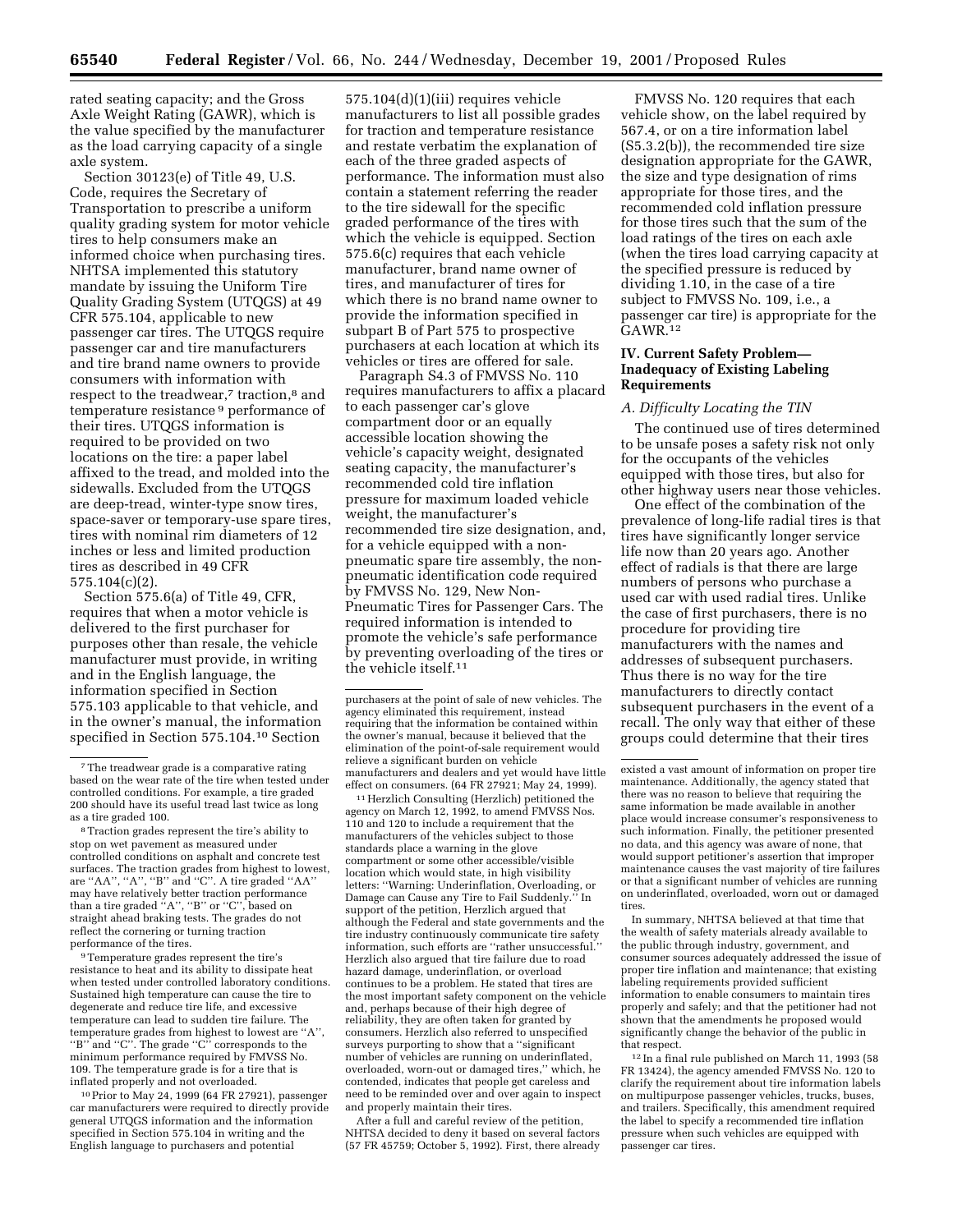have been recalled would be to find the identification numbers on their tires and compare them with the series of identification numbers contained in general public announcements about the recall.

As a result of the difficulty and inconvenience of checking the TINs, the percentage of people who respond to a tire recall campaign is reduced and motorists unknowingly continue to drive their vehicles with potentially unsafe tires.

The side of a tire bearing the TIN is often mounted so that it faces inward. In the case of whitewall tires, this occurs because the TIN is almost always molded on the blackwall (i.e., inside sidewall) of the tire. Whitewall tires account for a small and declining percentage (currently about 5 percent or less) of original equipment tire sales in this country, but about 40 percent of replacement tires. There are about three times as many replacement tires as original equipment tires sold each year. Blackwall tires, which have the TIN on one sidewall, are as likely to be mounted with the number side facing in as out. Based on this information, we estimate that approximately 65 percent of all tires are mounted with their TINs not readily visible.

When the TINs appear on the inside sidewalls of the tires mounted on vehicles, motorists have three inconvenient ways of finding and recording the TINs. They must either: (1) Slide under the vehicle with a flashlight, pencil and paper and search the inside sidewalls for the TINs; (2) remove each tire, find and record the TIN, and then replace the tire; or (3) enlist the aid of a garage or service station which can perform option 1 or place the vehicle on a vehicle lift so that the TINs can be found and recorded.

## *B. Lack of Consumer Knowledge Concerning Correct Tire inflation Pressure*

Maintaining proper inflation pressure in motor vehicle tires is important to the safe and efficient use of motor vehicles.

The recommended inflation pressure is labeled on the vehicle on a placard or the vehicle certification label by the vehicle manufacturer to provide the cold tire inflation pressure for the maximum loaded vehicle weight based upon vehicle specification and

14Consumer Tire Maintenance and Safety Awareness Research, A Report to Rubber

operation as determined by the vehicle manufacturer. The recommended inflation pressure is often confused with the maximum inflation pressure which is labeled on the tire by the tire manufacturer to provide the maximum cold inflation pressure to which a tire may be inflated based upon the maximum load rating for that tire.

Maintaining tires at their proper inflation pressure, instead of allowing them to become underinflated, reduces heat build up, minimizes tire wear, contributes to good vehicle handling and improves fuel economy through decreasing the rolling resistance of the tires. In light of the trend toward selfservice gas stations, the motorist's responsibility for maintaining proper inflation pressure is more significant. Unfortunately, surveys indicate that a significant number of vehicles are being operated with underinflated, overloaded and/or damaged tires and that the public needs to be reminded to inspect and properly maintain their tires.

The 2000 Bureau of Transportation Statistics (BTS) Omnibus Survey, conducted in September 2000, contained four questions on the public's knowledge of tire pressure issues. This survey, which contained 1,017 household interviews, indicated that, among other things, at least 54.7 percent of the respondents do not know how to determine the proper pressure for their tires.

The AAA Tire Safety Survey, based on an omnibus nationwide telephone survey of 1070 adult Americans (539 males and 531 females) who drive a car, motorcycle, or other motor vehicle at least once a week, queried participants on how to identify the correct tire pressure.13 The survey indicated that, despite a consciousness about checking tire pressure (82% surveyed said they checked their tire pressure at least every three months and 48% said they checked their tire pressure at least once a month), American drivers lack sufficient knowledge about how to determine optimum tire pressure. About half (48%) consult the tire sidewall, and fewer check more reliable methods such as the owner's manual (27%) or the vehicle placard (18%).

The Rubber Manufacturers Association (RMA) survey, based on four hundred 11-minute telephone interviews conducted between October

12 and 19, 2000, with consumers who own or lease a vehicle they drive at least once a week and are responsible for making decisions about the routine maintenance of their vehicle, explored the extent to which consumers are aware of and knowledgeable about tire safety.<sup>14</sup> To assess tire maintenance knowledge, drivers were asked 16 questions related to properly maintaining automotive tires. Of these questions pertaining to tire labeling, drivers were asked to name the best sources for the recommended tire pressure. In response, forty-five percent of drivers responded correctly to this question by saying the owner's manual or decals on the inside of the vehicle's door or glove box. Twenty-seven percent responded incorrectly by reporting that the best source for the recommended tire pressure was on the sidewall of the tire, 7% volunteered ''tire manufacturer information'' in general, and 12% said something else. Only 10% said they ''did not know.''

In Spring 2001, the National Center for Statistics and Analysis (NCSA) conducted the 2001 National Automotive Sampling System (NASS) Tire Pressure Special Study (NASS Study) in response to the TREAD Act.15 *The Preliminary Analysis of Findings, 2001 NASS Tire Pressure Special Study*, dated May 4, 2001, has been placed in the NHTSA Docket No. NHTSA–2000– 8572. The NASS Study was designed to assess, among other factors, the extent to which passenger vehicle operators are aware of the recommended air pressure for their tires.

During a total of 336 visits to gas stations, a NASS team collected survey data from drivers from each of the following vehicle categories: passenger cars; sport utility vehicles; vans; and pickup trucks. A total of 11,350 vehicle drivers were surveyed about their knowledge of the vehicle manufacturers recommended tire pressure.16 Survey data were analyzed for the following three categories of vehicles: (1) Passenger cars with metric P-type tires; (2) Trucks, sport utility vehicles (SUVs), and Vans with metric P-type tires, and (3) Trucks, SUVs, and Vans with either metric LT-type or high flotation tires. The drivers, asked how they determine at what pressure to set their tires, answered as follows:

<sup>13</sup>Tire Safety Survey, prepared for AAA Foundation for Traffic Safety, by Roper Starch Worldwide, Inc., March 22, 1999. Interviews were conducted between March 10, 1999 and 14, 1999.

Manufacturers Association, by Fleishman-Hillard Research, October 2000.

<sup>15</sup> Data was collected through the infrastructure of the National Accident Sampling System— Crashworthiness Data System (NASS–CDS). The NASS–CDS consists of 24 Primary Sampling Units (PSUs) located across the country. Within each

PSU, a random selection of zip codes was obtained from a list of eligible zip codes. Within each zip code, a random selection of two gas stations was obtained.

<sup>16</sup>This total was comprised of 5,442 passenger cars, 1,874 SUVs, 1,376 vans, and 1,838 pickup trucks.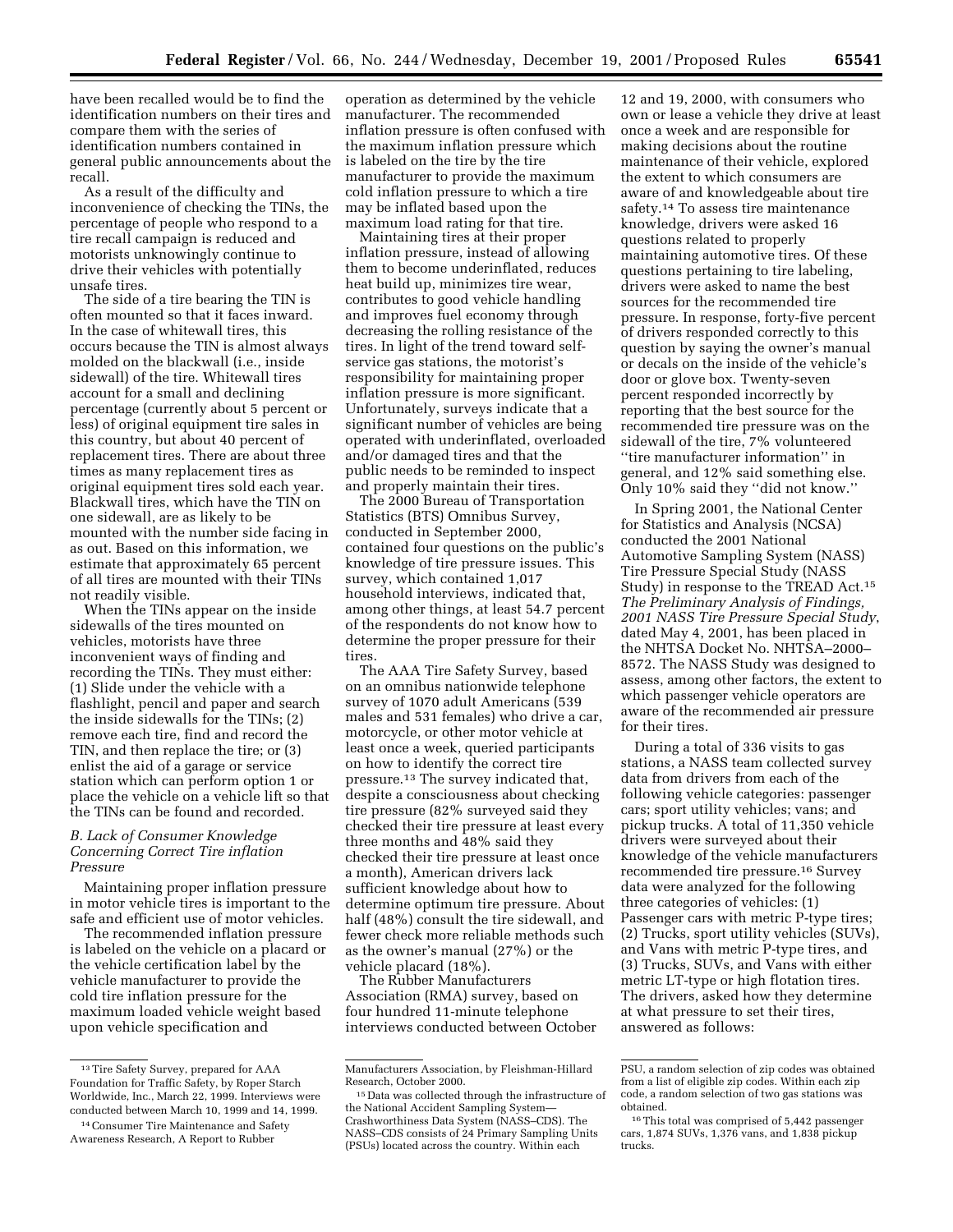| How drivers determine at what pressure to set their tires | Percent                            |                       |                               |
|-----------------------------------------------------------|------------------------------------|-----------------------|-------------------------------|
|                                                           | Passenger<br>car P-metric<br>tires | Trucks, SUVs and Vans |                               |
|                                                           |                                    | P-metric tires        | LT or high<br>flotation tires |
|                                                           | 17.84                              | 14.8                  | 21.9                          |
|                                                           | 8.39                               | 7.06                  | 10.84                         |
|                                                           | 21.56                              | 31.47                 | 44.35                         |
|                                                           | 10.68                              | 8.23                  | 6.83                          |
|                                                           | 9.75                               | 9.56                  | 9.89                          |
|                                                           | 6.87                               | 4.31                  | 2.02                          |
|                                                           | 23.8                               | 23.07                 | 4.11                          |
| Unknown                                                   |                                    | 1.51                  | 0.06                          |

This data indicates that only about 26  $(17.84 + 8.39)$  percent of drivers of passenger cars, 22 (14.8 + 7.06) percent of drivers of pick-up trucks, SUVS, and vans with P-metric tires, and 32 (21.9 + 10.84) percent of drivers of pick-up trucks, SUVs, and vans with either LT or flotation tires know how to consult either the vehicle placard or the owner's manual to determine the correct inflation pressure for their vehicles' tires.

## *C. Safety Problems Associated With Tires*

Tire under-inflation, high ambient temperatures, and vehicle overloading are among the factors being considered in the ongoing evaluation of the radial tire failures that have occurred in recent years which have been associated with rollover and other crashes. For example, when a tire is used while significantly under-inflated, its sidewalls flex more and the air temperature inside it increases, making the tire more prone to failure. In addition, a significantly under-inflated tire loses lateral traction, making handling more difficult. The agency also has received data from

Goodyear indicating that significantly under-inflated tires increase a vehicle's stopping distance on wet surfaces.

NHTSA's crash files do not contain any direct evidence that points to low tire pressure as the cause of any particular crash. However, this lack of data does not imply that low tire pressure does not cause or contribute to any crashes. It simply reflects the fact that measurements of tire pressure are not among the vehicle information included in the crash reports received by the agency and placed in its crash data bases.17

The only tire-related data element in the agency's data bases is ''flat tire or blowout.'' Even in crashes for which a flat tire or blowout is reported, crash investigators cannot tell whether low tire pressure contributed to the tire failure.

Under-inflated tires can contribute to other types of crashes than those resulting from blow outs or tire failure, including crashes which result from: an increase in stopping distance; skidding and/or a loss of control of the vehicle in a curve or in a lane change maneuver; or hydroplaning on a wet surface.

However, the agency does not have any data on how often under-inflated tires cause crashes or contribute to their occurrence.

Additionally, under-inflation contributes to tire overload. Tire overload describes a condition in which the vehicle is carrying more weight than the tire is rated to carry at a specified inflation pressure. For instance, for every 1-psi reduction in inflation pressure, a vehicle's tires suffer a 1.6% reduction in vehicle capacity weight (passenger plus cargo capacity). Overloading can result in handling or steering problems, brake failure, and tire failure.

Several crash files contain information on ''general'' tire related problems that precipitate crashes. The more recent of these files are The National Automotive Sampling System—Crashworthiness Data System (NASS–CDS) 18 and the Fatality Analysis Reporting System (FARS).19

NASS–CDS data for 1995 through 1998 indicate that there are an estimated 23,464 tow-away crashes caused per year by blowouts or flat tires.

ESTIMATED ANNUAL AVERAGE NUMBER (1995–98 NASS) AND RATES OF BLOWOUTS OR FLAT TIRES CAUSING TOW-AWAY **CRASHES** 

|              | Tire related cases | Percent tire<br>related |
|--------------|--------------------|-------------------------|
|              | 10.169             | 0.31                    |
| Rollover     | 1,837 (18%)        | 1.87                    |
| Non-rollover | 8,332 (82%)        | 0.26                    |
|              | 13,294             | 0.99                    |
| Rollover     | 9.577(72%)         | 6.88                    |

17These crash databases are the National Automotive Sampling System—Crashworthiness Data System (NASS–CDS) and the Fatality Analysis Reporting System (FARS).

18For the NASS–CDS system, trained investigators collect data on a sample of tow-away crashes around the country. These data can be 'weighted up'' to national estimates. A NASS–CDS General Vehicle Form contains the following information: a critical pre-crash event, such as vehicle loss of control due to a blowout or flat tire. This category includes only part of the tire-related problems which cause crashes. This coding would

only be used when the tire went flat or there was a blowout that caused a loss of control of the vehicle, resulting in a crash. The value is not used for cases in which one or more of a vehicle's tires was under-inflated, preventing the vehicle from performing as well as it could have in an emergency situation.

19 In FARS, tire problems are noted after the crash, if they are noted at all. The FARS file does not indicate whether the tire problem caused the crash, influenced the severity of the crash, or just occurred during the crash. For example, some crashes may have been caused by a tire blowout,

while in others the vehicle may have slid sideways and struck a curb, causing a flat tire which may or may not have influenced whether the vehicle experienced rollover. Thus, while an indication of a tire problem in the FARS file give some indication as to the potential magnitude of the tire problem in fatal crashes, it can neither be considered the lowest possible number because the tire might not have caused the crash, nor the highest number of cases because not all crashes with tire problems might have been coded by the police.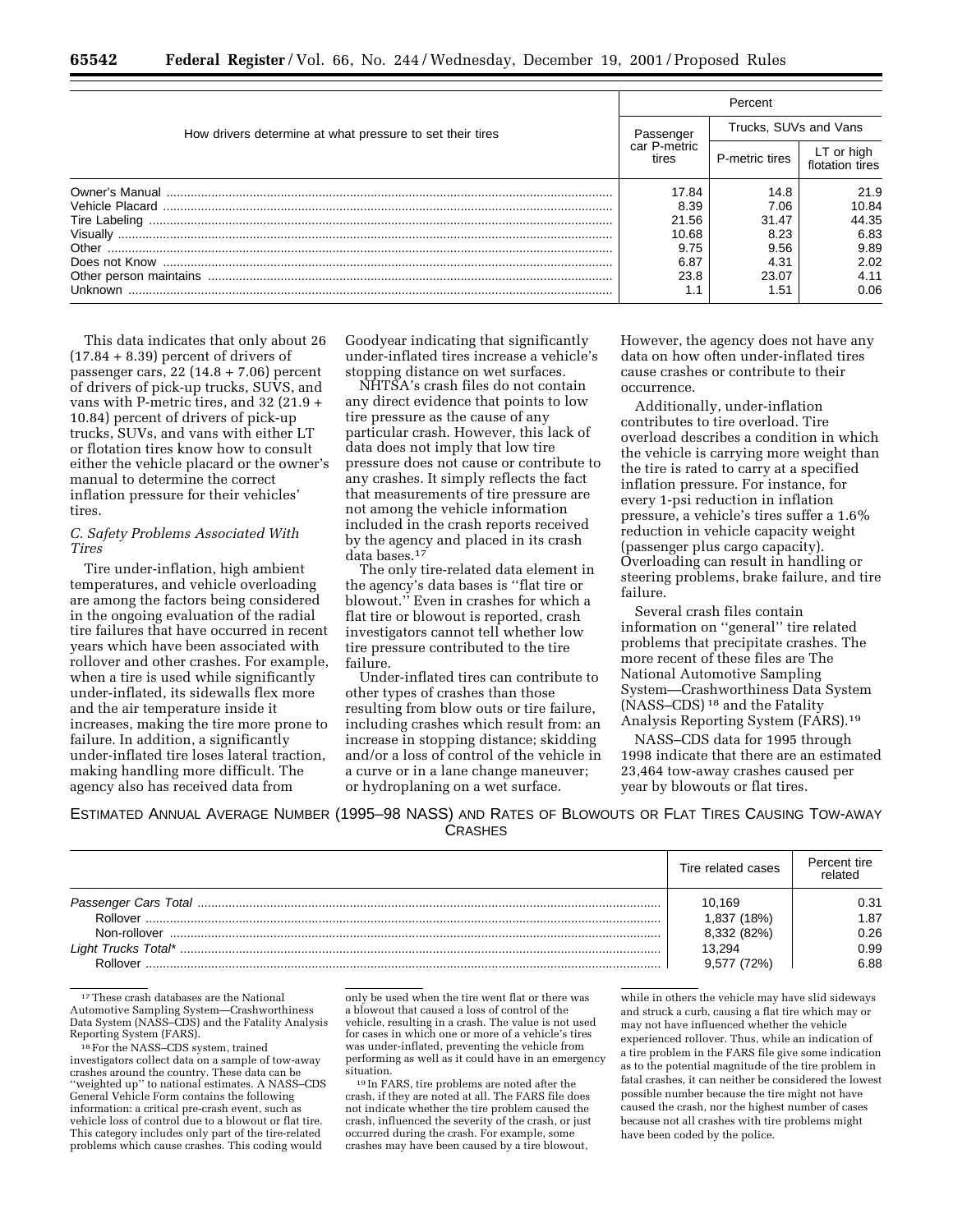ESTIMATED ANNUAL AVERAGE NUMBER (1995–98 NASS) AND RATES OF BLOWOUTS OR FLAT TIRES CAUSING TOW-AWAY CRASHES—Continued

|                                                                         | Tire related cases                                    | Percent tire<br>related      |
|-------------------------------------------------------------------------|-------------------------------------------------------|------------------------------|
| Non-rollover<br><b>Light Vehicles Total</b><br>Rollover<br>Non-rollover | 3,717 (28%)<br>23.463<br>11,414 (49%)<br>12,049 (51%) | 0.31<br>0.51<br>4.81<br>2.28 |

\* Light trucks, as used here, means pickup trucks, vans (all sizes), and SUVs.

Therefore, about one half of one percent of all crashes are caused by these tire problems. The rate of blowoutcaused crashes for light trucks (0.99 percent) is more than three times the rate of those crashes for passenger cars (0.31 percent). Blowouts cause a much higher proportion of rollover crashes (4.81) than non-rollover crashes (0.28); and again more than three times the rate in light trucks (6.88 percent) than in passenger cars (1.87 percent).

FARS data for 1995 through 1998 show that 1.10 percent of all light vehicles in fatal crashes were coded with tire problems. Light trucks had slightly higher rates of tire problems (1.20 percent) than passenger cars (1.04 percent). The annual average number of vehicles with tire problems in FARS was 535 (313 passenger cars and 222 light trucks).

#### **IV. Agency Response to Safety Problem**

#### *A. Prior Agency Rulemaking Efforts*

As stated above, the TIN originated with the May 22, 1970 amendments to the National Traffic and Motor Vehicle Safety Act of 1966. Prior to that time, there were no tire labeling requirements in effect. Tire manufacturers simply followed standard industry practices.

In the early 1980's, NHTSA granted a petition for rulemaking filed by the Center for Auto Safety (the Center) requesting that 49 CFR part 574, Tire Identification and Recordkeeping, be amended to require that the TIN be placed on the outside sidewall (i.e., the sidewall visible when a tire is mounted on a vehicle) of whitewall tires and on both sides of blackwall tires. The Center stated that the current tire industry practice of placing the TIN on the inside sidewall of whitewall tires and on only one side of blackwall tires made it very difficult for most motorists to find and read the TINs on their tires once they are mounted on vehicles.

Prior to publishing an NPRM (45 FR 82293; December 15, 1980), the agency sent special orders to nine tire manufacturers who together represented 84 percent of world tire production and 90 percent of domestic production of tires for use in this country to gather

information on the feasibility and costs of implementing the proposed requirements. Among the questions in the special orders were ones asking whether the tire presses were operated 24 hours a day seven days a week and, if so, what measures could be taken to ensure that workers could safely change the identification number plates in the presses. (A tire press generally works like a clam shell. The lower half of the press remains in a fixed horizontal position, while the upper half is movable. The tire mold, which also has upper and lower halves, fits inside the press.) None of the respondents suggested that changing the number plates would present insurmountable safety problems.<sup>20</sup> Further, based on its evaluation of these responses, NHTSA determined that such a requirement would impose costs of between \$4.25 million and \$5.9 million.

On April 9, 1981, the agency published a notice of intent listing 17 actions that the agency said it intended to take to reduce unnecessary regulatory burdens upon the motor vehicle and related manufacturing industries (46 FR 21203). Among them was terminating rulemaking on the location of the TIN.

Subsequently, the agency terminated the rulemaking (48 FR 19761; May 2, 1983). The agency stated that it was taking that action because it was unable to determine that the adoption of the proposal would significantly contribute

to motor vehicle safety and because the compliance costs would be \$4.25 to \$5.9 million. Although the agency anticipated that the adoption of the amendment would increase the response to tire recall campaigns and that ultimately the action would reduce the chance of potentially unsafe tires being used on public roads, it was not able to provide a quantified estimate of the benefits to be gained from the proposed amendment. The data relied upon by the agency in issuing the proposal consisted solely of anecdotal comments by 13 consumers on difficulties they experienced in locating tire identification numbers. These 13 comments were among about 9,500 responses received by the agency in response to a survey in which it sent questionnaires to approximately 100,000 consumers. Thus, only 0.013 percent of the questionnaire recipients and 0.14 percent of the respondents reported this type of difficulty. Prior to issuing the proposal, the agency did not have any data or perform any analysis regarding the extent to which the proposed requirement would increase the number of people who find the identification number on their tires, the number of those people who respond to a recall, or the number of potentially defective or noncomplying tires that would be removed from service. No additional data regarding benefits were obtained by the agency as a result of the comment process.

## *B. December 2000 Advanced Notice of Proposed Rulemaking*

On December 1, 2000, NHTSA published an advanced notice of proposed rulemaking pursuant to the TREAD Act and in recognition of the importance of obtaining public input before making decision regarding activities under the provisions arising under the TREAD Act. (65 FR 75222, December 1, 2000).

The ANPRM discussed NHTSA's existing tire information labeling and marking requirements, tire identification number requirements, and other labeling requirements such as those contained within its Consumer

<sup>20</sup>From the responses to the orders, the agency learned that of the 52 tire plants operated by the respondents in this country, 46 of them operated only five or six days a week. The remaining six plants operated all week. In the case of those 46 plants, workers could safely and easily change the number plates during one of the days when the molds were non-operational and at room temperature. The practice of the manufacturers was to change the number plates on these molds during their non-operational day. On that day, workers could easily change the number plates on the upper mold as on the lower mold. Additionally, the manufacturers operating seven days a week indicated that workers could safely change the number plates on operating upper molds in any of several ways. One way would be to place insulated blankets over the bottom molds. Another way would be to mold the whitewall side of whitewall tires on the lower mold so that the number plates could be placed on the more readily accessible upper molds.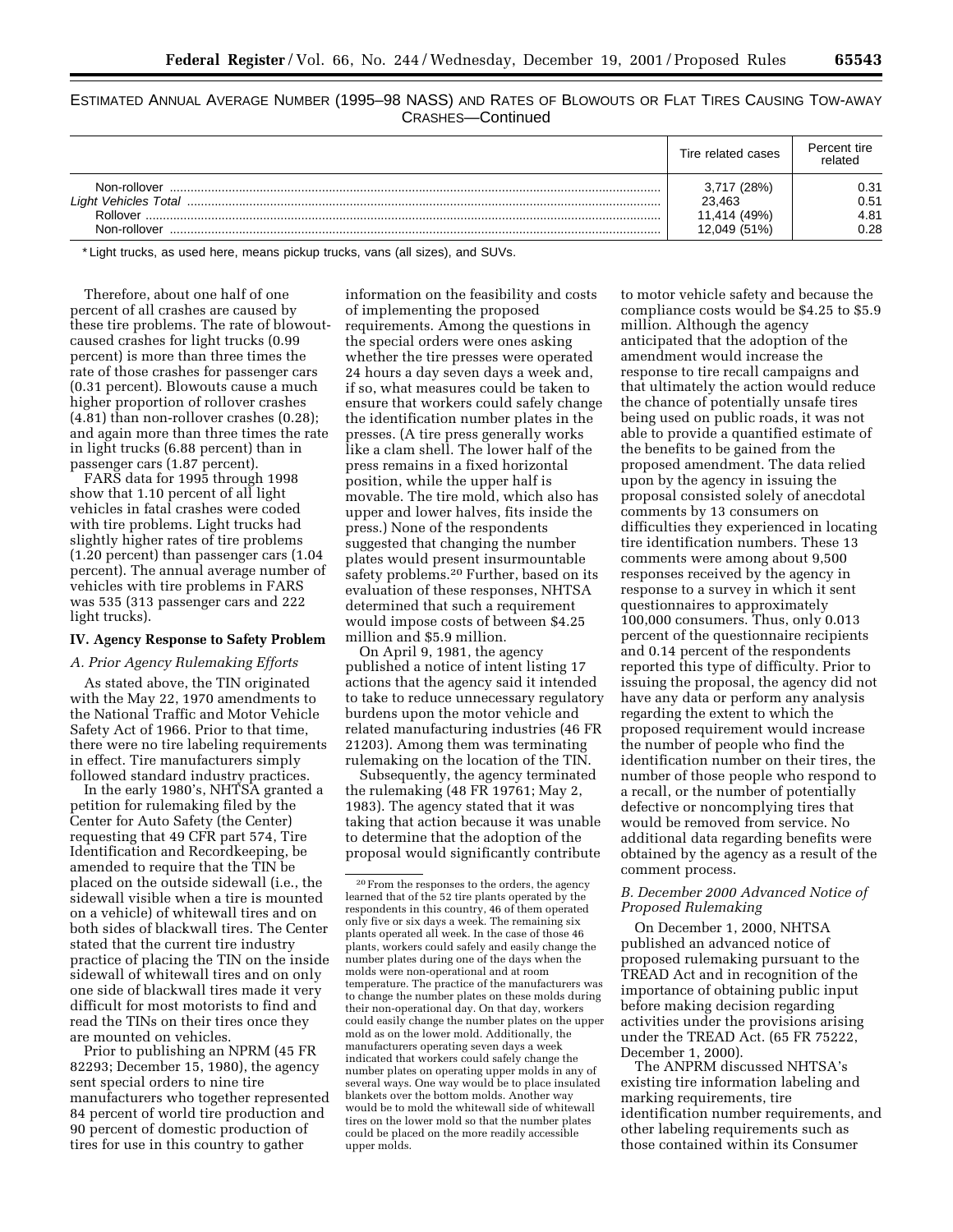Information Regulations, *e.g.*, UTQGS. Also discussed in the ANPRM were prior rulemaking actions and petitions pertinent to the tire labeling issues addressed by the TREAD Act, particularly those relevant to the location of the TIN, and underinflation and overloading concerns.

In addition, NHTSA solicited comments in areas such as general consumer knowledge and behavior, availability of information to consumers, TIN information, and other tire labeling information. The agency asked an extensive number of specific questions related to such matters such as tire identification number content, readability and location, loading, plies and cord material, tread wear indicators, UTQGS, speed rating, run-flat and extended mobility tires, tire inflation pressure, and the dissemination of tire safety information.

## *C. Summary of Public Comments on ANPRM*

NHTSA received 21 comments on the December 1, 2000 ANPRM. The 21 comments were submitted by: 4 manufacturers (1 tire manufacturer and 3 vehicle manufacturers), 9 associations, and 6 other entities (2 consumer advocacy organizations and 4 individuals). The comments are summarized below.

1. General Consumer Knowledge and Behavior/Availability of Information to Consumers

• Commenters, as a group, stated that consumers are generally provided with the information that they need to properly maintain their tires, determine safe loads, and identify recalled tires. However, they also stated that this information must be presented in a simple, accurate, and comprehensive manner that would be understood by the average consumer who is not well educated about tires and tire maintenance.

• Commenters, as a group, also said that drivers are often unaware of tire safety and maintenance information or are confused by the information and need to be educated about the interaction between the information provided. While a small percentage of motorists understand and respond to load and speed rating, tread indicators, ply and cord materials, the vast majority remains unaware of this information. RMA reports that only 45% of drivers in its survey responded correctly to the question as to the source of information for recommended tire pressure and survey generally revealed that consumers do not know how to use tire information currently available.

Consumers Union (CU) recommended that additional wording of uniform size and standard location appear on both sidewalls stating ''cold operating pressure: consult vehicle information.''

• According to a tire safety survey prepared for the American Automobile Association (AAA) Foundation for Traffic Safety, 50% of American drivers who check their own tire pressure incorrectly consulted the sidewall, 27% consulted the owners manual and only 18% correctly consulted the vehicle (placard) to determine the correct tire pressure. Ford reported that the owner's guide was most popular source for obtaining tire pressure information, followed by the tire pressure information on the tire itself and the certification label on the vehicle.

• Ford suggested that NHTSA conduct a focus group to better understand consumer behavior. Prior to tire recalls, consumers simply wanted clear tire pressure information, but Ford's recent experience indicated that they also want to be able to easily read their TIN numbers and to identify recalled tires and suggested ways to improve tire safety.

#### 2. TIN Information

#### a. Location

• Commenters, as a group, generally believed that the TIN would be easier to find for consumers if it were located on the outward facing sidewall of tires or on both sidewalls and was of sufficient size as to be easily found and read.

• Several tire manufacturer association commenters objected to requiring a tire manufacturer to mark the TIN on both tire sidewalls because they believe that this continues to present tire manufacturing workers with a serious potential safety hazard. One of these commenters stated that, when marking a TIN on both sidewalls, an operator is exposed to danger such as a fatal accident due to mis-operation of curing machine, or burns, bone fracture or blow on head, arm, leg, the back and so on because the operator is forced to work looking up inside of a curing machine to put a stencil plate of the TIN on the upper mold. RMA suggested that the agency should require that the TIN be placed on the intended outward facing sidewall of the tire to minimize risks to workers.

• Tire manufacturing association commenters stated that, besides adverse safety consequences, cost and time due to changes in the manufacturing process are issues of concern and they recommend a suitable phase-in period. RMA, for example, states that manufacturers would face substantial

costs if they must change existing molds and that total costs to the economy (costs for changing existing molds, including cost of lost production during the initial change over plus the additional ongoing weekly manufacturing costs to make the additional changes) could exceed \$100 million annually. RMA states that, based on the number of recalls made over the past 30 years, the requirement to place the TIN on both sides of the sidewall is unnecessary given the cost of implementation and lack of added benefit and proposes placement of the TIN on the intended outboard side of the tire as a reasonable alternative solution.

• According to tire manufacturing association commenters, to place the TIN on both sidewalls, existing tire molds would have to be changed and because tire production occurs 24 hours a day, seven days a week, there would be substantial lost production costs to make the changes, plus on-going costs, to make changes to both sides of molds.

• Commenters generally agreed that the TIN should be placed where there will be a minimum possibility of scuffing. Commenters stated that the TIN should be placed as closely to the wheel's mounting bead or rim flange as possible, as is current practice, to avoid contact with curbs. One of these commenters stated that while it believes that the TIN would be easier for consumers if it were located on the outboard sidewall of the tires, it would be less vulnerable to abrasion as a result of contact with curbs and other hard objects if it were on the inboard sidewall of the tire as compared with the outboard sidewall. Two association commenters stated that the TIN should remain in its current location.

#### b. Content and Readability

• No commenter suggested that additional information be added to the TIN. Most commenters suggested that no change be made to contents of the TIN. Ford recommended that NHTSA should require a standardized format and font height on the outward facing sidewall of a tire and General Motors recommended that the size code in the TIN is redundant information that can only be understood by reference to Section 574 and could be eliminated from the TIN. Consumer's Union recommended standardizing placement of the TIN and date of production information and including the lettering ''Manuf. ID'' and ''Prod. Date. ww/yy'' above these codes.

• Most commenters stated that optional information in the TIN should not be removed because, for example,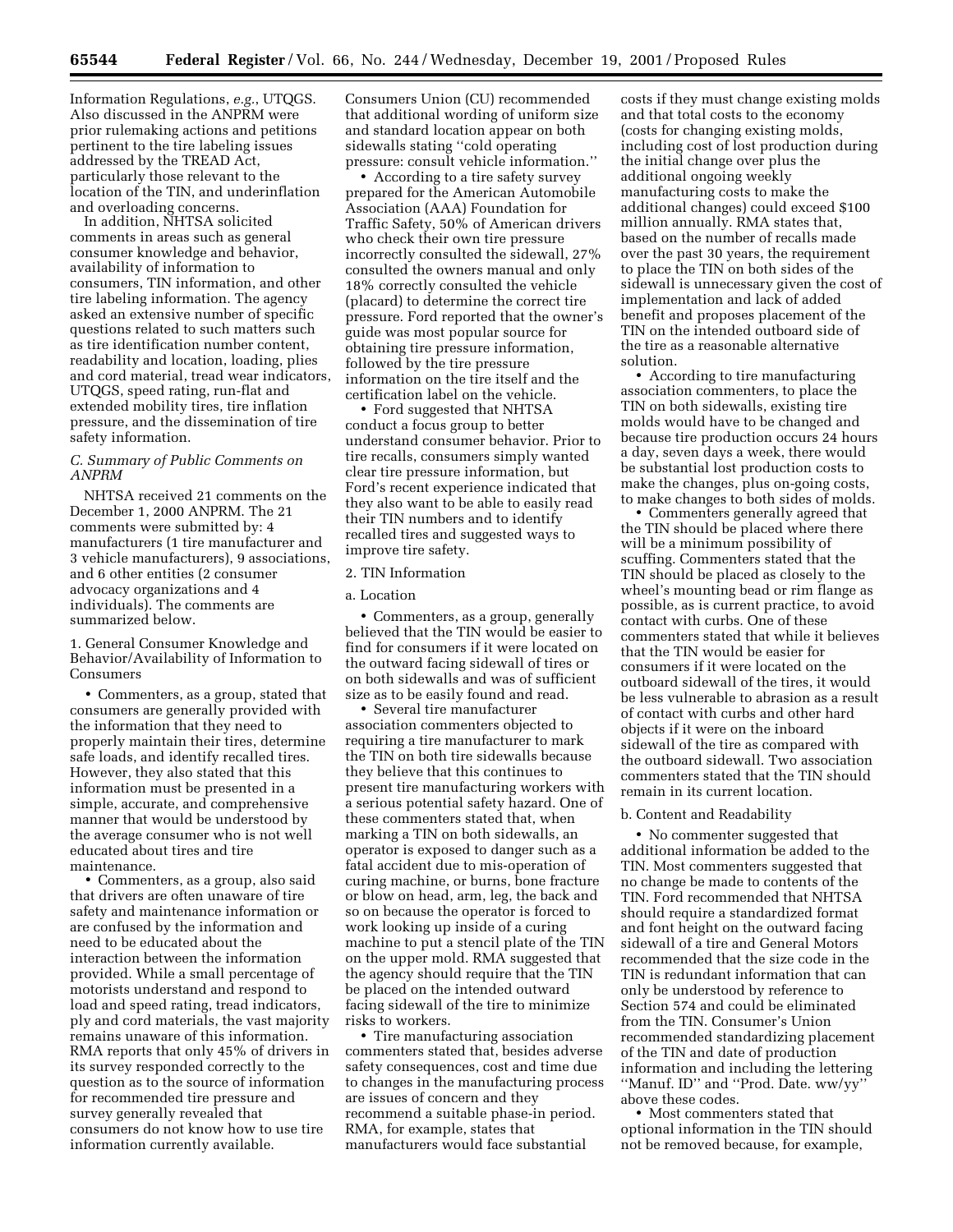the tire type may prove beneficial for consumers seeking to replace their tires with a similar type and because the optional symbols better enable the identification of the tire construction of the tire and because this information could be important in distinguishing recalled tires from similar tires of the same brand and tire size.

• Consumer group commenters stated that the TIN should be standardized by NHTSA in terms of font, font size, space, raised letters, and placement and location on the sidewall.

• Tire manufacturer association commenters stated that the symbol height of the TIN should not be changed because it will complicate the limited sidewall space available and because placing the TIN on the intended outboard sidewall will eliminate any perceived problem. Consumers Union commented that 5⁄32 inch (4 mm) is not an adequate font size for the TIN digits to provide optimum visibility, particularly for vision-impaired individuals.

## 3. Other Tire Labeling Information

#### a. Load Ratings

• Generally, commenters, as a group, asserted that either the maximum load rating or a load index value should continue to be shown on tires. Although the commenters disagree on which form of information makes load information more accessible to the consumer, most acknowledged that it is generally difficult for a consumer to know the actual load on an individual tire. Several commenters suggested improvements in consumer education concerning the importance of load and its relationship to proper tire inflation. RMA suggested that the maximum load rating be removed from the tire so that consumers will seek out the appropriate vehicle loading on the certification label or vehicle tire placard.

• RMA commented that the most effective way to communicate the relationship between a tire's load carrying capacity and vehicle load at a given wheel position and to ensure the purchase of correct replacement tires is through the use of load index values. If a load index value were required on the tire and the vehicle tire placard, the consumer would then simply match a two or three digit number on the tires and vehicle tire placard to assure proper tire load capacity for their vehicle.

• Tire manufacturer and dealer associations commenters stated that most customers rely on dealers for most information on tire safety and maintenance. One tire dealer association commenter said that approximately half

of the tire dealers provide information to all customers and approximately half supply information upon request. The same commenter stated that most dealers do not routinely check to see that the tires purchased are correct for the GVWR and GAWR, although most do reference GVWR or GAWR as necessary.

• Commenters, as a group, agreed that few motorists use or understand the load rating information found on sidewall tires. Advocates suggested that the load rating information remain on the tire and that NHTSA needs to provide specific consumer information about the consequences of under- and of overinflation of tires and their interdependent relationship with vehicle loads and potential instability. Tire manufacturer association commenters suggested that the load ratings be removed from the tires so that drivers will have to consult the vehicle placard for load limit information. Vehicle manufacturers generally support leaving load rating information on the tire sidewalls.

• Commenters generally stated that motorists rarely know the weight of their vehicles, empty or loaded, because this would require weighing of the vehicle. A tire manufacturer association stated that some motorists load to the capacity of the dimensions of the vehicle or they conduct an eyeball inspection.

• Commenters indicated that overloading frequently occurs, to varying degrees, on pick-up trucks, particularly full-size pick up-trucks. Data provided by a vehicle manufacturer indicate that almost all respondents surveyed in a study underestimated load, with the average respondent underestimating load for his or her vehicle by 36%. Tire manufacturer association commenters asserted that consumer knowledge, or lack thereof, instead of current allowances in tire load ratings, is to blame for overloading.

#### b. Plies and Cord Materials

• Commenters, as a group, generally agreed that while ply and cord information is generally of no value to consumers except when replacing tires or in the event of a recall, it should remain on the tire for these purposes. Commenters agreed that ''mileage warranty'' information is of no safety value to consumers and should be communicated at point of sale instead of on tires. One tire retread association commenter noted that ply and cord material is important for tire retread, repair, and recycling.

## c. Tread Wear Indicator

• Vehicle manufacturer and tire manufacturer association commenters stated the treadwear indicator information should not be required to be labeled on the vehicle or tire because the information is more effectively and comprehensively provided in owner's manuals. RMA recommends that NHTSA regulations for inspection of vehicles in use (49 CFR 570.9 & 570.62) be changed to indicate that the presence of a treadwear indicator in any major groove be used as an indication of wear out rather than the current requirement of the presence of treadwear indicators in two adjacent major grooves (at three locations spaced approximately equally around the tire.) One consumer commenter stated that consumers could benefit from clearer sidewall identification and that consumers would benefit if the following words appeared elsewhere on the sidewall, ''replace tire when worn to indicator.''

d. Uniform Tire Quality Grading System (UTQGS)

• One consumer commenter stated that the UTQGS information is possibly the most important item of consumer information regarding tire performance and should be required to be marked on tire sidewalls for all light vehicles weighing 10,000 GVWR or less. A consumer commenter also stated that this information should be provided in large block letters in contrasting colors. Further, consumers should be provided with a plain language explanation of the safety considerations underlying the UTQGS ratings. The commenter also said it is preferable that an explanation of UTQGS be provided at the point of sale. A vehicle manufacturer added that more consumer education concerning the effect of inflation and loading conditions on UTQGS ratings is necessary. One tire manufacturer association commenter argued that UTQGS only serves to confuse consumers, is generally ignored, and should be discontinued. Another commenter asserts that the treadwear rating should be changed to a statement concerning the expected miles of treadwear.

• Tire manufacturer association commenters did not support labeling additional categories of tires with UTQGS information and suggested that UTQGS information either be eliminated or be replaced by a service description (load index and speed rating) and that treadwear and traction should be made available to consumers at point of sale. Consumer commenters, on the other hand, stated that UTQGS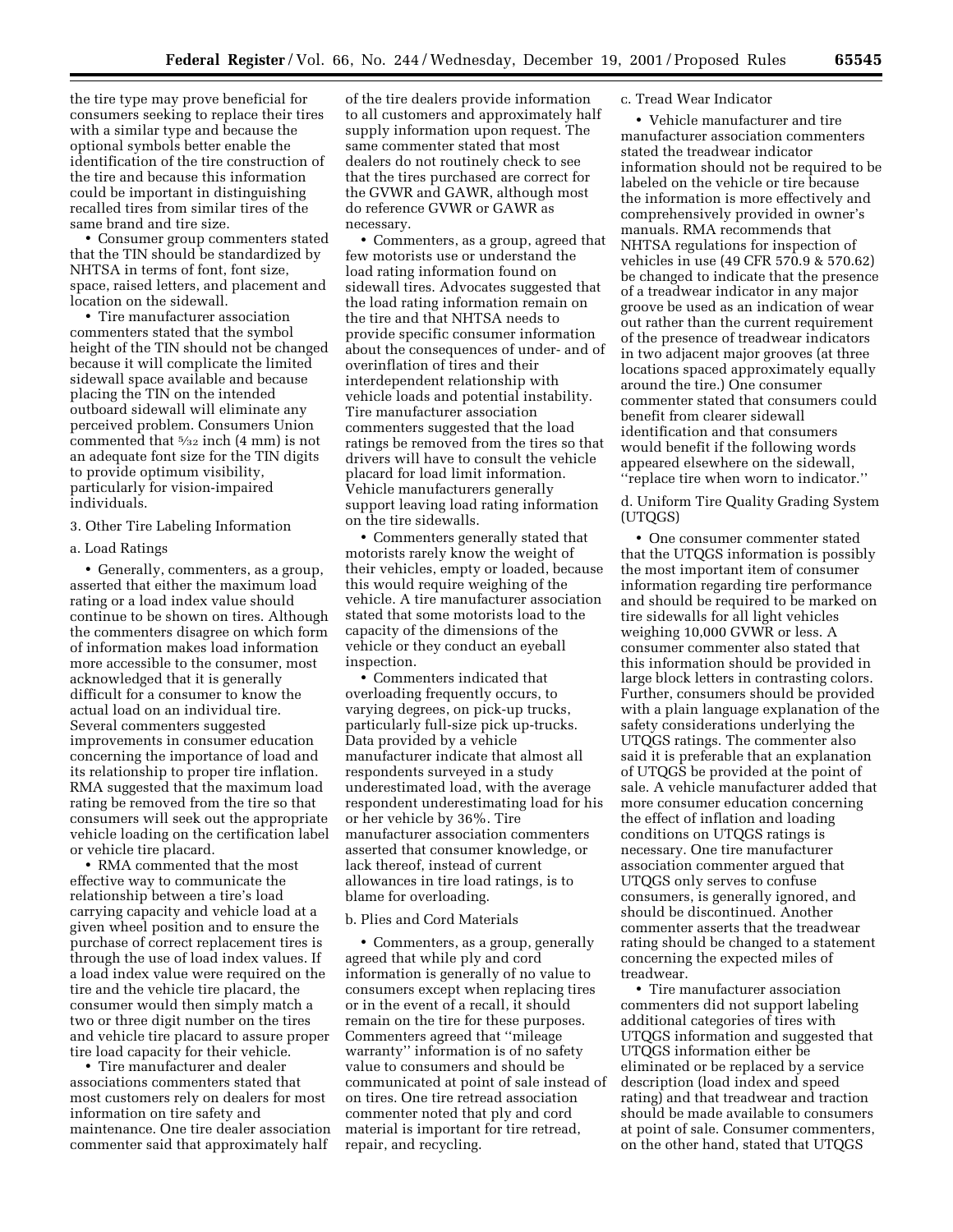should apply to all tires for use on cars, SUVs, pickups, and on winter tires, particularly because UTQG traction grades are probably the most meaningful of the UTQG grades for the consumer and should also be applicable to mud and snow tires.

#### e. Speed Rating

• Generally, commenters, as a group, believed that a tire's speed rating is important, although not necessarily intuitive, to consumers and should be required to be indicated on the tire. Commenters agreed that consumers should be helped to understand, through consumer education, that they should purchase replacement tires of an equal or greater speed rating to those issued as original equipment. One consumer group commenter suggested that maximum speed limitations should be noted on the sidewall as ''speed capacity'' rather than ''maximum speed'' and that UTQG temperature grades could be eliminated since they are redundant with the ''speed capacity'' information.

f. Run-Flat and Extended Mobility Tires

• Tire association commenters and Harley Davidson stated that run-flat and extended mobility tire capability should be labeled on the tire sidewall as well as on the vehicle placard. General Motors (GM) commented that this labeling would not add any additional value because low inflation pressure warning systems accompany these tires and the capability is noted in the owner's manual.

#### g. Retreaded Tires

• A tire retread association commenter stated that the current labeling requirements for retreated tires are sufficient because those tires comprise a very small market share, are used primarily for commercial applications, and are serviced by welltrained service personnel.

#### h. Tire Inflation Pressure

• Commenters suggested that the following items be added to the vehicle placard: payload information (including an explanation of payload), tire service description (load index and speed symbol), high speed inflation pressure information, and speed rating. Commenters suggested the following locations for the tire placard: Door edge pillar, fuel door, visor, dashboard, glove box, door jamb. Commenters also suggested that the placard be in a standardized format and location in the vehicle. One vehicle manufacturer stated that the tire size, speed rating, cold inflation pressure and load

capacity should be on the certification label.

• While General Motors and the International Tire and Rubber Association (ITRA) supported retaining the maximum inflation pressure label because it provides a ''point of reference'' inflation pressure, most commenters argued that the maximum inflation pressure should be removed from the sidewall of tires because consumers confuse it with the recommended inflation pressure found on vehicles and because inflating a tire to maximum inflation pressure may cause uneven wear and other failures. Further, one tire manufacturer association commenter suggested that consumers will look at the certification label or vehicle placard for pressure information if pressure information is not contained on the tire. One tire manufacturer association commenter asserted that removing the maximum inflation pressure would improve safety if the correct inflation pressure is clearly and conveniently communicated to consumers and if consumers act on this information. One vehicle manufacturer commenter remarked that there should be a marking requirement for tires that would direct operators to use the information contained on the vehicle tire placard.

i. Dissemination of Tire Safety Information

• Commenters neither supported nor opposed a tire inflation warning label. Most, however, suggested that consumer awareness of correct tire pressure, size, and the relationship of load and tire pressure is appropriately addressed through consumer education.

• Commenters, as a group, said that messages about tire inflation, vehicle loads and handling, and other safety effects need to be communicated repeatedly and through the use of different media such as agency brochures, manufacturer labels, owner's manual entries, and point-of-sale literature provided by tire manufacturers. Also, a hierarchical system of providing safety information to consumers in varying forms and details based on the essential nature of the performance and safety information should be employed. The placard should be mounted consistently in the same place on all vehicles and be both easily found and readable.

#### j. Motorcycles and Trailers

• One vehicle manufacturer opposed including applying amendments to the tire information labeling requirements to motorcycle tires. Two tire manufacturer associations stated that

trailer and motorcycle tires should be required to have the same information as other highway tire categories molded into the sidewall.

k. Font height for labeling information

• Two tire manufacturer association commenters stated that there is no need to change the current font height specified and indicated that this issue needs to be considered as a part of a broader evaluation of tire marking and consumer awareness. Consumer group commenters, however, argued that the current font height is inadequate and needs to be increased and made uniform for the different labeling requirements. Commenters generally expressed the view that using contrasting colors for labeling is not feasible due to manufacturing process concerns and consumer preference.

#### 4. Harmonization Issues

• RMA suggested that ECE regulations 30 and 54 address issues similar to those raised in the ANPRM. Additionally, RMA called attention to the work being done under WP.29's ongoing process for developing a global technical regulation for tires and the industry's GTS–2000 proposal.

• Manufacturers and association commenters pointed to both the WP.29 process and to the GTS–2000 proposal as means to best accomplish harmonization of this standard with foreign standards and to reduce redundancy in the current situation. These commenters suggested that decreased costs and increased information consistency would be benefits of minimizing regulatory divergence.

## 5. Other Comments

• Some comments included suggestions for improving the organization and coherency of the tire information that currently appears in more than six different standards and sections on tire information.

• Commenters also suggested requiring improved availability of safety related service information, including an in-vehicle safety information booklet which, in addition to owner's manual, would provide explanations concerning the operation and use of safety related systems and equipment such as tires.

#### *D. Focus Groups*

In March 2001, NHTSA conducted a series of eight focus groups to (1) explore consumer perceptions of motor vehicle tire labeling, (2) identify aspects of motor vehicle tire labels that are potentially confusing, and (3) identify means for optimizing the likelihood that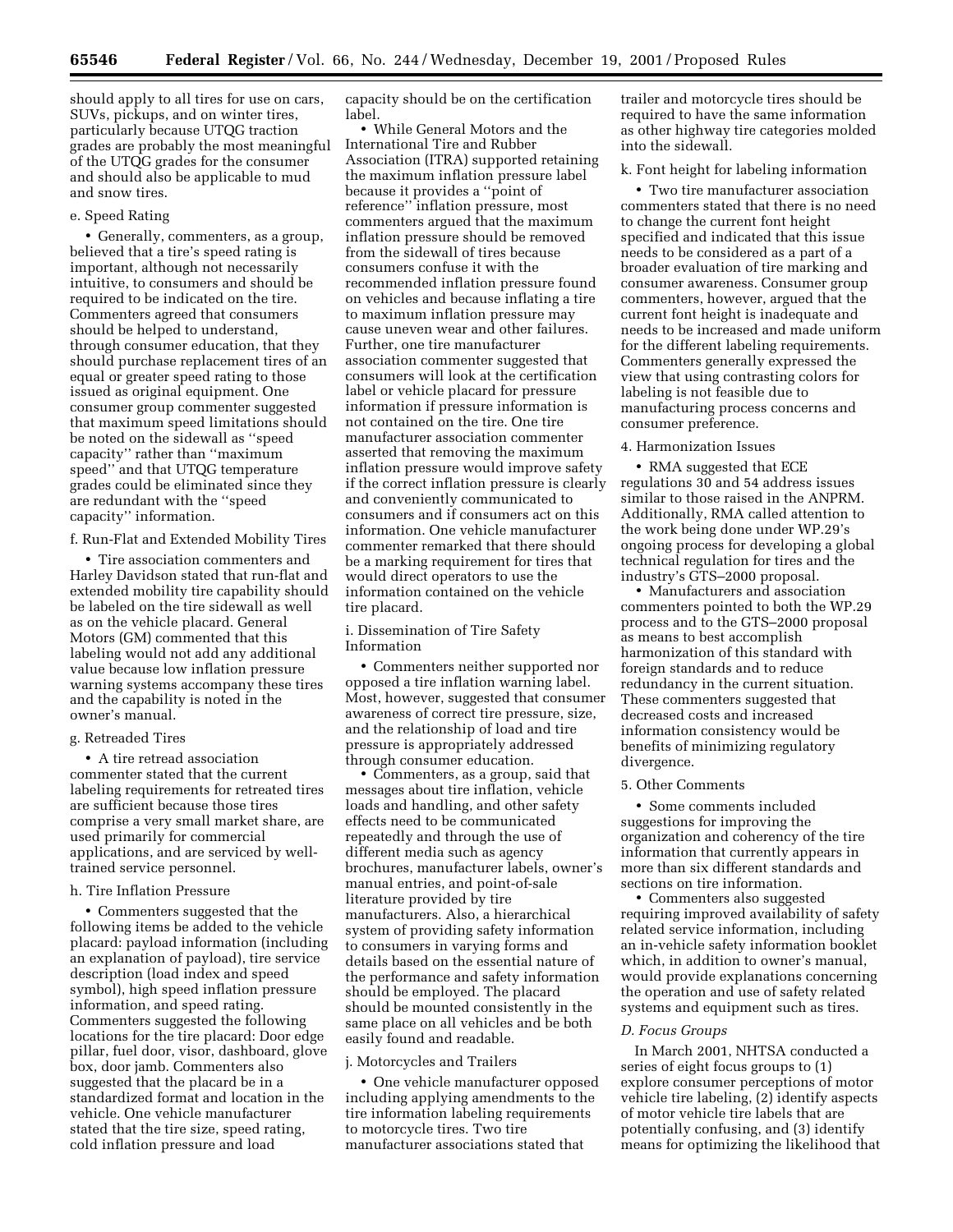motor vehicle safety labels will be easily read and comprehended. *The Focus Group Report,* dated March 20, 2001, has been placed in the docket for this rulemaking. Four focus groups were conducted in Richmond, Virginia, and four in Phoenix, Arizona. Each focus group was comprised of approximately nine persons 18 to 75 years old who fulfilled the following criteria: (1) possess a current driver's license, (2) primarily responsibility for taking care of personal vehicle, (3) owners/users of passenger cars, SUVs, van or minivan, motorcycle or pick-up truck, (4) no current employment relating to marketing or public relations, motor vehicles or motor vehicle parts, or government employment relating to the regulation of the motor vehicles. The composition of the groups represented a mix of income, educational attainment, household income and race.

The moderator for the focus groups conducted three exercises for each group of participants. In the first exercise, the moderator discussed with participants their current use of tire information. In the second exercise, the moderator solicited responses to a tire information presentation using a brand new tire and a diagram provided by NHTSA to demonstrate the variety and nature of NHTSA-mandated information on tires. In the third exercise, the moderator presented four variations on standard tire placards (called Concepts A through D in the Report) and solicited comments from the participants. The four formats included 2 black-and-white and 2 color versions. The color and black-and-white versions each included a small version that focused on air pressure and a longer version that included tire and other vehicle information, e.g., load, seating designation, etc. Conclusions from the first two exercises were:

• Tire information is ignored except when consumers are responding to conspicuously low tire pressure or buying new tires;

• Participants only had knowledge of one or two of the following aspects of tire information: tire size, brand name, price, weight load;

• At point of sale, tire information and documentation other than price receipt and warranty is not provided;

• Retailers should be required to provide tire information, e.g., adhesive tire information labels or brochure, at point of sale;

• Consumers are unaware that there is a tire placard in their personal vehicle;

• Owner's manuals are used on a limited basis for tire information;

• Consumers have little knowledge of the information available on the tire sidewall, besides tire pressure, type and brand name. Most were perplexed by the array of alpha and numeric codes appearing on the demonstration tire;

• Metric numbers are not understood by consumers;

• Too much information on a tire is preferable to too little information;

• Tire information sheets, similar to those provided with prescription drugs, should be readily available to vehicle and tire purchasers;

• Consumers want to learn more about the meaning of the information that appears on tires, e.g., tire codes and ratings;

• The following information should be displayed on the tire: date of manufacture and recommended replacement interval;

• Tire information should be presented in ''plain language'';

• Tire information should be presented in a larger typeface;

• Tire information should appear on both sides of the tire;

• Tire safety information is too important and too tire-specific to be relegated to the owner's manual or tire placard—it should be provided at the point of new vehicle or replacement tire purchase in paper form, e.g., brochure;

• Owner's manuals, while a good location for general tire safety and education information, is not an appropriate location for tire-specific information; and

• The term ''cold tire pressure'' is not readily understood or is often misunderstood as relating to the outside temperature/weather conditions.

With regard to the actual content, placement and design of the Tire Safety Information Placards discussed in the third exercise, the following recommendations were made:

• Add/use color formats for the tire placard instead of only black-and-white;

• Use small placard formats rather than large placard formats;

• Use a tire icon, as a visual cue, on the placard (an icon makes the purpose and subject matter of the placard more easily identifiable and facilitates use of the placard information by drivers with marginal literacy skills); and

• Standardize the placement of tire placards on the B-pillar.

#### **VI. Agency Proposal**

*A. Summary of Proposal*

The agency is proposing a single standard for light vehicle tires, FMVSS No. 139, *New Pneumatic Tires for Light Vehicles,* which would contain revised versions of the existing labeling

requirements that address the following aspects of tire and vehicle labeling: Tire markings, the Tire Identification Number (TIN), vehicle placard content and format, placard location, and owner's manual information. The standard would require tires for passenger cars, multipurpose passenger vehicles, trucks, buses and trailers with a gross vehicle weight rating (GVWR) of 4,536 (10,000 pounds) or less, manufactured on or after November 1, 2003, to comply with the labeling requirements.21 The proposed requirements are summarized below.

NHTSA proposes that the TIN, size designation, maximum permissible inflation pressure, and maximum load rating be placed on both sides of light vehicle tires. Requiring the TIN and size designation to be on both sides would ensure that that information would be on the sidewall facing outward, regardless of how the tire is mounted. Requiring that the other items of information be on both sidewalls would aid consumers in properly maintaining their tires and loading their vehicles.

NHTSA is proposing two changes to the TIN. First, the agency proposes to require a reordering of information in the TIN so that the first six characters would contain the information required for determining whether a particular tire is subject to a recall. The first two characters would reflect the plant code, and the next four characters would reflect the date code. Second, the agency proposes to require that each character be 6 mm  $(1/4)$  high. The agency believes that a requirement for a uniform TIN font size would significantly improve the readability of the TIN.

The agency proposes four sets of revisions for the presentation of tire inflation pressure and load limit information on the vehicle placard required for passenger cars by S4.3 of § 571.110 and to be required for all light vehicles with a GVWR of 10,000 pounds or less under this proposal.22 This placard, permanently affixed to the glove compartment door or an equally accessible location, currently displays the vehicle capacity weight, the

21Therefore, this proposal is applicable to LT tires up to load range E. This load range is typically used on large SUVs, vans, and trucks.

22FMVSS No. 120 currently requires that each motor vehicle other than a passenger car show, on the label required by § 567.4, or on a tire information label (S5.3.2(b)), the recommended tire size designation appropriate for the GAWR, the tire size and type designation of rims appropriate for those tires, and the recommended cold inflation pressure for those tires such that the sum of the load ratings on the tires on each axle (when the tire's load carrying capacity at the specified pressure is reduced by dividing 1.10, in the case of a tire subject to FMVSS No. 109, i.e., a passenger car tire) is appropriate for the GAWR.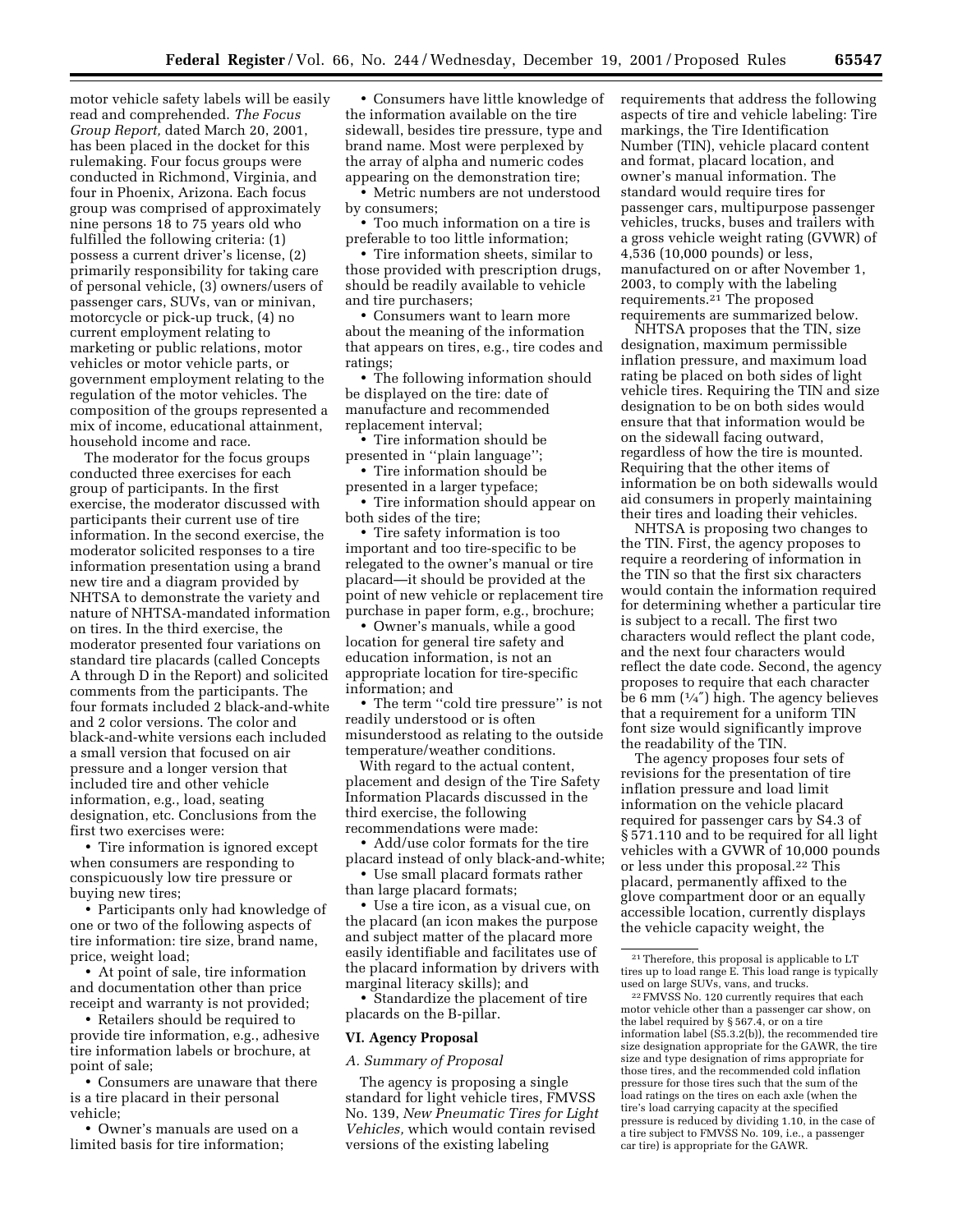designated seating capacity (expressed in terms of total number of occupants and in terms of occupants for each seat location), the vehicle manufacturer's recommended cold tire inflation pressure for maximum loaded vehicle weight, and the manufacturer's recommended tire size designation.

First, the agency proposes that tire inflation pressure information would be visually separated by a red colored border on the existing vehicle placard or, alternatively, be placed on a separate tire inflation pressure label. The vehicle placard would contain only the information specified in the proposed version of S4.3 (paragraphs (a)–(e)).23 This information could not be combined with other labeling or certification requirements. The vehicle placard would also have to meet the proposed color and content requirements as discussed below.

Second, the agency also proposes that the tire inflation pressure label and vehicle placard meet the following three requirements: (1) The tire inflation pressure information would be in color—red, yellow, and black on a white background, (2) contain a black and white tire symbol icon in the upper left corner, 13 millimeters (.51 inches) wide and 14 millimeters (.55 inches) tall/ high, and 3) include the phrases ''Tire Information'' and ''See Owner's Manual For Additional Information'' in yellow text on a black background.

Third, the agency proposes to replace the vehicle capacity weight statement on the vehicle placard with the following sentence: ''[t]he combined weight of occupants and cargo should never exceed XXX pounds.'' The ''XXX'' amount would equal the ''vehicle capacity weight'' of the vehicle as defined in FMVSS No. 110. The information is the same as that currently required to be placed on the vehicle placard by manufacturers. However, the agency believes that the statement ''the combined weight of occupants and cargo should never exceed \* \* \*" is easier for consumers to comprehend than a technical phrase such as ''vehicle capacity weight.'' ''Vehicle capacity weight'' is not intuitive to consumers and it requires a vehicle operator to look to the owner's manual or standard to understand which factors are included in the calculation of the sum on the placard.

Fourth, the agency proposes to replace the vehicle's recommended tire size designation with the tire size designation for the tire installed as original equipment on the vehicle by the vehicle manufacturer. While in most instances these two numbers would be identical, this minor revision insures that the consumer is provided with the correct tire inflation pressure information for the tire size actually installed on his vehicle as original equipment by the vehicle manufacturer.

We are proposing these placard changes in response to survey data which indicate that consumers need assistance in locating recommended tire pressures for their vehicle's tires and understanding load limits. The use of colors and a visual cue, such as a tire symbol icon, would aid drivers in noticing and locating this imperative information. By expressing the vehicle's load limit in easily recognizable terms such as ''passenger and cargo weight'', as opposed to ''vehicle capacity weight'' the proposed placard revisions would also aid consumers in understanding and adhering to load limit guidelines.

The agency proposes that the placard and/or label containing tire inflation pressure be located on the driver's side B-pillar. If a vehicle does not have a Bpillar, then the placard and/or label would be placed on the edge of the driver's door. Currently, S4.3 of § 571.110 specifies that the vehicle placard be affixed to the glove compartment door or an equally accessible location. A standardized location for tire information placards and labels would contribute to consumer awareness of recommended tire inflation pressures and load limits.

The agency proposes that owner's manuals for light vehicles contain discussion of the following five subject areas: (1) Tire labeling, (2) recommended tire inflation pressure, (3) glossary of tire terminology, (4) tire care, and (5) vehicle load limits. A single, reliable source containing the proposed required information for the tires and tire safety information listed above would aid consumers by providing the information that they need to properly maintain their tires and adhere to recommended load limits.

#### *B. Applicability*

The proposed FMVSS No. 139 and its labeling revisions would apply, except where noted, to new pneumatic tires for use on motor vehicles with a GVWR of 10,000 pounds or less, manufactured

after 1975, except for motorcycles and LSVs, and for new motor vehicles with a GVWR or 10,000 pounds or less manufactured after September 1, 2003.24

Given the increasing consumer preference for light truck use for passenger purposes, the agency is proposing that the safety requirements for passenger car tires also be made applicable to LT tires (load C, D, E) used on light trucks. Further, LT tires are increasingly used in the same type of on-road service as P-metric tires on light vehicles. Recent sales data for heavier trucks indicate that the use of these tires on passenger vehicles will continue to increase in the near future.

NHTSA is not proposing to require that FMVSS No. 139 apply to motorcycle tires because motorcycle tires are of a design and construction unlike the types of vehicle tires that would be subject to the proposed standard. Further, the agency is currently not aware of any consumer information concerns or problems associated with motorcycle tires. For similar reasons, NHTSA is also not proposing to require that the new standard be applicable to tires beyond load range E, which are typically used on medium (10,000–26,000 lbs. GVWR) and heavy vehicles (greater than 26,001 lbs. GVWR), and temporary spare tires.

To maintain consistent labeling requirements for all tires for use on light vehicles, the proposed labeling requirements would also be applicable to retreaded pneumatic passenger car tires and new non-pneumatic tires for passenger cars. More specifically, FMVSS No. 117, which specifies requirements for retreaded pneumatic passenger tires and FMVSS No. 129, which specifies performance requirements for new non-pneumatic tires for passenger cars would be revised to include the proposed labeling requirements.

#### *C. Proposed Labeling Requirements*

#### 1. Tire Markings

NHTSA proposes that all labeling information specified under S4.3 of FMVSS No. 109, including the TIN, be placed on both sides of light vehicle tires except for that information cited in paragraphs (d), (e), (f) and (g) of S4.3. The required information in these paragraphs (generic name of cord

<sup>23</sup> (a) Vehicle capacity weight expressed as ''THE COMBINED WEIGHT OF OCCUPANTS AND CARGO SHOULD NEVER EXCEED XXX POUNDS'';

<sup>(</sup>b) Designated seating capacity (expressed in terms of total number of occupants and in terms of occupant for each seat location);

<sup>(</sup>c) Vehicle manufacturer's recommended cold tire inflation pressure;

<sup>(</sup>d) Tire size designation for the tire installed as original equipment on the vehicle by the vehicle manufacturer; and

<sup>(</sup>e) ''SEE OWNER'S MANUAL FOR ADDITIONAL INFORMATION''.

<sup>24</sup>The agency anticipates that the proposed requirements of FMVSS No. 139, including the labeling revisions discussed here and the performance requirements and testing procedures to be proposed in a forthcoming rulemaking, if adopted, would supersede the requirements of FMVSS No. 109. The deletion of FMVSS No. 109 will be discussed further in the forthcoming proposal.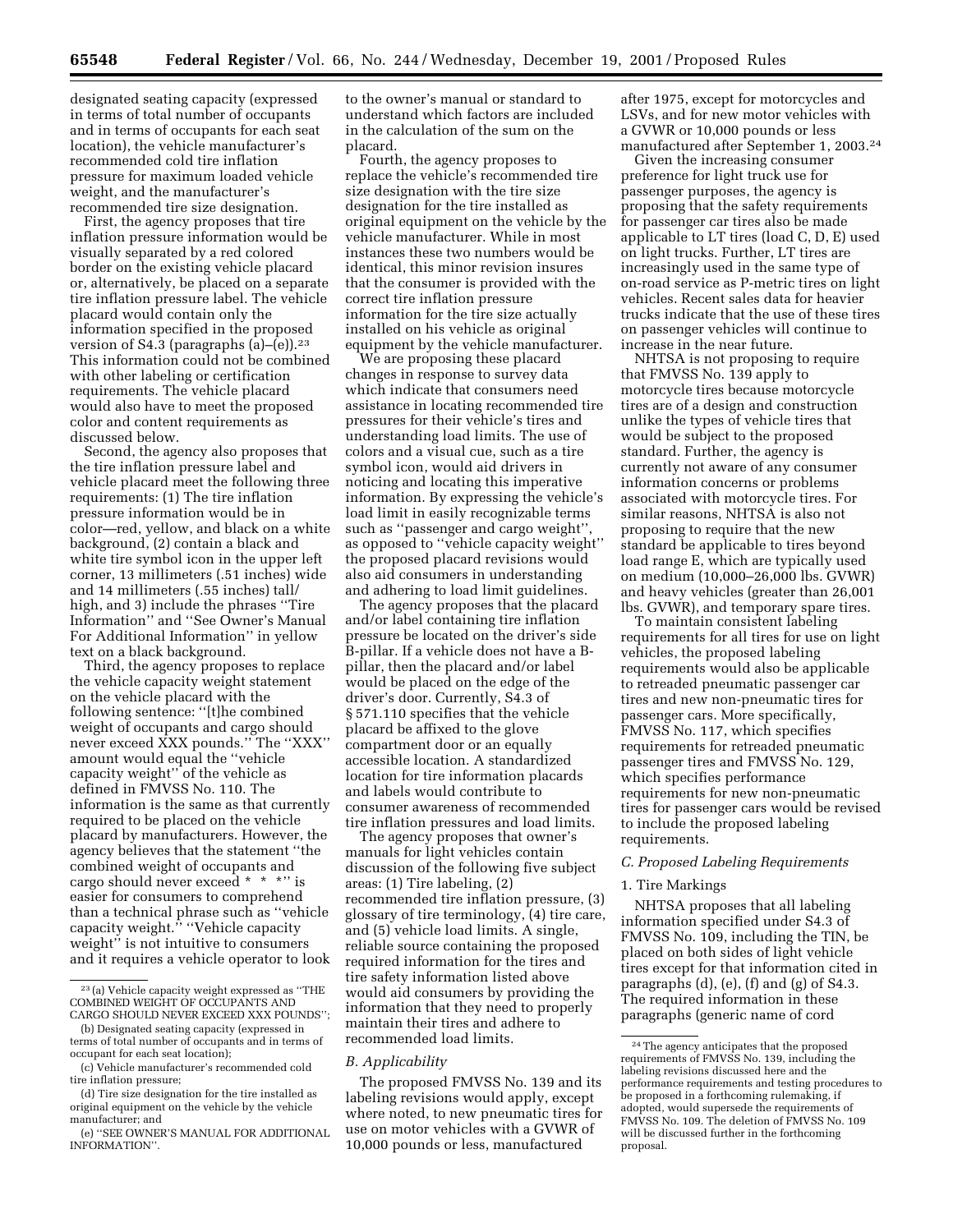material, actual number of plies, ''tubeless'' or ''tube type'' designation, and the word ''radial'' if applicable) must be present on one of the sidewalls. Requiring that ply, cord, and tube and tire type information only be present on one sidewall would reduce the stringency of FMVSS No. 119 which currently requires that light truck and MPV tires display the information on both sidewalls.

Comments to the docket in response to the ANPRM questions concerning placement of the TIN expressed a range of different viewpoints. Most commenters stated that placing the TIN on the outside wall of the tire was a desirable requirement. Further, many respondents also supported putting the TIN on both sides of the tire to ensure that it would be visible on the outboard tire wall, as well as the inside tire wall where there is a lesser chance of it being scuffed off of the tire. However, several tire industry respondents did not support putting the TIN on both sides of the tire because of manufacturing costs and safety issues.

The recent Firestone recall highlighted the difficulty that consumers have in identifying recalled tires when tires are mounted so that the TIN is located on the sidewall facing inwards. Improved access to the TIN would greatly enhance the consumers' ability to determine if their tires have been recalled.

Consumer commenters and focus group participants also said that other tire labeling information, such as size, speed rating, load rating and maximum pressure, should also be required on both sides of the tire to ensure that it is readily visible to consumers.

With regard to the number of plies and generic name of cord material used in the plies, most respondents believed that information to be of limited safety value to consumers and suggested its removal from the sidewall. The ITRA expressed the view that the cord and ply material is very important to the tire retread, repair and recycling industries because this information enables

consumers and industry professionals to determine the level of risk when inflating, repairing, retreading or servicing a specific tire. NHTSA believes that it is sufficient to require that this information appear on one sidewall. There is no known advantage that would arise from requiring this information on both sides of the tire.

Several tire manufacturer association commenters objected to requiring a tire manufacturer to mark the TIN on both tire sidewalls because they believe that this continues to present workers with a serious potential safety hazard. As discussed above, the agency learned during prior rulemaking efforts (45 FR 82293, December 15, 1980) that changing the TIN number plates in the tire molds would not present insurmountable safety problems. NHTSA believes that advances in tire manufacturing technology, such as removable stencil plates, have allowed for a significant reduction in the safety hazards associated with the manufacturing process by enabling workers to change labeling information on the molds outside of the tire press (A tire press generally works like a clam shell). Further, the costs associated with changing molds to implement this requirement are not considered to be onerous as discussed in the Costs section of this document. Additionally, the tire manufacturers' suggestion that the TIN be placed on the intended facing sidewall of the tire is not practicable because the vast majority of tires produced are reversible, not asymmetrical.

Requiring that the tire information specified above be placed on both sides of light vehicle tires would provide consumers with readily accessible recall information, without creating significant additional costs to tire manufacturers, and would ensure that the retread, repair and service industries continue to be provided with necessary recall information. Reducing the amount of information required to be placed on both sides of light truck tires would also

result in cost savings to manufacturers that would offset some of the increased costs resulting to changes to the TIN and the labeling of passenger car tires.

Several commenters suggested adding additional information to the tire sidewall, e.g., load index values, specifying what the digits of the TIN represent, a marking requirement directing the vehicle operator to use the information contained on the vehicle placard, a marking requirement for runflat and extended mobility tire capability, and a warning stating: ''replace tire when worn to indicator.'' NHTSA believes that these suggestions are not feasible. As run-flat tires and high performance low-profile tires are developed and become more common, tire diameters will increase with consequent decrease in sidewall heights. That means that reserving the ever-decreasing space on tire sidewalls for displaying necessary and required information will become even more important in the future. Other suggested tire labeling, such as load index values, are not intuitive to consumers and would require the vehicle operator to seek out reference materials and/or would require the agency to require more information to be added to the already crowded vehicle placard. NHTSA believes the items, explanations, and warnings suggested by the commenters would be better and more effectively addressed through consumer information campaigns rather than through requirements for additional in-vehicle and on-vehicle information.

#### 2. TIN

The agency proposes two revisions to the TIN: (1) Require that the first six characters of the TIN to contain the following information: The first two characters would reflect the plant code, and the next four characters would reflect the date code, and (2) require 6 mm  $(1/4'')$  as a uniform height font size (see Figures 1 & 2). **BILLING CODE 4910–59–P**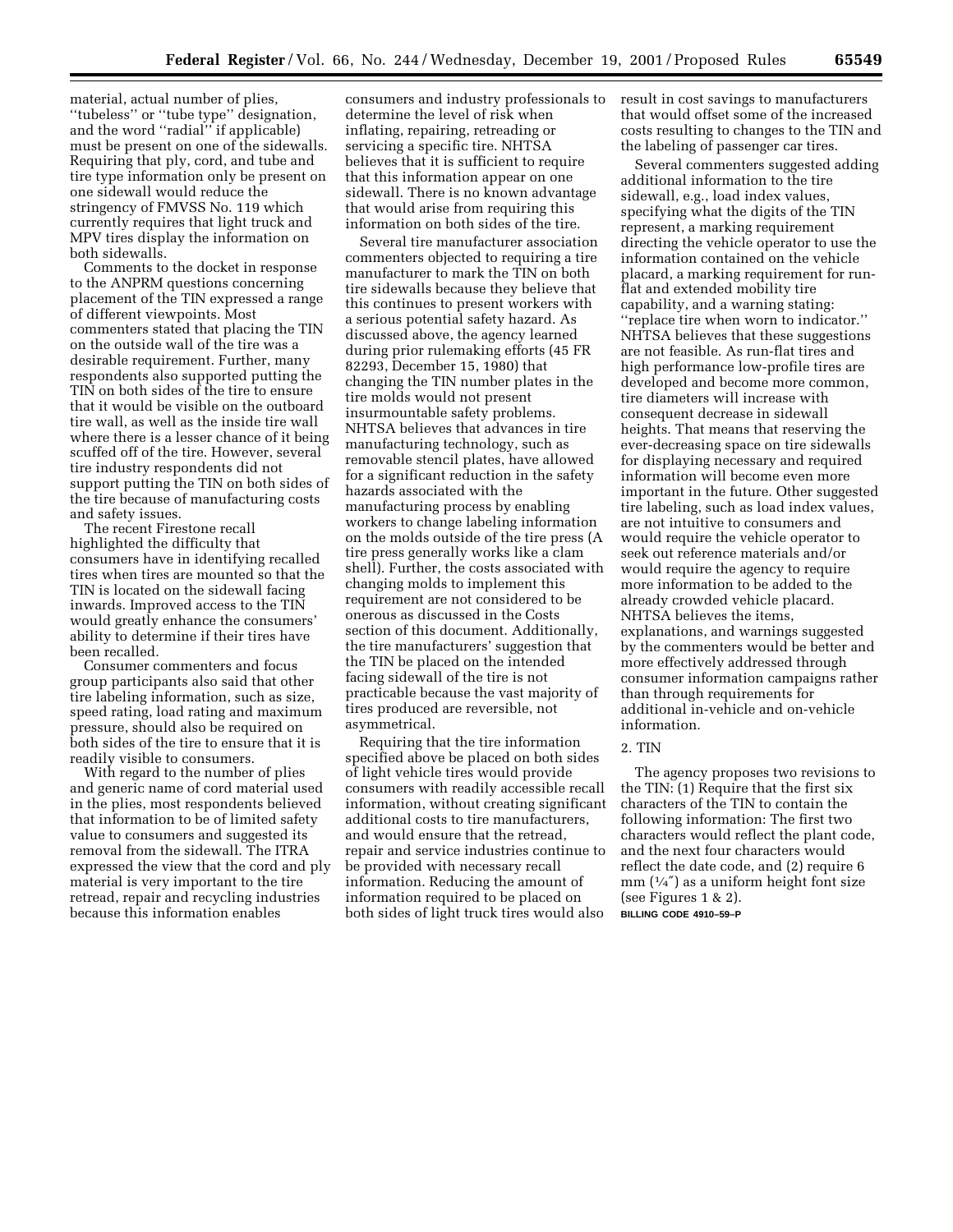

FIGURE 1: IDENTIFICATION NUMBER FOR NEW TIRES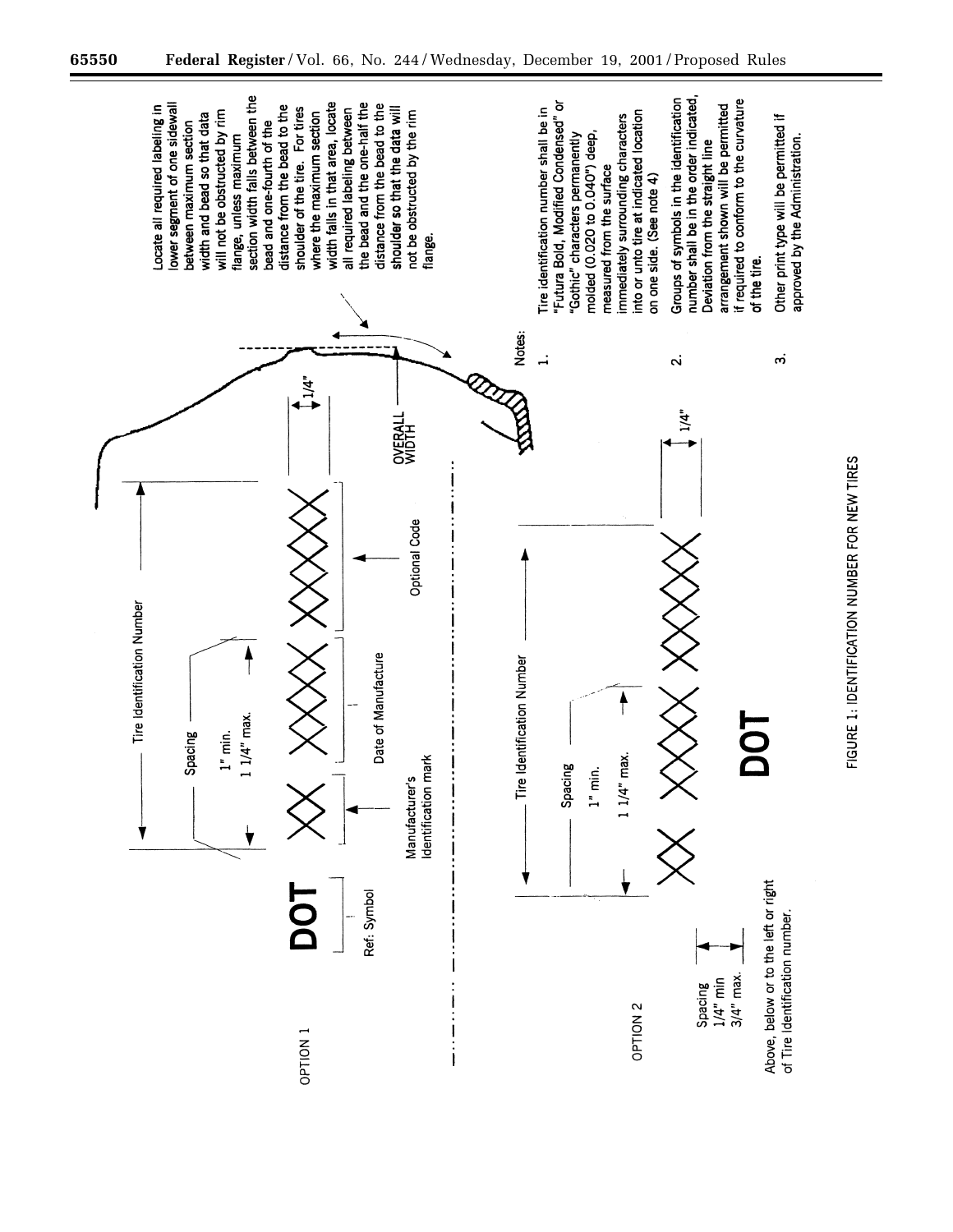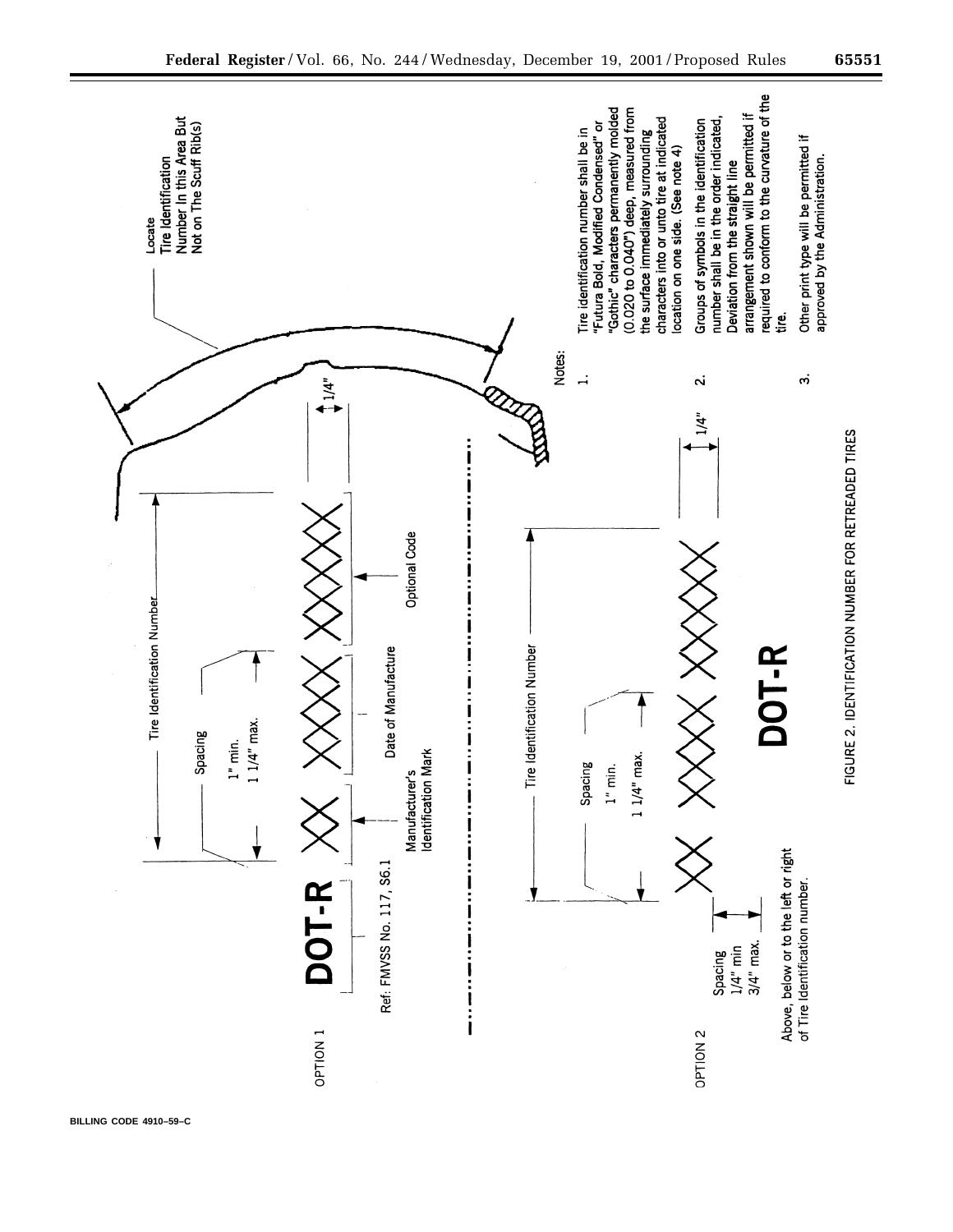Currently, the plant code resides in the first two digits of the TIN and the date of manufacture resides in the ninth through twelfth digits of the TIN. These two required sets of information are separated by optional and tire size information that reside in the third through eighth digits in the TIN. The optional information is only useful to the tire manufacturer and the tire size information is already labeled elsewhere on the tire.

The commenters on the ANPRM and the focus groups expressed consistent support for making the TIN more userfriendly and readable. To that end, the first proposed revision to the TIN reorders the sequence of the TIN characters to require that the first six numbers be those that are necessary for identifying recalled tires (i.e., the plant code and the date code). Since the tire size is required to be labeled elsewhere on the tire under another provision, the requirement for including the tire size code in TIN would be deleted. The proposed revisions to the sequence of information in the TIN would make the TIN easier for consumers to read and understand for recall and other purposes.

The second proposal, which would require a 6 mm  $(1/4'')$  uniform height font size, would enhance the readability of the of the TIN. Currently, 574.5 requires the characters in the TIN, except for those in the fourth grouping, to be a minimum height of 1⁄4″. The characters in the fourth grouping are presently required to have a minimum height of  $5/32$   $\rlap{.}''$ 

In previous rulemakings and comments to the ANPRM, consumer group commenters have suggested that 4 mm was not a sufficient font size for the TIN, particularly for individuals with visual impairment. Comments on the ANPRM and from the focus groups concerning the readability of the TIN did not specify a particular font size.

The agency believes that a uniform 6 mm TIN font height is a more appropriate size for information that is critical in the event of a recall. The larger size will make the TIN easier to read, without imposing a significant burden on tire manufacturers. 6 mm is approximately the equivalent of Times New Roman font size 20 in Windows 2000. While 6 mm would be the minimum required font size, there is no restriction that would prevent tire manufacturers from using a larger font size for the TIN characters. The agency requests comments on the readability of a 6 mm font size for the TIN characters. Please be specific in your response and provide a basis for your answer.

## 3. Vehicle Placard Content and Format

The agency proposes four sets of revisions for the presentation of tire inflation pressure and vehicle placard information. This placard, permanently affixed to the glove compartment door or an equally accessible location on passenger cars and to be required for all light vehicles with a GVWR of 10,000 pounds or less under this proposal,25 currently displays the vehicle capacity weight, the designated seating capacity (expressed in terms of total number of occupants and in terms of occupants for each seat location), the vehicle manufacturer's recommended cold tire inflation pressure for maximum loaded vehicle weight, and the manufacturer's recommended tire size designation.

First, the agency proposes that tire inflation pressure information would be visually separated from the other information by a red colored border on the existing vehicle placard 13 required by S4.3 of  $\S 571.110$  or, alternatively, be placed on a separate tire inflation pressure label. The vehicle placard would contain only the information required by S4.3 of 571.110, could not be combined with information or statements required by other labeling or certification requirements, and would meet the proposed color and content requirements as described below.

Second, the agency also proposes that if a vehicle manufacturer uses the separate tire inflation pressure label, that label must meet the following three requirements: (1) the tire inflation pressure information on the placard would be in color—red, yellow, and black on a white background—as illustrated in Figures 3 & 4 below, (2) contain a black and white tire symbol icon that is in the upper left corner of the placard, and is 13 millimeters (.51 inches) wide and 14 millimeters (.55 inches) (see Figures 3 & 4 below), and (3) the label and placard would both include the phrases ''Tire Information'' and ''See Owner's Manual For Additional Information,'' in yellow text on a black background as illustrated in Figures 3 and 4 below. If, alternatively, the manufacturer uses the separate tire inflation pressure label, that label must meet those three requirements.

Third, the ''vehicle capacity weight'' statement on the vehicle placard would be replaced by the following statement: ''[t]he combined weight of occupants and cargo should never exceed XXX pounds.'' The ''XXX'' amount would equal the vehicle capacity weight of the vehicle as defined in FMVSS No. 110. The information is the same as that currently required to be placed on the vehicle placard by manufacturers. However, the agency believes that the statement ''the combined weight of occupants and cargo should never exceed \* \* \*" is easier for consumers to comprehend than a technical phrase such as ''vehicle capacity weight,'' which is not intuitive to consumers. To understand the term ''vehicle capacity weight'', a driver must look through the owner's manual for an explanation of how that weight is calculated and what significance that weight has for the safe operation of his or her vehicle.

Fourth, the agency proposes to replace the vehicle's recommended tire size designation with the tire size designation for the tire installed as original equipment on the vehicle by the vehicle manufacturer. While in most instances these two numbers would be identical, this minor revision insures that the consumer is provided with the correct tire inflation pressure information for the tire size actually installed on his vehicle as original equipment by the vehicle manufacturer. The agency considered adding a requirement for the vehicle manufacturer to label all recommended optional tire size designations on the vehicle placard and/or tire inflation pressure label. While this consideration would provide recommended tire inflation pressure information for consumers who opt to replace factory installed tire sizes with optional tire sizes, we have tentatively concluded that this is not a feasible requirement for three reasons. First, most light vehicles are equipped with original equipment and replacement tires having the same tire size designation as those tires installed by the vehicle manufacturer. Second, consumers are typically not familiar with or cognizant of the size of the tires on their vehicles. A listing of more than one tire size designation and recommended tire inflation pressure would require the vehicle operator to seek out the tire size designation on the vehicle's tires. Third, listing more than one tire size designation and recommended inflation pressure would require more information to be added to the already crowded vehicle placard. The agency believes that requiring a vehicle operator to take an extra step to

<sup>25</sup>FMVSS No. 120 currently requires that each motor vehicle other than a passenger car show, on the label required by § 567.4, or on a tire information label (S5.3.2(b)), the recommended tire size designation appropriate for the GAWR, the tire size and type designation of rims appropriate for those tires, and the recommended cold inflation pressure for those tires such that the sum of the load ratings on the tires on each axle (when the tire's load carrying capacity at the specified pressure is reduced by dividing 1.10, in the case of a tire subject to FMVSS No. 109, i.e., a passenger car tire) is appropriate for the GAWR.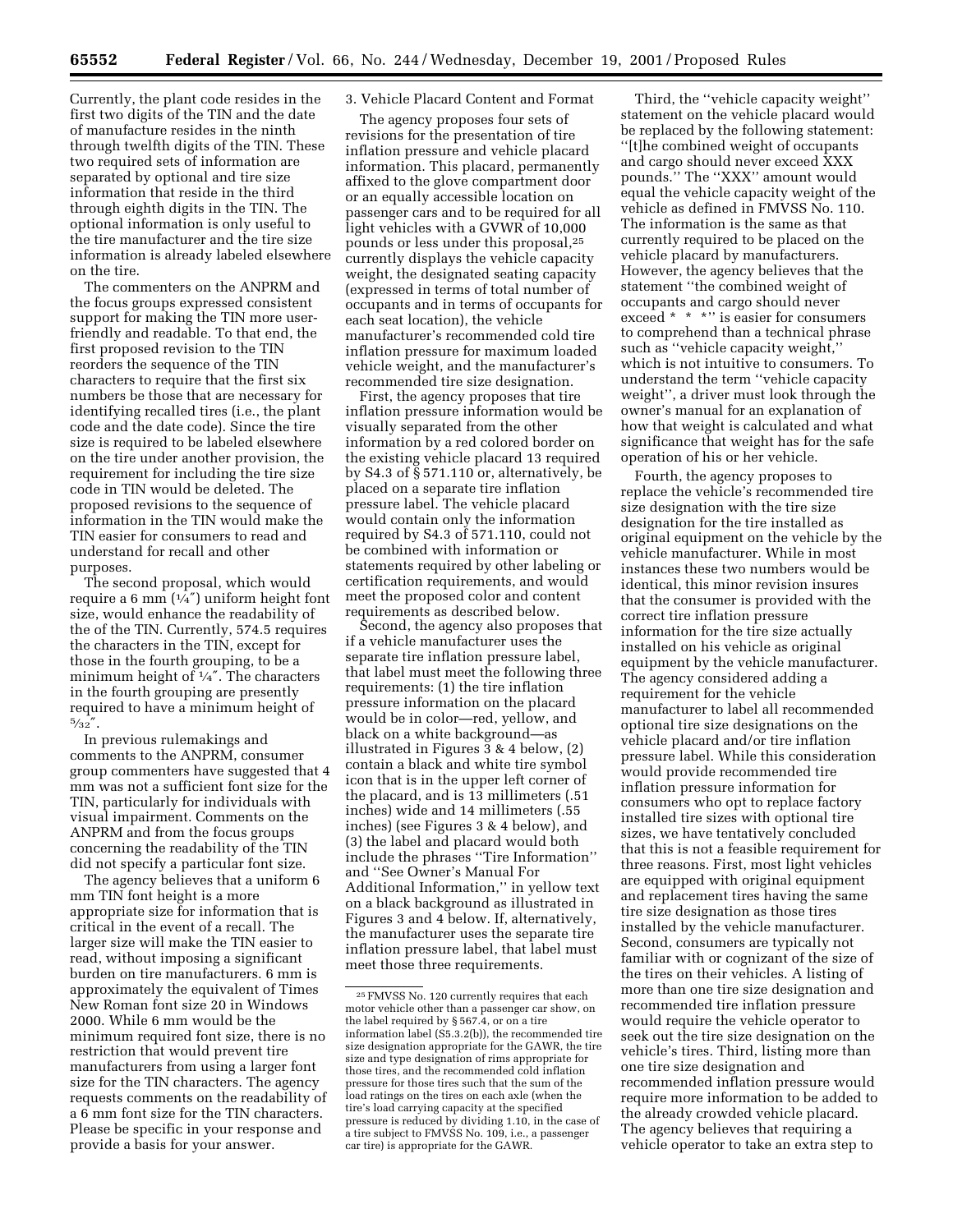properly inflate his tire and potentially overcrowding the vehicle placard and/ or tire inflation pressure label with information would discourage use of

Ξ

tire inflation pressure information on the placard and/or the label.

The following are samples of the proposed vehicle placard and tire inflation pressure label: **BILLING CODE 4910–59–P**

 $\equiv$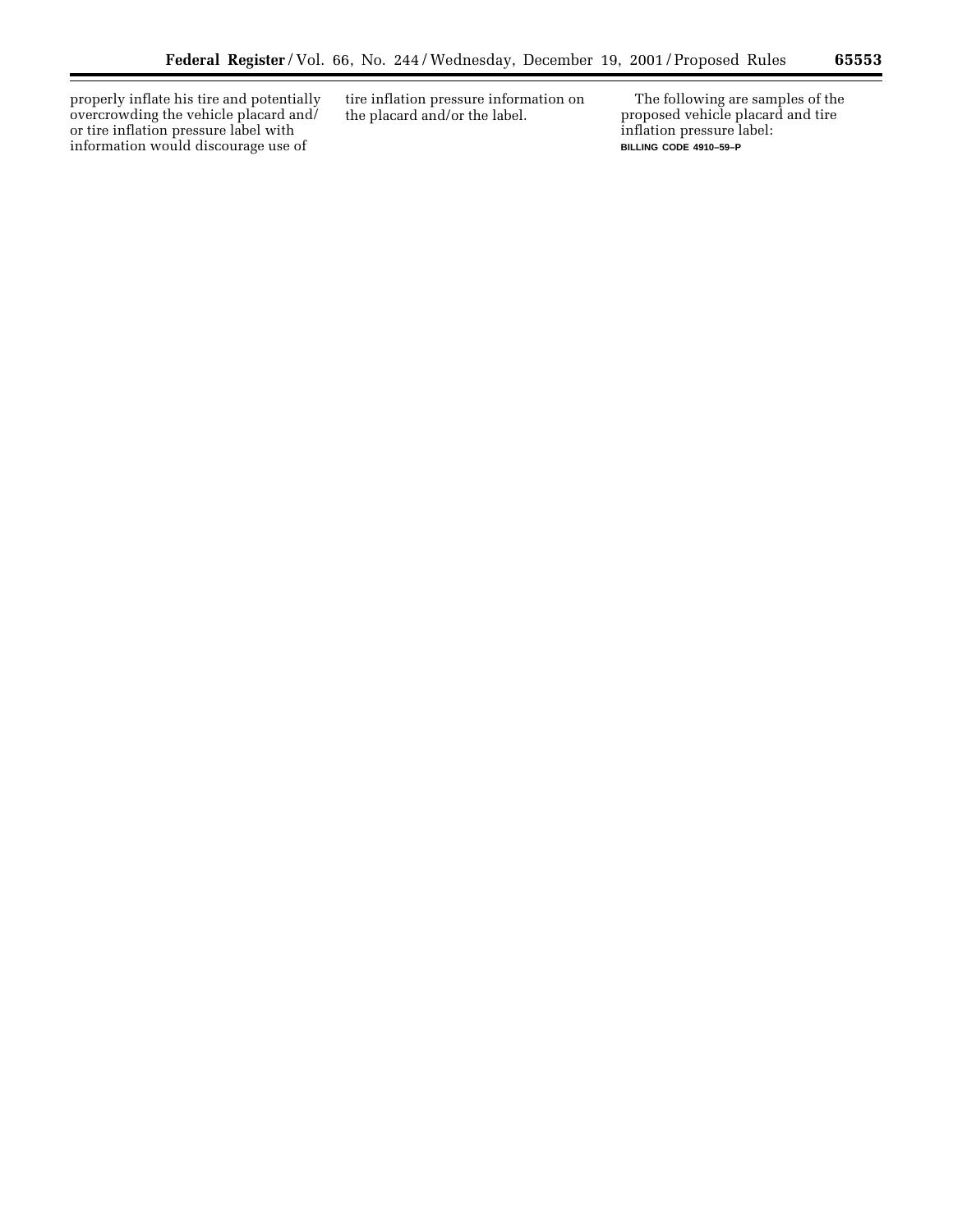

Yellow Text on **Black Background** 

Figure 3

## **Tire Inflation Pressure Label**



Figure 4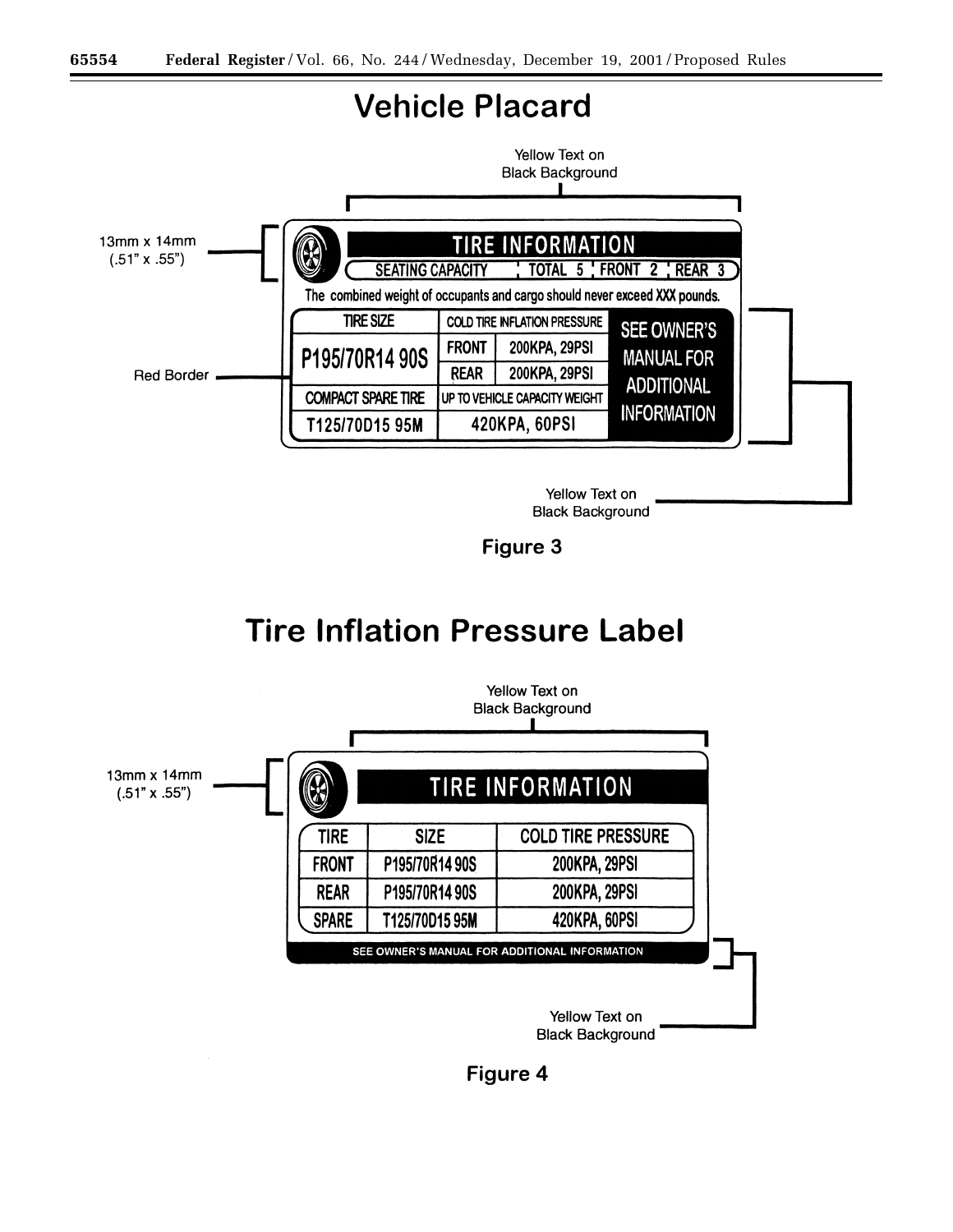As discussed above, survey data indicate that most individuals are unaware of the existence and/or location of the tire inflation pressure and load limit information placards. Surveys also confirm that maximum tire pressure is often confused with recommended inflation pressure. Surveys have not addressed load limit issues, but the results from NHTSA's focus groups and comments received in response to the ANPRM indicate that consumers are unaware of that these limits exist, where they are located, and how to use them.

NHTSA's focus groups tested different versions of existing and proposed tire placards to help determine the most effective way of attracting the attention of consumers to this information and making it more understandable to them. In response to the testing, focus group participants overwhelmingly preferred color formats with contrasting colors, e.g., yellow on black, instead of black and white formats because the color attracted their attention and aided in their comprehension of the material. Participants also strongly believed that a visual cue, such as a tire symbol icon, would aid drivers in identifying and locating this imperative information.

Based on the comments to the ANPRM and the focus group results, NHTSA also recognizes that consumers need assistance in understanding load limits and how inflation pressure affects the load carrying capacity for their vehicle and in determining the total load limit in pounds for their vehicle. For instance, by replacing the technical term ''vehicle capacity weight'' on the placard with a sentence containing easily understandable terms such as ''passenger weight'' and ''cargo weight'', the proposed placard revisions should also aid consumers in locating and adhering to recommended load limit guidelines as well as recommended inflation pressures.

#### 4. Placard Location

The agency proposes that the vehicle placard and tire inflation pressure label be located on the driver's side B-pillar. If a vehicle does not have a B-pillar, then the placard and label would be placed on the edge of the driver's door. The tire inflation pressure label would be placed proximate to the vehicle placard. There would be no prohibition on placing additional tire inflation pressure labels on the vehicle in locations other than the B-pillar, except as precluded by other safety standards.

Currently, S4.3 of 571.110 specifies that the vehicle placard be affixed to the glove compartment door or an equally accessible location. NHTSA's focus

group results indicate that many consumers are unaware of the existence of and or location of tire inflation pressure and load limit information. Participants in the focus groups noted a strong preference for one standardized location for the placard. Both the focus group participants and commenters on the ANPRM cited the B-pillar, followed by the driver's door edge, as the most preferable locations for the placard. A standardized location for tire information placards would contribute to consumer awareness of recommended tire inflation pressure and load limits by providing a consistent and predictable place for this information.

5. Owner's Manual

The agency proposes that owner's manuals for light vehicles contain discussion of the following five subject areas:

1. Tire labeling, including a description and explanation of

(a) each marking on the tire,

(b) locating information that will aid consumers in identifying tires subject to a recall campaign, and

(c) the TIN;

2. Recommended tire inflation pressure, including a description and explanation of

(a) recommended cold tire inflation pressure,

(b) the vehicle placard and tire inflation pressure label required in Federal Motor Vehicle Safety Standard No. 110 and their location in the vehicle,

(c) the adverse safety consequences of underinflation (including tire failure), and

(d) measuring and adjusting air pressure to achieve proper inflation;

3. Glossary of tire terminology, including ''cold tire pressure,'' ''maximum inflation pressure,'' and ''recommended inflation pressure,'' and all non-technical terms defined in S3 of FMVSS Nos. 110 & 139;

4. Tire care, including maintenance and safety practices; and

5. Vehicle load limits, including a description and explanation of

(a) locating and understanding load limit information, total load capacity, seating capacity, towing capacity, and cargo capacity,

(b) calculating total and cargo load capacities with varying seating configurations including quantitative examples showing/illustrating how the vehicle's cargo and luggage capacity decreases as the combined number and/ or size of occupants increases,

(c) determining compatibility of tire and load capabilities,

(d) the adverse safety consequences of overloading on handling and stopping and on tires, and

(e) when to use either the recommended inflation pressure or a higher pressure (up to the maximum inflation pressure) based on the amount of load being carried by the tires. This inflation pressure and load limit information could, for example, be provided on an insert in the following format:

#### **Figure 5.—Locating and Understanding Load Limit Information**

**Steps for Determining Correct Load Limit**

- (1) Locate the statement ''The combined weight of occupants and cargo should never exceed XXX pounds'' on your vehicle's placard.
- (2) Determine the combined weight of the passengers that will be riding in your vehicle.
- (3) Subtract the combined weight of the passengers from XXX pounds.
- (4) The resulting figure equals the available amount of cargo and luggage load capacity. For example, if the ''XXX'' amount equals 1500 lbs. and there will be 5–150 lb passengers in your vehicle, the amount of available cargo and luggage load capacity is 750 lbs. (1500  $750$   $(5 \times 150) = 750$  lbs.)
- (5) Determine the combined weight of luggage and cargo being loaded on the vehicle. That weight may not safely exceed the available cargo and luggage load capacity calculated in Step 4.
- (6) If your vehicle will be towing a trailer, load from your trailer will be transferred to your vehicle. Consult this manual to determine how this may reduce the available cargo and luggage load capacity of your vehicle.
- (7) A higher inflation pressure (up to the maximum inflation pressure) may be necessary to carry safely the combined weight of the passengers, cargo and luggage being carried in your vehicle. Consult this manual to determine whether a higher inflation pressure is necessary.

The agency requests comments on whether the statements in Figure 5 should be required to be included verbatim in owner's manual and on how to make those statements as vehicle owner friendly as possible.

Some commenters on the ANPRM indicated that a majority of consumers rarely consult the owner's manual or have knowledge of the information that it contains. Commenters and focus group participants, however, agreed that the owner's manual should be a primary source of information for vehicle owners and, in particular, is a good location for general tire safety information. As discussed earlier in this document, survey research indicates that a significant minority of participants, up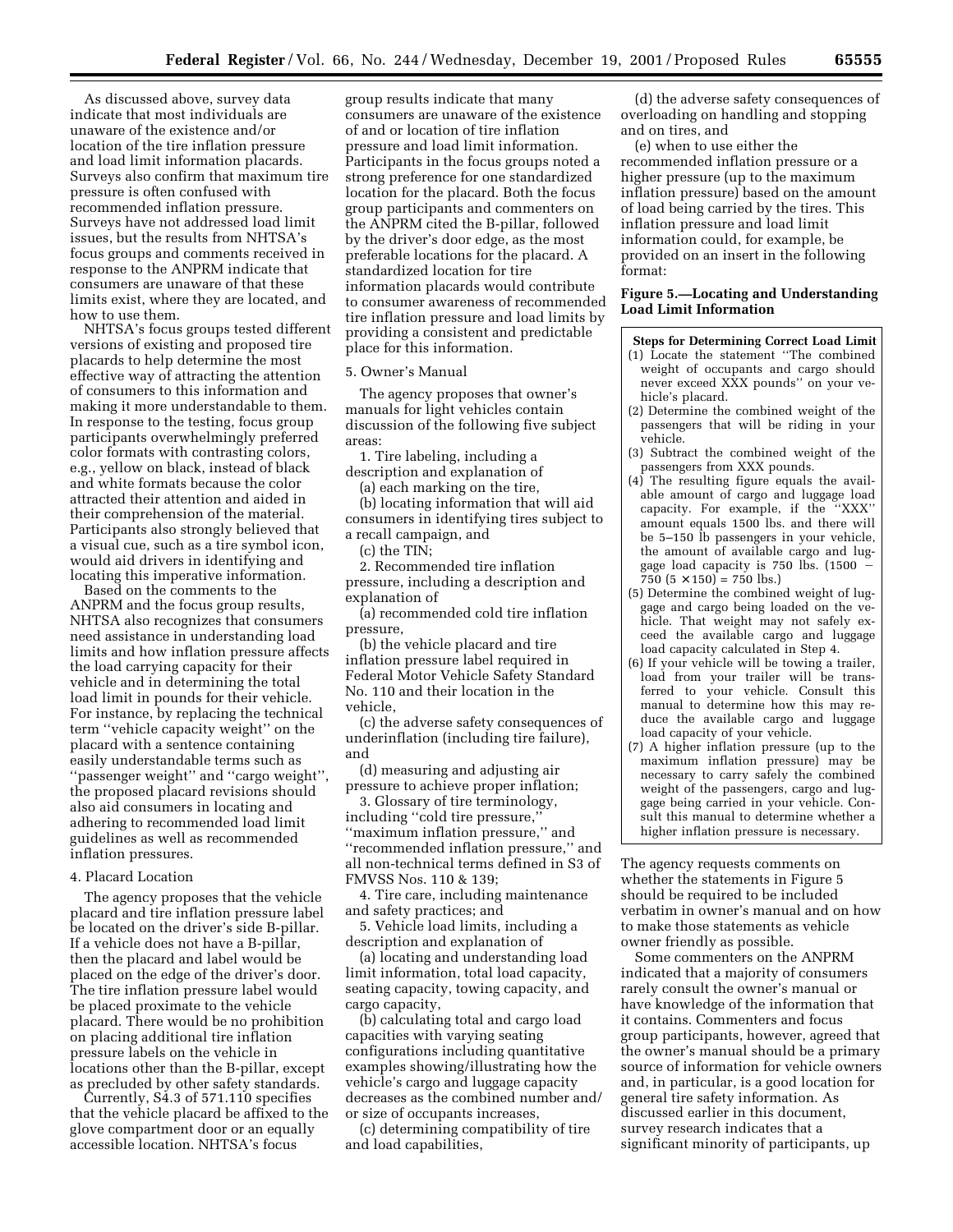to 45 percent in some surveys, cites the owner's manual as the best source of information concerning proper tire inflation pressure.

The agency's review of a limited number of owner's manuals revealed that the amount and type of information provided in these documents varies widely. Based on this observation, as well as the ANPRM comments and focus group results, the agency believes that a single, reliable source containing the proposed required information for the tires and tire safety information listed above would aid consumers in properly maintaining their tires and adhering to load limits.

#### *C. Other Issues*

## 1. FMVSS Nos. 110 and 120

The purpose of FMVSS Nos. 110 and 120 is to provide safe operational performance by ensuring that vehicles to which they apply are equipped with tires of adequate load rating and rims of appropriate size and type designation. FMVSS No. 110 currently applies to passenger cars and FMVSS No. 120 currently applies to vehicles other than passenger cars including motorcycles and trailers.

The agency proposes that FMVSS Nos. 110 and 120 be revised to correspond with the applicability of the new light vehicle tire standard. FMVSS No. 110 would include passenger cars and other light vehicles with a GVWR of 10,000 pounds or less. Therefore, most SUVs, vans, trailers, and pickup trucks would be required to comply with the same tire selection and rim requirements as passenger cars. FMVSS No. 120 will continue to apply to vehicles over 10,000 pounds GVWR and motorcycles.

Most current requirements of FMVSS No. 110 would be retained, including S4.2.2, which establishes a linkage between the vehicle normal load 26 and the load specified for the high-speed test in FMVSS No. 109.27 S4.2.2 will be extended to cover SUVs, vans, trailers, and pickup trucks for the first time, which means that P-metric and LT tires used on these vehicles will have a load reserve similar to P-metric tires used on passenger cars.

The proposal also would extend S4.4.1(b) of FMVSS No. 110, which requires that each rim shall retain a deflated tire in the event of a rapid loss of inflation pressure from a vehicle speed of 97 km/h until the vehicle is stopped with a controlled braking operation, to light trucks and vans for the first time.

2. Rim Size and Type Designation for Light Trucks and Multipurpose Passenger Vehicles

Currently, the rim size and type designation label information requirements for light trucks and multipurpose passenger vehicles (MPVs) (which include SUVs) are specified in S5.3.2 of FMVSS No. 120. Light trucks and MPVs, unlike passenger cars, may be outfitted with different sized rims which would require different size tires and recommended inflation pressures for those tires. Under this proposal, the rim size and designation label requirement on the certification label would be added to FMVSS No. 110 for all light vehicles to which FMVSS No. 120 is presently applicable. Rim information would not, however, appear on the proposed vehicle placard or tire inflation pressure label.

3. Maximum Permissible Inflation Pressure

The agency is not proposing to remove or to revise the requirement for the maximum permissible inflation pressure marking on the tire, except to extend this requirement to tires for use on all light vehicles with a GVWR of 10,000 pounds or less, except LSVs and motorcycles.28

Commenters on the ANPRM and survey data noted that misunderstanding as to the meaning of maximum permissible inflation pressure does exist among consumers. Consumers often confuse the maximum permissible inflation pressure labeled on the tire for the recommended inflation pressure labeled on the vehicle placard. Nevertheless, most commenters did not recommend deleting this labeling requirement. Several commenters to the docket suggested adding information to the tire to distinguish the maximum permissible inflation pressure from the recommended inflation pressure. However, most expressed the view that improved consumer information would be the most effective means to correct the misunderstanding. The agency believes that it would be less effective to require tire manufacturers to add additional language to the sidewall to

clarify the distinction between maximum inflation pressure and recommended inflation pressure. Sidewalls are becoming progressively smaller with the advent of low profile tires and requiring additional information in this already crowded space could cause greater consumer confusion.

Several commenters and focus group participants also noted that the maximum inflation pressure provides a failsafe guideline for tire inflation. The agency concurs that the greatest likelihood of tire failure results from underinflation. Additionally, the inflating of tires to the maximum inflation pressure while ''warm'' (i.e., after being driven for any amount of time) will most likely result in the tires being inflated to an amount below the maximum inflation pressure because the warm tire will register a higher inflation pressure than when the tire is measured when ''cold'' (not driven for at least three hours).

The agency also anticipates that improvements in the tire placard, standardizing the placard location, and an expanded consumer information program would reduce the number of consumers who mistake the maximum inflation pressure for the recommended inflation pressure.

#### 4. UTQGS

Several commenters on the ANPRM questioned the utility of the UTQGS ratings to consumers and suggested that they be repealed. Other commenters recommended extending the applicability of UTQGS to additional categories of tires, e.g., mud and snow. One commenter suggested that temperature grades could be eliminated since they are redundant with speed rating information.29 Since the TREAD Act imposed an 18-month deadline on this rulemaking, the agency does not have sufficient time to study and analyze the issues involved with proposing revisions to the UTQGS. Additionally, the UTQGS is statutorily mandated (see 49 U.S.C. 30123(b). The agency, in a future rulemaking, may propose to revise some or all of the grading requirements in Part 575.104, Uniform Tire Quality Grading Standards.

#### 5. Consumer Information Campaign

In conjunction with the proposals discussed above and in response to the TREAD Act, the agency is also launching a consumer information

<sup>26</sup> Vehicle normal load on the tire means that load on an individual tire that is determined by distributing to each axle its share of the curb weight, accessory weight, and normal occupant weight and dividing by 2.

<sup>27</sup>This, under the proposed high speed test, would ensure at least a 15 percent load reserve (high speed test load proposed is 85 percent) when the vehicle is operated at normal load.

<sup>28</sup>FMVSS No. 119 does not contain a requirement that the maximum permissible inflation pressure be labeled on new pneumatic tires for vehicles other than passenger cars.

<sup>29</sup>The speed rating of a tire is generally indicated on the tire although not required by either FMVSS Nos. 109 and 119.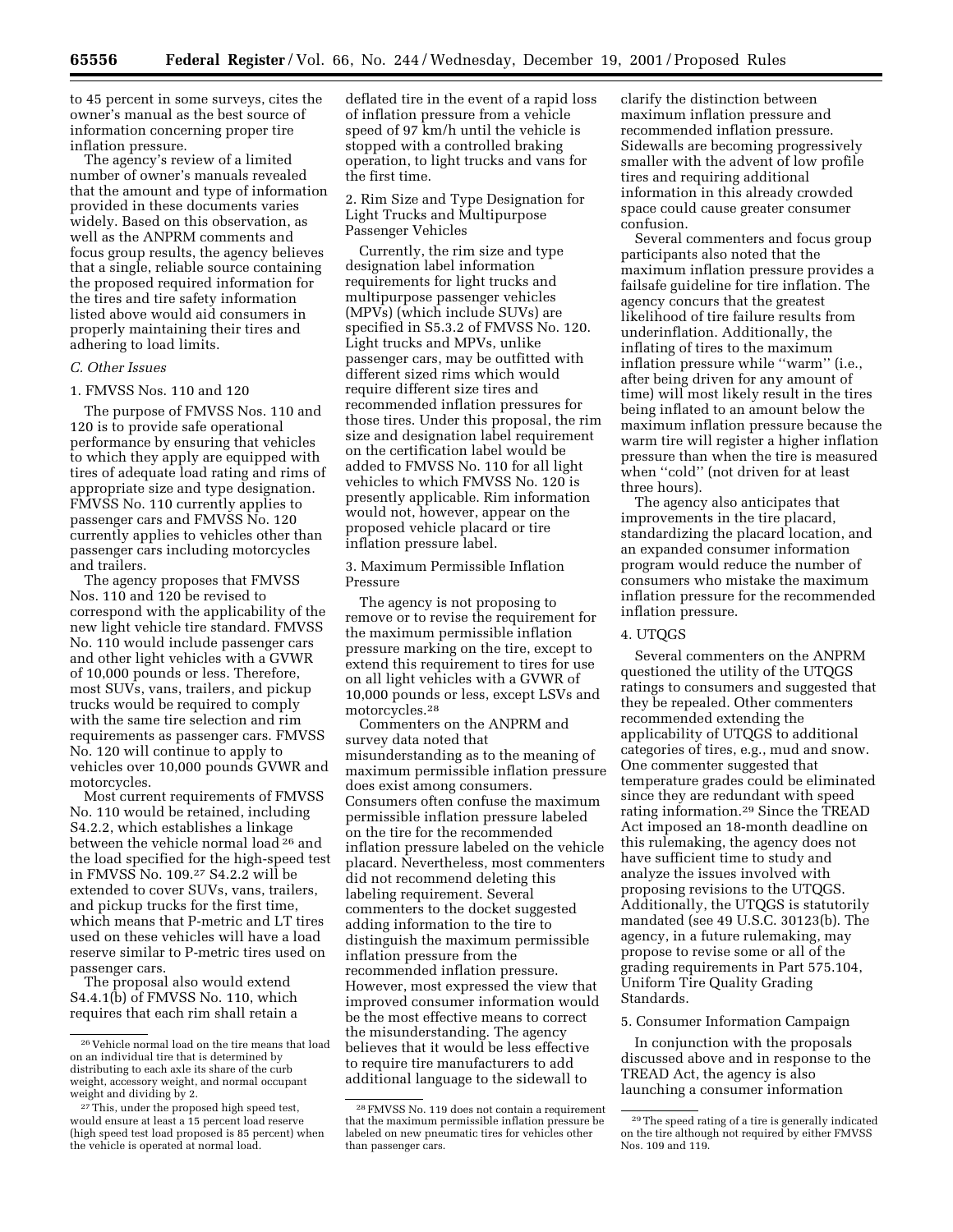campaign addressing tire safety and maintenance. Consumer information campaigns are an institutionalized part of NHTSA's statutory mandate and operating practices. Quantifiable data confirming the crash reduction effectiveness of these programs is minimal, as funding does not exist to perform the evaluations necessary to establish this level of effectiveness. However, the successes of increased seat belt use, greater air bag knowledge, reduced drunk driving, knowledge of star ratings, vastly increased NCAP web site use, knowledge of rollover dangers, greater knowledge of child safety issues, and increased dissemination of the brochures ''Buying A Safer Car'' and ''Buying a Safer Car For Child Passengers'' demonstrate that the agency's consumer information

programs are effective in increasing public awareness of safety issues and, consequently, reducing deaths and injuries.

## 6. Point-of-Sale Information

The agency, as part of this rulemaking, does not propose to require dealers to provide point-of-sale tire information. The agency does not possess evidence that point-of-sale information would prove more successful than consumer information campaigns at educating the consumer concerning tire safety. Therefore, it cannot presently justify the additional costs to manufacturers and dealers of such a requirement. If the agency's consumer information campaign proves unsuccessful at increasing the public awareness of tire safety, the agency could reexamine this issue in a future rulemaking.

## 7. Vehicle Certification Labels

Vehicle certification label requirements, contained in part 567, would not be revised by this proposal except to reference the proposed FMVSS No. 110, as well as FMVSS No. 120, in § 567.4 concerning tire-rim combinations for light trucks and MPVs, and to require that the label contain the tire-rim combination installed as original equipment on the vehicle by the vehicle manufacturer.

## 8. International Harmonization

NHTSA generally supports international harmonization in cases where such harmonization is consistent with its statutory mandate to ensure motor vehicle safety. The tire industry has become global in manufacturing, marketing, and sales. In 1999, domestic tire manufacturers exported 22.3 million passenger car tires and 3.8 million light truck tires to foreign markets. In the

same year, the U.S. imported 45 million passenger car tires and 5.4 million light truck tires from foreign sources. It is apparent, therefore, that maximum harmonization of tire requirements would benefit both U.S. and foreign vehicle and tire manufacturers.

At this time, however, the overall need for safety precludes, in NHTSA's view, the adoption of foreign or international labeling provisions. The labeling requirements contained in GTS–2000 and ECE 30 and 54 do not contain counterparts for some of the provisions in our current requirements, e.g., labeling of maximum permissible inflation pressure on the tire, and in our proposed requirements, e.g., labeling of passenger and cargo weight on the vehicle. Additionally, Canada's tire labeling provisions mirror our current requirements but do not contain the novel labeling requirements proposed in this document.

Furthermore, we believe the two labeling requirements contained in GTS–2000 and ECE 30 and 54, speedcategory symbol and load index 30, have not been shown to communicate information effectively to the U.S. public.

The following chart illustrates the rated speed in km/h for each speed symbol. ''ZR'' is an open-ended speed category for tires with a maximum speed capability above 240 km/h, but is also used specifically for tires having a maximum speed capability above 300 km/h.

| Speed<br>symbol | Rated<br>speed-<br>km/h | Speed<br>symbol | Rated<br>speed-<br>km/h |
|-----------------|-------------------------|-----------------|-------------------------|
| F               | 80                      | R               | 170                     |
| G               | 90                      | S               | 180                     |
|                 | 100                     | T               | 190                     |
| κ<br>.          | 110                     | U               | 200                     |
|                 | 120                     | н               | 210                     |
| м               | 130                     | ν               | 240                     |
| N               | 140                     | W               | 270                     |
| P               | 150                     | Υ               | 300                     |
| Q               | 160                     | ΖR              | > 300                   |

The load index requirement in GTS– 2000 and ECE Regulation Nos. 30 and 54, in contrast to our current requirement to provide the maximum load rating on the sidewall of the tire, provides a value which is not intuitive to consumers and would require a vehicle operator to look to the owner's manual or standard to determine the actual tire maximum load.

9. Organization of Tire Labeling Information

Some comments on the ANPRM suggested improving the organization and coherency of the tire information that currently appears in more than six different standards and sections on tire information. The agency will try to develop a simple brochure that explains to the public what the tire information requirements are and what they mean.

#### **VII. Request for Comments on Particular Issues**

(1) 49 U.S.C. 30123 states: ''(c) Maximum load standards. The Secretary shall require a motor vehicle to be equipped with tires that meet maximum load standards when the vehicle is loaded with a reasonable amount of luggage and the total number of passengers the vehicle is designed to carry.'' Should NHTSA define or specify what a ''reasonable amount of luggage'' is for a vehicle with an occupant in every designated seating position? The agency requests comments on this question. Please be specific in your response and provide a basis for your answer.

(2) Tire manufacturer commenters pointed to GTS–2000 and ECE Regulations 30 and 54 to address issues raised in the ANPRM. These commenters generally cited decreased costs and increased information consistency as a benefit of minimized regulatory divergence. These commenters, however, did not cite specific labeling requirements in these international and foreign standards and did not discuss the safety impacts from the adoption of these standards. NHTSA requests comments on which, if any, labeling requirements in any foreign or international standard should be considered by NHTSA and why. Please be specific in your response and provide a basis for your answer.

(3) Most commenters agree that adding additional required information to the tire sidewall is unwarranted or challenging due to space and readability concerns. Additionally, some commenters have indicated that certain information added at the option of the manufacturer, e.g., warranty information, is not useful to consumers. Based on these sentiments, should the agency consider prohibiting some or all non-required information from being labeled on the tire sidewalls? Please be specific in your response and provide a basis for your answer.

#### **VIII. Benefits**

NHTSA believes that this proposal would be effective in increasing public

<sup>30</sup>Under these regulations, the speed-category symbol and the load index are to be placed together near the size designation. For example, the sidewall would contain the size designation ''PS15/65R15 89H'' where ''H'' is the speed-category symbol and "89" is the load index.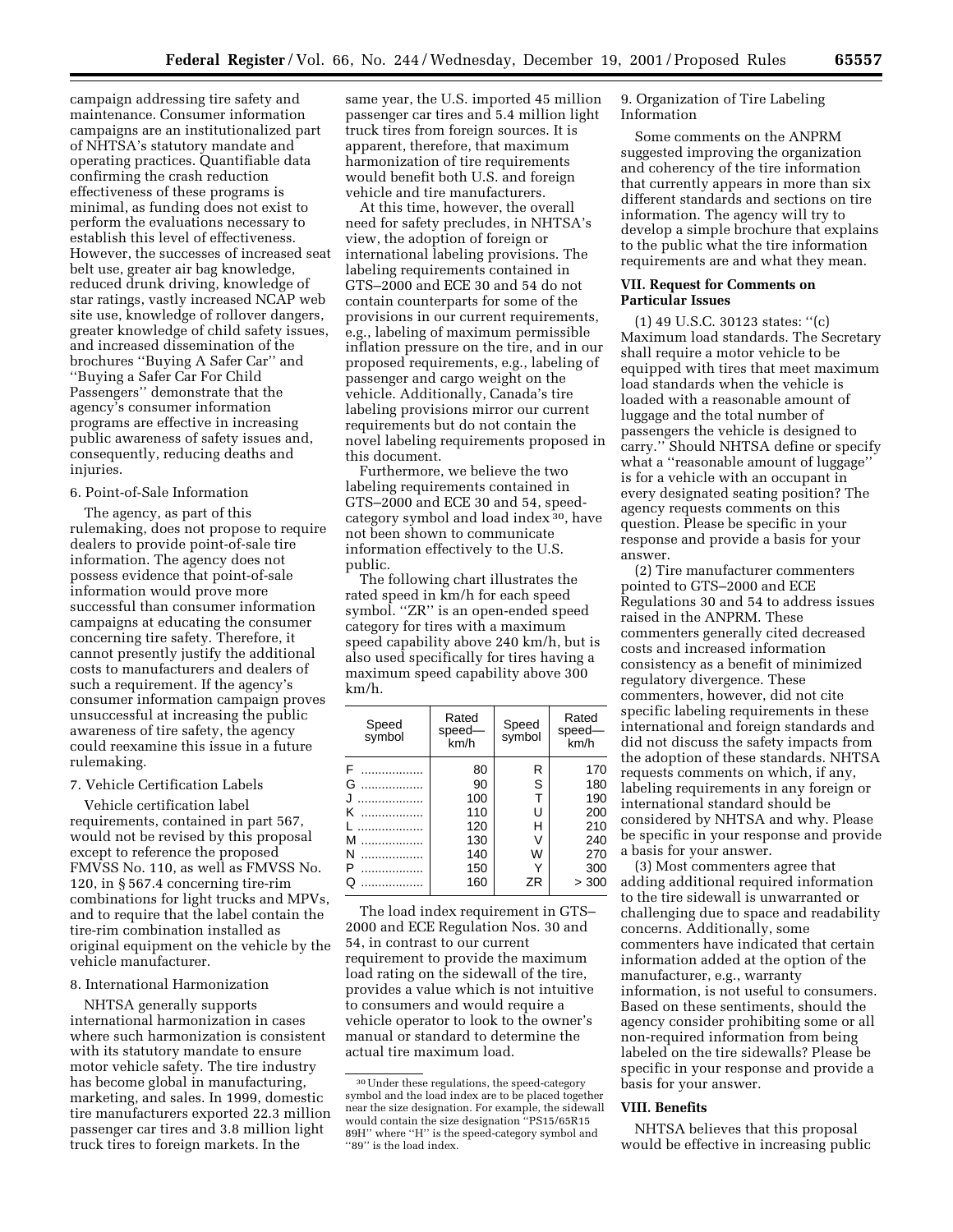awareness of tire safety, particularly the understanding and maintenance of proper tire inflation and load limits. This proposal will also enable consumers to more easily identify the TIN and other tire information for recalls and other notifications. The proposal will standardize the location and content of important information relating to proper inflation and load limits and other tire safety concerns. These measures, by increasing consumer knowledge and awareness, should result in reduced tire failures and tire related crashes, and therefore fewer deaths and injuries.

## **IX. Costs**

NHTSA believes that this proposal would result in minimal costs for tire manufacturers. Tire labeling information is already required for tires for light vehicles. Therefore, the cost of molding this information should be the same, even if the information is changed. NHTSA estimates that the added cost for labeling tires under this proposal would equal \$0.01 per tire or less. Since 300 million tires are produced per year the total annual cost for the proposed tire labeling requirements would equal \$3 million  $($0.01 \times 300 \text{ million}).$ 

NHTSA also believes that this proposal would result in minimal costs for vehicle manufacturers and consumers. Vehicle placard information is already required for passenger cars and owner's manual information is already required for light vehicles. Therefore, the costs of printing a new or revised vehicle placard and/or tire inflation pressure label, the owner's manual pages, and installation of the placard and/or label should be minimal. The only cost would be a one time cost to change production for the new vehicle placard and/or tire inflation pressure label, the application of the vehicle placard and/or tire inflation pressure label to all light vehicles, not only passenger cars, and the new owner's manual pages.

NHTSA estimates that the cost of a new vehicle placard or tire inflation pressure label would be \$0.01 or less per vehicle for producing the new placard or label and \$0.04 for the application of the new placard or label. NHTSA estimates that with approximately 100% of light trucks, MPVs, and trailers (9 million annually) utilizing both the placard and label and 30% of passenger cars  $(.30 \times 8 \text{ million})$ = 2.4 million) utilizing both the placard and label, the total costs for the vehicle placard and tire inflation pressure label proposals would equal \$626,000.

For the owner's manual information, NHTSA estimates that one time writing and editing costs would equal \$12,000 ((8 hours labor  $\times$  \$30.00 per hour) x (50 owner's manuals (25 manufacturers, 2 manuals each (one for passenger cars and one for light trucks, MPVs, or trailers)))). The print and layout costs per manual are estimated at \$0.10 per manual. Since 17 million light vehicles are produced annually, the total print and layout costs for the manuals equal \$1,870,000 with an overprint margin of 10 percent, and the total owner's manual costs equal \$1,882,000.

Adding the total tire and vehicle manufacturing costs together results in approximately \$5.5 million in annual costs. The agency requests comment on this estimate. Please be specific in your response and provide a basis for your answer.

#### **X. Lead Time**

Section 11 of the TREAD Act requires the agency to issue a final rule on this tire labeling proposal by June 1, 2002. Congress did not set a date by which all covered tires and vehicles would have to meet the improved tire information requirements. The agency proposes to phase-in compliance for tires according to the following schedule: All P-metric tires manufactured on or after September 1, 2003, and all LT tires manufactured on or after September 1, 2004. Additionally, all light vehicles manufactured on or after September 1, 2003 would have to comply with the final rule. This proposed lead time would be consistent with the lead time proposed for the tire performance upgrade.

#### **XI. Rulemaking Notices and Analyses**

## *A. Executive Order 12866 and DOT Regulatory Policies and Procedures*

NHTSA has considered the impact of this rulemaking action under E.O. 12866 and the Department of Transportation's regulatory policies and procedures. This rulemaking document was not reviewed under E.O. 12866, ''Regulatory Planning and Review.'' This action has been determined to be not ''significant'' under the Department of Transportation's regulatory policies and procedures. The proposal is likely to result in expenditure by tire and automobile manufacturers of approximately \$5.5 million in annual costs. As explained above, NHTSA believes that this proposal would result in minimal cost for manufacturers and consumers. As this is a proposal to change existing requirements, the only cost would be a one-time cost to change production to the new tire, vehicle

placard and/or tire inflation pressure label, or vehicle owner's manual pages and a minimal costs for installation of the vehicle placard and/or tire inflation pressure label to all light vehicles.

#### *B. Regulatory Flexibility Act*

The Regulatory Flexibility Act of 1980 (5 U.S.C. 601 *et seq.*) requires agencies to evaluate the potential effects of their proposed and final rules on small business, small organizations and small governmental jurisdictions. I hereby certify that the proposed amendment would not have a significant economic impact on a substantial number of small entities.

The proposed rule would affect motor vehicle manufacturers and tire manufacturers. The agency does not believe that any of the tire manufacturers are small businesses. However, there are about 1,000 retread manufacturers in the United States, of which about 750 deal with light vehicle tires that will in some small way be impacted by this rule. Most of these retreaders are small businesses.

NHTSA estimates that there are only about four small passenger car and light truck vehicle manufacturers in the United States. These manufacturers serve a niche market. The agency believes that small manufacturers manufacture less than 0.1 percent of total U.S. passenger car and light truck production per year.

The agency requests comments concerning the economic impact of the proposed rule on retreaders and small vehicle manufacturers.

#### *C. National Environmental Policy Act*

NHTSA has analyzed this proposal for the purposes of the National Environmental Policy Act. The agency has determined that implementation of this action would not have any significant impact on the quality of the human environment.

## *D. Executive Order 13132 (Federalism)*

The agency has analyzed this rulemaking in accordance with the principles and criteria contained in Executive Order 13132 and has determined that it does not have sufficient federal implications to warrant consultation with State and local officials or the preparation of a federalism summary impact statement. The proposal would not have any substantial impact on the States, or on the current Federal-State relationship, or on the current distribution of power and responsibilities among the various local officials.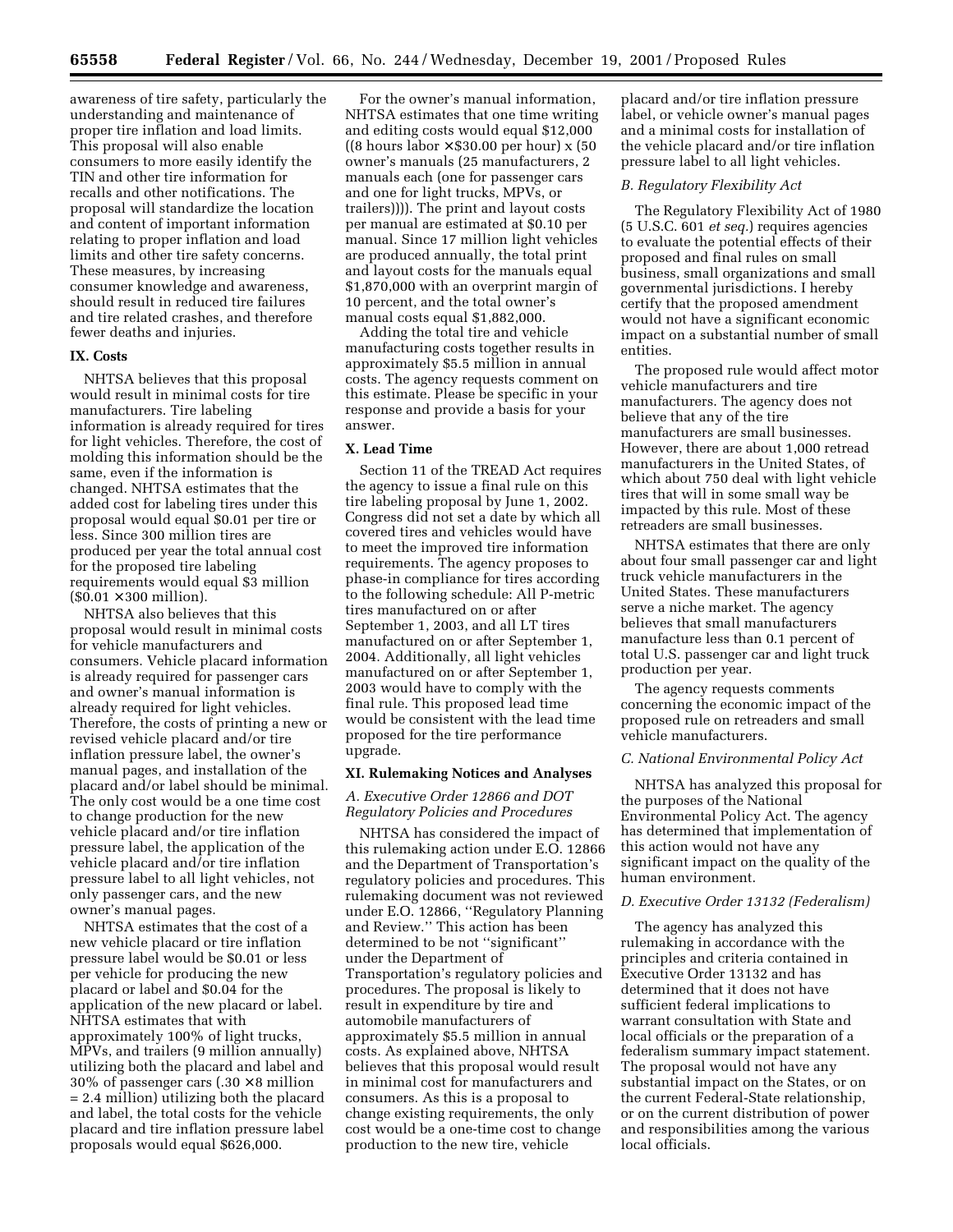#### *E. Unfunded Mandates Act*

The Unfunded Mandates Reform Act of 1995 requires agencies to prepare a written assessment of the costs, benefits and other effects of proposed or final rules that include a Federal mandate likely to result in the expenditure by State, local or tribal governments, in the aggregate, or by the private sector, of more than \$100 million annually (adjusted annually for inflation with base year of 1995). Adjusting this amount by the implicit gross domestic product price deflator for the year 2000 results in \$109 million (106.99/98.11 = 1.09). The assessment may be included in conjunction with other assessments, as it is here.

This proposal is likely to result in expenditure by tire and automobile manufacturers of approximately \$5.5 million in annual costs.

#### *F. Civil Justice Reform*

This proposal would not have any retroactive effect. Under 49 U.S.C. 21403, whenever a Federal motor vehicle safety standard is in effect, a State may not adopt or maintain a safety standard applicable to the same aspect of performance which is not identical to the Federal standard, except to the extent that the state requirement imposes a higher level of performance and applies only to vehicles procured for the State's use. 49 U.S.C. 21461 sets forth a procedure for judicial review of final rules establishing, amending or revoking Federal motor vehicle safety standards. That section does not require submission of a petition for reconsideration or other administrative proceedings before parties may file suit in court.

#### *G. Paperwork Reduction Act*

This proposal contains the following ''collections of information,'' as that term is defined in 5 CFR Part 1320 Controlling Paperwork Burdens on the Public:

Tire and Vehicle Placard Labeling Requirements—The Department of Transportation is submitting the following information collection request to OMB for review and clearance under the Paperwork Reduction Act of 1995 (Pub. L. 104–13, 44 U.S.C. Chapter 35).

*Agency:* National Highway Traffic Safety Administration (NHTSA).

*Title:* Tires and Rims Labeling, and Vehicle Placard Requirements.

*Type of Request:* Additional collection of information for an existing collection.

*OMB Clearance Number:* 2127–0503. *Affected Public:* The tire-labeling

respondents are manufacturers and

retreaders of tires. The agency estimates that there are about 8 such new tire manufacturers and 1200 retread manufacturers. The placard labeling respondents are manufacturers of MPVs covered by FMVSS 571.120. The agency estimates that there are 935 vehicle manufacturers affected by this collection.

*Estimate of the Total Annual Reporting and Record Keeping Burden Resulting from the Collection of Information:* NHTSA estimates that the total annual hour burden is 111,539 hours for tire labeling and 25,184 for vehicle placard requirements.

*Estimated Costs:* NHTSA estimates the total cost annual burden for tire labeling to be \$3,000,000. The estimated total cost annual burden for vehicle placards is \$626,000. No additional resources would be expended by manufacturers to gather additional information because they already compile this data for their own uses.

*Summary of the Collection of Information:* The provisions of the proposed amendments herein requiring manufacturers to provide certain information on both sidewalls of tires, e.g., the TIN, and certain information on a placard or label for vehicles other than passenger cars, e.g., vehicle capacity weight, seating capacity, for the benefit of consumers are considered to be thirdparty information collection requirements as defined by the Office of Management and Budget (OMB) in 5 CFR part 1320.

*Description of the Need for the Information and Proposed Use of the Information:* The provisions of the proposed amendments herein requiring manufacturers to provide certain information on both sidewalls of tires, e.g., the TIN, and certain information on a placard or label for vehicles other than passenger cars, e.g., vehicle capacity weight, seating capacity, are for the benefit of consumers. NHTSA requests comments on the agency's estimates of the total annual hour and cost burdens resulting from this collection of information. These comments must be received on or before February 19, 2002.

*Vehicle Owner's Manual Requirements*—The Department of Transportation is submitting the following information collection request to OMB for review and clearance under the Paperwork Reduction Act of 1995 (Pub. L. 104–13, 44 U.S.C. Chapter 35).

*Agency:* National Highway Traffic Safety Administration (NHTSA).

*Title:* Consolidated Vehicle Owner's Manual Requirements of Motor Vehicles and Motor Vehicle Equipment.

*Type of Request:* Additional collection of information for an existing collection.

*OMB Clearance Number:* 2127–0541. *Affected Public:* The respondents are manufacturers of motor vehicles with a gross vehicle weight rating of 10,000 pounds or less, except for motorcycles and LSVs. The agency estimates that there are 50 model lines for which there are owner's manuals. It is estimated that about 25 vehicle manufacturers are affected by this collection.

*Estimate of the Total Annual Reporting and Record Keeping Burden Resulting from the Collection of Information:* NHTSA estimates that the total annual hour burden is 400 hours for this information collection.

*Estimated Costs:* NHTSA estimates the total cost annual burden for revising the owner's manuals to be \$1,882,000.

*Summary of the Collection of Information:* The provisions of the proposed amendments herein requiring manufacturers to provide information in owners' manuals explaining tire and vehicle load limit information for the benefit of consumers are considered to be third-party information collection requirements as defined by the Office of Management and Budget (OMB) in 5 CFR part 1320.

*Description of the Need for the Information and Proposed Use of the Information:* The provisions of the proposed amendments herein requiring manufacturers to provide information in owners' manuals explaining tire and vehicle load limit information are for the benefit of consumers. NHTSA requests comments on the agency's estimates of the total annual hour and cost burdens resulting from this collection of information. These comments must be received on or before February 19, 2002.

#### *H. Plain Language*

Executive Order 12866 and the President's memorandum of June 1, 1998, require each agency to write all rules in plain language. Application of the principles of plain language includes consideration of the following questions:

• Have we organized the material to suit the public's needs?

• Are the requirements in the rule clearly stated?

• Does the rule contain technical language or jargon that isn't clear?

• Would a different format (grouping and order of sections, use of headings, paragraphing) make the rule easier to understand?

• Would more (but shorter) sections be better?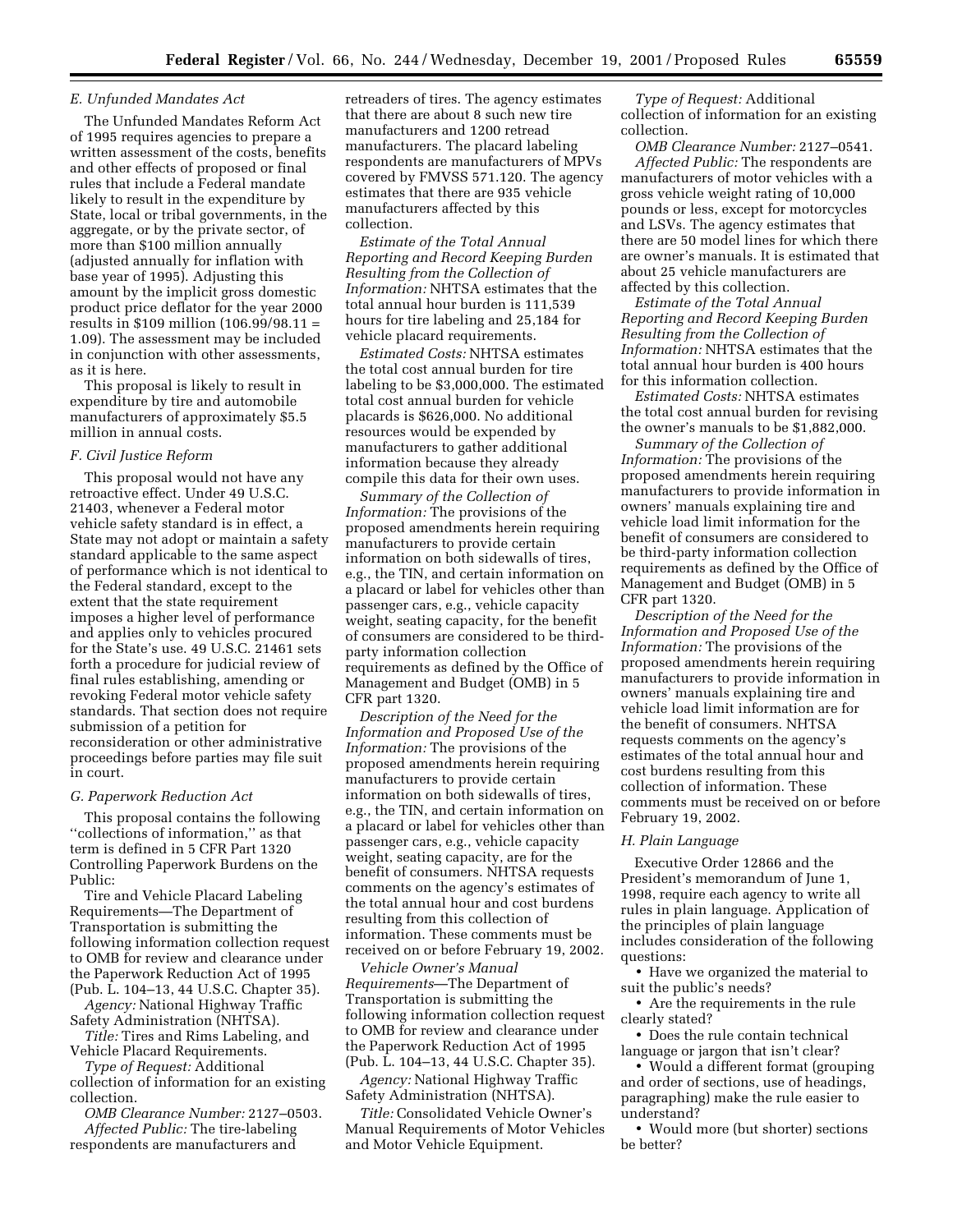• Could we improve clarity by adding tables, lists, or diagrams?

• What else could we do to make the rule easier to understand?

If you have any responses to these questions, please include them in your comments on this proposal.

#### **XII. Submission of Comments**

## *How Can I Influence NHTSA's Thinking on This Proposed Rule?*

In developing this proposal, we tried to address the concerns of all our stakeholders. Your comments will help us improve this rule. We invite you to provide views on options we propose, to suggest new approaches we have not considered, provide new data, indicate how this proposed rule may affect you, or provide other relevant information. We welcome your views on all aspects of this proposed rule, but request comments on specific issues throughout this document. We grouped these specific requests near the end of the sections in which we discuss the relevant issues. Your comments will be most effective if you follow the suggestions below:

• Explain your views and reasoning as clearly as possible.

• Provide solid technical and cost data to support your views.

• If you estimate potential costs, explain how you arrived at the estimate.

• Tell us which parts of the proposal you support, as well as those with which you disagree.

• Provide specific examples to illustrate your concerns.

• Offer specific alternatives.

• Refer your comments to specific sections of the proposal, such as the units or page numbers of the preamble, or the regulatory sections.

• Be sure to include the name, date, and docket number with your comments.

## *How Do I Prepare and Submit Comments?*

Your comments must be written and in English. To ensure that your comments are correctly filed in the Docket, please include the docket number of this document in your comments.

Your comments must not be more than 15 pages long. (49 CFR 553.21). We established this limit to encourage you to write your primary comments in a concise fashion. However, you may attach necessary additional documents to your comments. There is no limit on the length of the attachments.

Please submit two copies of your comments, including the attachments, to Docket Management at the address given above under **ADDRESSES.**

Comments may also be submitted to the docket electronically by logging onto the Dockets Management System Web site at *http://dms.dot.gov.* Click on ''Help & Information'' or ''Help/Info'' to obtain instructions for filing the document electronically.

## *How Can I Be Sure That My Comments Were Received?*

If you wish Docket Management to notify you upon its receipt of your comments, enclose a self-addressed, stamped postcard in the envelope containing your comments. Upon receiving your comments, Docket Management will return the postcard by mail.

## *How Do I Submit Confidential Business Information?*

If you wish to submit any information under a claim of confidentiality, you should submit three copies of your complete submission, including the information you claim to be confidential business information, to the Chief Counsel, NHTSA, at the address given above under **FOR FURTHER INFORMATION CONTACT.** In addition, you should submit two copies, from which you have deleted the claimed confidential business information, to Docket Management at the address given above under **ADDRESSES.** When you send a comment containing information claimed to be confidential business information, you should include a cover letter setting forth the information specified in our confidential business information regulation. (49 CFR part 512.)

## *Will the Agency Consider Late Comments?*

We will consider all comments that Docket Management receives before the close of business on the comment closing date indicated above under **DATES.** To the extent possible, we will also consider comments that Docket Management receives after that date. If Docket Management receives a comment too late for us to consider it in developing a final rule (assuming that one is issued), we will consider that comment as an informal suggestion for future rulemaking action.

## *How Can I Read the Comments Submitted by Other People?*

You may read the comments received by Docket Management at the address given above under **ADDRESSES.** The hours of the Docket are indicated above in the same location.

You may also see the comments on the Internet. To read the comments on the Internet, take the following steps:

(1) Go to the Docket Management System (DMS) Web page of the Department of Transportation (*http:// dms.dot.gov/*).

(2) On that page, click on ''search.'' (3) On the next page (*http:// dms.dot.gov/search*/), type in the fourdigit docket number shown at the beginning of this document. Example: If the docket number were ''NHTSA– 1998–1234,'' you would type ''1234.'' After typing the docket number, click on ''search.''

(4) On the next page, which contains docket summary information for the docket you selected, click on the desired comments. You may download the comments. However, since the comments are imaged documents, instead of word processing documents, the downloaded comments are not word searchable.

Please note that even after the comment closing date, we will continue to file relevant information in the Docket as it becomes available. Further, some people may submit late comments. Accordingly, we recommend that you periodically check the Docket for new material.

#### **XII. Proposed Regulatory Text**

## **List of Subjects in 49 CFR Parts 567, 571, 574, and 575**

Certification, Consumer information, Imports, Motor vehicle safety, Motor vehicles, Rubber and rubber products, Tires.

In consideration of the foregoing, we propose to amend 49 CFR parts 567, 571, 574 and 575 as follows:

## **PART 567—CERTIFICATION**

1. The authority citation for part 567 would continue to read as follows:

**Authority:** 49 U.S.C. 322, 30111, 30115, 30117, 30166, 32502, 32504, 33101–33104, 33108, and 33109; delegation of authority at 49 CFR 1.50.

2. Part 567 would be amended by revising  $\S 567.4(h)(2)$  as follows:

## **§ 567.4 Requirements for manufacturers of motor vehicles.**

- \* \* \* \* \*
	- (h) \* \* \*

(2) (For multipurpose passenger vehicles, trucks, buses, trailers, and motorcycles.) The manufacturer may, at its option, list more than one GVWR-GAWR-tire-rim combination on the label as long as the listing contains the tire-rim combination installed as original equipment on the vehicle by the vehicle manufacturer and conforms in content and format to the requirements for the Tire-rim-inflation information set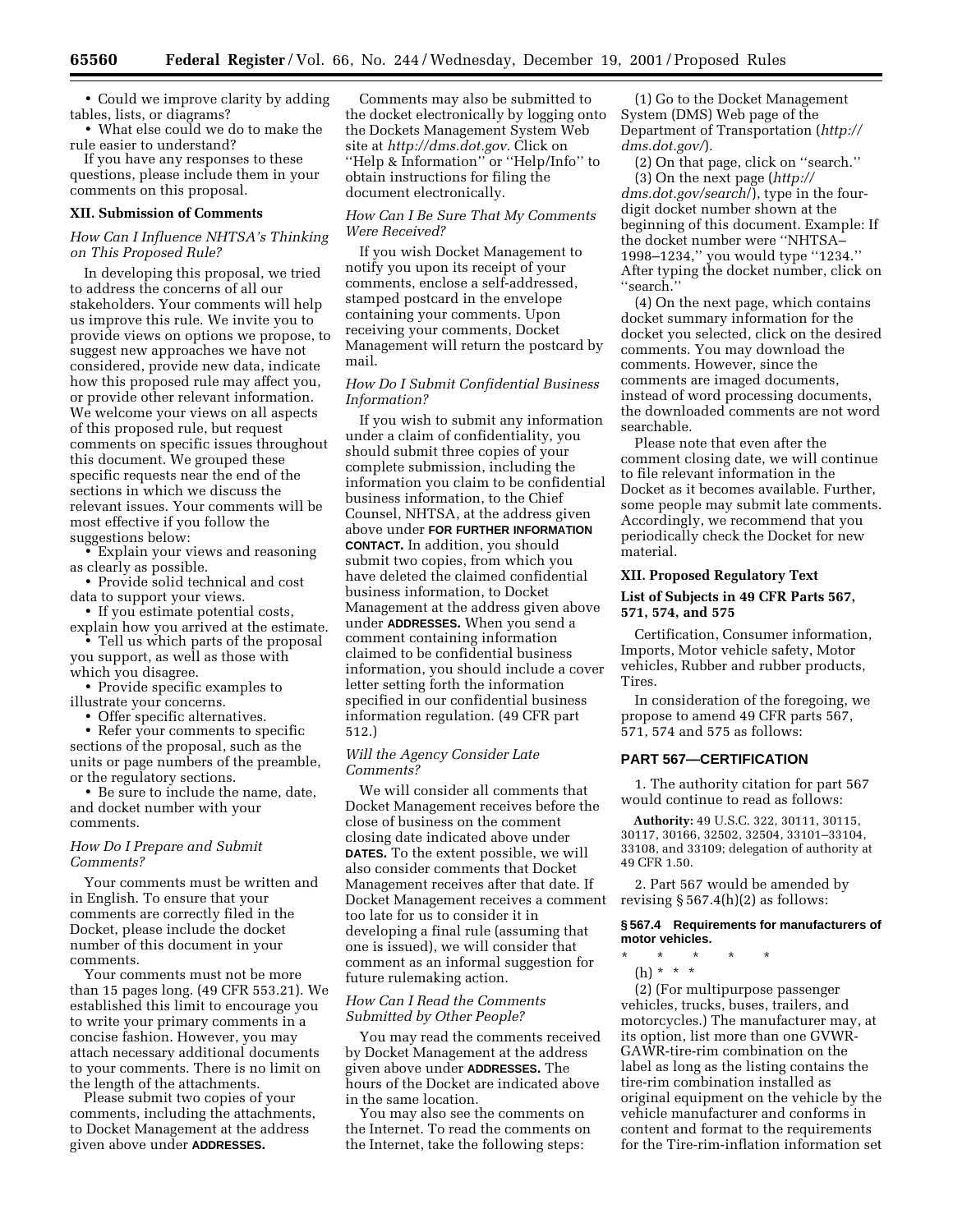forth in § 571.120, § 571.129 and § 571.139 of this chapter. \* \* \* \* \*

## **PART 571—FEDERAL MOTOR VEHICLE SAFETY STANDARDS**

3. The authority citation for part 571 would continue to read as follows:

**Authority:** 49 U.S.C. 322, 2011, 30115, 30166 and 30177; delegation of authority at 49 CFR 1.50.

4. Section 571.110 would be amended by revising its heading and S2, S4.3 and S4.3.1, by adding S4.3.2, and by adding Figure 1 and Figure 2 at the end of Section 571.110, to read as follows:

#### **§ 571.110 Standard No. 110—Tire selection and rims for motor vehicles with a GVWR of 10,000 pounds or less.**

\* \* \* \* \*

*S2. Application.* This standard applies to motor vehicles with a gross vehicle weight rating (GVWR) of 10,000 pounds or less, except for motorcycles, and to non-pneumatic spare tire assemblies for use on those vehicles. S4. \* \* \*

*S4.3 Placard.* Each vehicle shall show the information specified in S4.3 (a) through (f) on a placard permanently affixed to the B-pillar, or, if the vehicle does not contain a B-pillar, the drivers side door edge. This information shall be in the English language, lettered in block capitals and numerals not less than 2.4 millimeters high and conform in size, color, and format as set forth in Figure 1 in S4.3. At the manufacturer's option, the information specified in

S4.3(c) and (d) may be shown, alternatively, on a tire inflation pressure label, and conform in size, color, and format as set forth in Figure 2 in S4.3, permanently affixed and proximate to the placard required by this paragraph. The information specified in S4.3(e) shall be shown on both the vehicle placard and on any existing tire inflation pressure label in the format and color scheme set forth in Figures 1 and 2.

(a) Vehicle capacity weight expressed as ''THE COMBINED WEIGHT OF OCCUPANTS AND CARGO SHOULD NEVER EXCEED XXX POUNDS'';

(b) Designated seated capacity (expressed in terms of total number of occupants and number of occupants for each seat location);

(c) Vehicle manufacturer's recommended cold tire inflation pressure, subject to the limitations of 4.3.2;

(d) Tire size designation for the tire installed as original equipment on the vehicle by the vehicle manufacturer;

(e) ''TIRE INFORMATION'';

(f) ''SEE OWNER'S MANUAL FOR ADDITIONAL INFORMATION''; and

(g) For a vehicle equipped with a nonpneumatic assembly, the tire identification code with which that assembly is labeled pursuant to the requirements of S4.3(a) of § 571.129, New Non-Pneumatic Tires for Passenger Cars.

*S4.3.1 Additional labeling information for vehicles other than passenger cars.* Each vehicle shall show the size designation and, if applicable,

the type designation of rims (not necessarily those on the vehicle) appropriate for the tire appropriate for use on that vehicle, including the tire installed as original equipment on the vehicle by the vehicle manufacturer, after each GAWR listed on the certification label required by § 567.4 or § 567.5 of this chapter. This information shall be in the English language, lettered in block capitals and numerals not less than 2.4 millimeters high and in the following format:

Truck Example—Suitable Tire-Rim Choice GVWR: 2,441 kilograms (5381 pounds)

- GAWR: Front—1,299 kilograms (2,864 pounds) with P265/70R16 tires, 16 x 8.0 rims at 240 kPa (36 psi) cold single. GAWR: Rear—1,142 kilograms (2,864
- pounds) with P265/70R16 tires, 16 x 8.00 rims, at 245 kPa (36 psi) cold single.

S4.3.2 No inflation pressure other than the maximum permissible inflation pressure may be shown unless—

(a) It is less than the maximum permissible inflation pressure;

(b) It is appropriate for the load limits as calculated in accordance with S4.2; and

(c) The tire load rating specified in a submission by an individual manufacturer, pursuant to S4.1.1(a) of § 571.139 or contained in one of the publications described in S4.1.1.(b) of § 571.139, for the tire size at that inflation pressure is not less than the vehicle maximum load and the vehicle normal load.

\* \* \* \* \* **BILLING CODE 4910–59–P**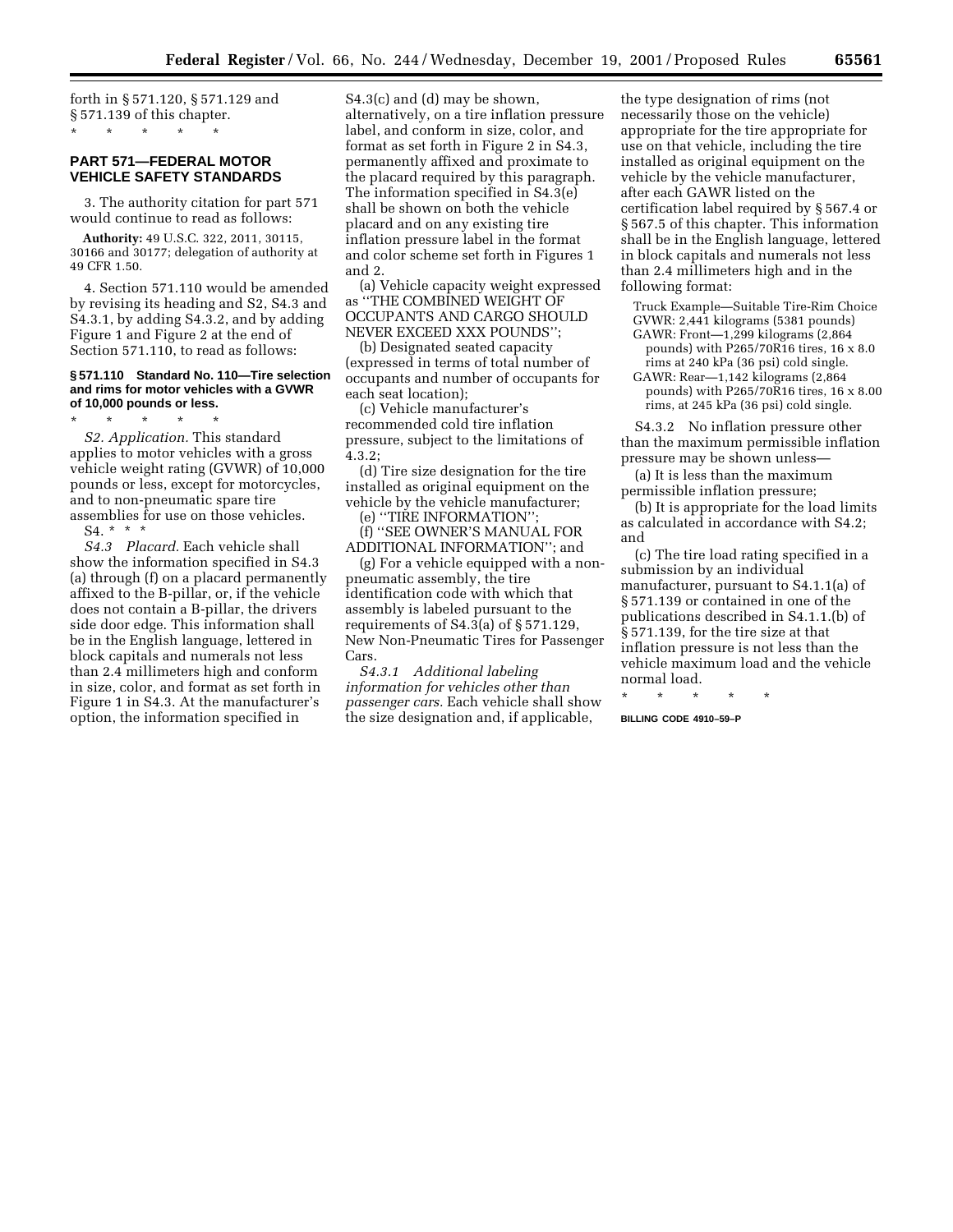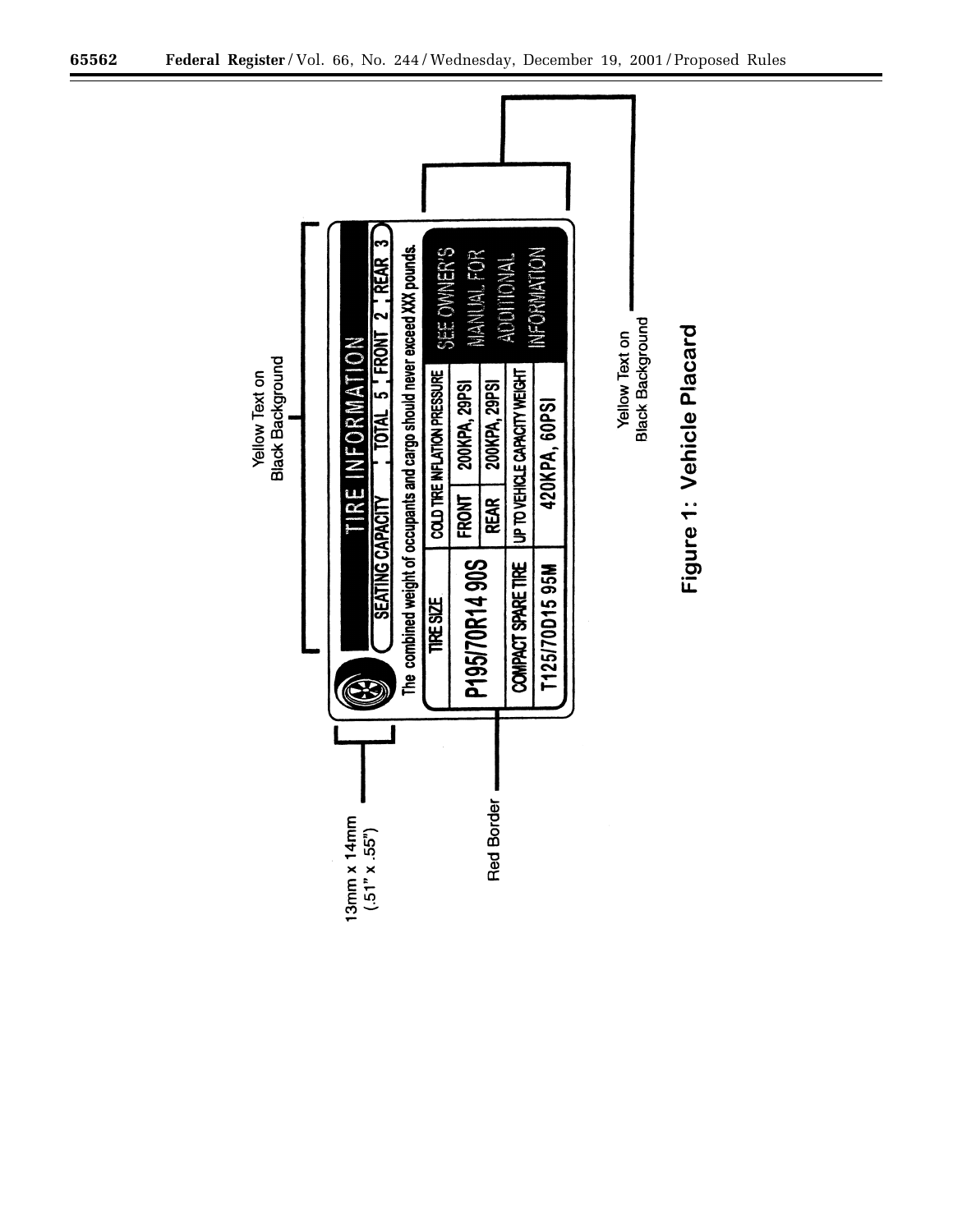

#### **BILLING CODE 4910–59–C**

5. Section 571.117 would be amended by revising S6.3 (including removing Table 1 and the undesignated paragraph following S6.3(h)), to read as follows:

## **§ 571.117 Standard No. 117; Retreaded pneumatic tires.**

\* \* \* \* \* S6. \* \* \*

*S6.3. Labeling.* Each retreaded tire shall comply with the requirements of S5.5. of § 571.139.

\* \* \* \* \*

6. Section 571.120 would be amended by revising its heading, and S3 to read as follows:

#### **§ 571.120 Standard No. 120; Tire selection and rims for motor vehicles with a GVWR of more than 10,000 pounds.**

\* \* \* \* \* *S3. Application.* This standard applies to motor vehicles with a gross vehicle weight rating (GVWR) of more than 10,000 pounds and motorcycles, to rims for use on those vehicles, and to non-pneumatic spare tire assemblies for use on those vehicles.

\* \* \* \* \* 7. Section 571.129 would be amended by revising S4.3 to read as follows:

## **§ 571.129 Standard No. 129; New nonpneumatic tires for passenger cars.**

\* \* \* \* \* S4. \* \* \*

*S4.3. Labeling Requirements.* Each new non-pneumatic tire shall comply with the requirements of S5.5 of § 571.139.

\* \* \* \* \*

8. Section 571.139 would be added to read as follows:

#### **§ 571.139 Standard No. 139; New pneumatic tires for motor vehicles with a GVWR of 10,000 pounds or less.**

*S1. Scope and purpose.* This standard specified tire dimensions, test requirements, labeling requirements, and defines tire load ratings.

*S2. Application.* This standard applies to new pneumatic tires for use on motor vehicles (other than motorcycles) that have a gross vehicle weight rating (GVWR) of 10,000 pounds or less and that were manufactured after 1975.

*S3. Definitions.* [Reserved]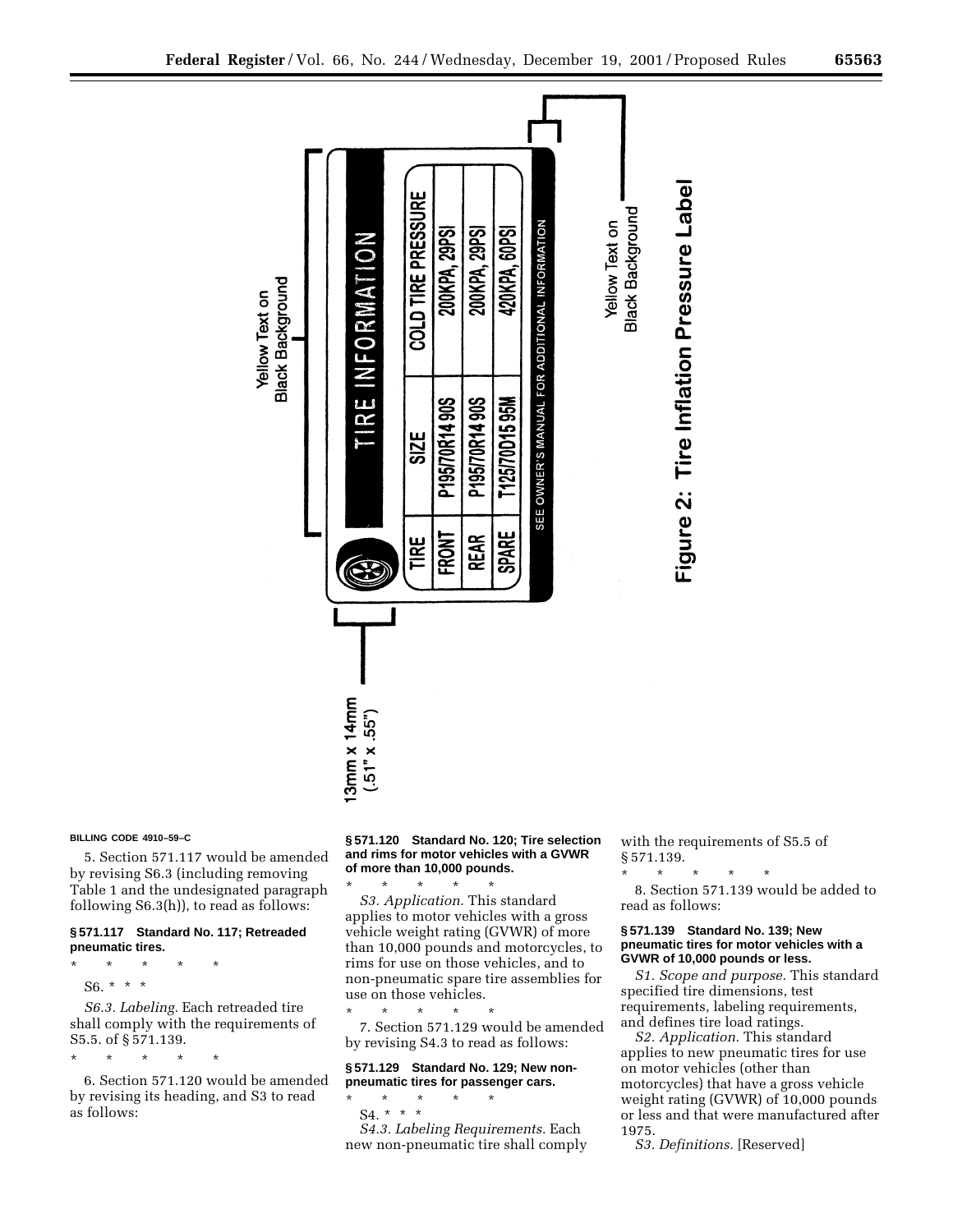*S4. Tire and rim matching information.*

S4.1. Each manufacturer of tires shall ensure that a listing of the rims that may be used with each tire that it produces is provided to the public in accordance with S4.1.1 and S4.1.2.

S4.1.1 Each rim listing for a tire shall include dimensional specifications and a diagram of the rim and shall be in one of the following forms:

(a) Listed by manufacturer name or brand name in a document furnished to dealers of the manufacturer's tires, to any person upon request, and in duplicate to: Docket Section, National Highway Traffic Safety Administration, 400 Seventh Street, SW, Washington, DC 20590; or

(b) Contained in publications, current at the date of manufacture of the tire or any later date, of at least one of the following organizations:

(1) The Tire and Rim Association. (2) The European Tyre and Rim

Technical Organization.

(3) Japan Automobile Tire

Manufacturers' Association, Inc. (4) Tyre & Rim Association of

Australia.

(5) Associacao Latino Americana de Pneus e Aros (Brazil).

(6) South African Bureau of Standards.

S4.1.2 A listing compiled in accordance with paragraph (a) of S4.1.1 need not include dimensional specifications or a diagram of a rim whose dimensional specifications and diagram are contained in a listing published in accordance with paragraph (b) of S4.1.1.

S4.2. Information contained in a publication specified in S4.1(b) that lists general categories of tires and rims by size designation, type of construction, and/or intended use, shall be considered to be manufacturer's information pursuant to S4.1 for the listed tires, unless the publication itself or specific information provided according to S4.1(a) indicates otherwise.

*S5. General requirements.* [Reserved]

*S5.5 Tire Markings.* Except as specified in paragraphs (a) through (i) of this S5.5, each tire shall be marked on each sidewall with the information specified in S5.5 (a) through (e) and on one sidewall with the information specified in S5.5 (f) through (i). The markings shall be placed between the maximum section width and the bead on at least one sidewall, unless the maximum section width of the tire is located in an area which is not more than one-fourth of the distance from the

bead to the shoulder of the tire. If the maximum section width falls within that area, those markings shall appear between the bead and a point one-half the distance from the bead to the shoulder of the tire, on at least one sidewall. The markings shall be in letters and numerals not less than 0.078 inch high and raised above or sunk below the tire surface not less than 0.015 inch. The tire identification and DOT symbol labeling shall comply with part 574 of this chapter.

(a) The symbol DOT, which shall constitute a certification that the tire conforms to applicable Federal motor vehicle safety standards;

(b) The tire identification number required by part 574 of this chapter;

(c) The tire size designation as listed in the documents and publications specified in S4.1.1;

(d) The maximum permissible inflation pressure;

(e) The maximum load rating;

(f) The generic name of each cord material used in the plies (both sidewall and tread area) of the tire;

(g) The actual number of plies in the sidewall, and the actual number of plies in the tread area if different;

(h) The words ''tubeless'' or ''tube type'' as applicable; and

(i) The word ''radial'' if the tire is a radial ply tire.

S5.5.1 Each tire shall be labeled with the name of the manufacturer, or brand name and number assigned to the manufacturer in the manner specified in part 574.

S5.5.2 [Reserved]

S5.5.3 If the maximum inflation pressure of a tire is 240, 280, 290, 300, 330, 340, 350 or 390 kPa, then:

(a) Each marking of that inflation pressure pursuant to S5.5(d) shall be followed in parenthesis by the equivalent psi, rounded to the next higher whole number; and

(b) Each marking of the tire's maximum load rating pursuant to S5.5(e) in kilograms shall be followed in parenthesis by the equivalent load rating in pounds, rounded to the nearest whole number.

S5.5.4 If the maximum inflation pressure of a tire is 420 kPa (60 psi), the tire shall have permanently molded into or onto both sidewalls, in letters and numerals not less than 1⁄2 inch high, the words ''Inflate to 60 psi'' or ''Inflate to 420 kPa (60 psi).'' On both sidewalls, the words shall be positioned in an area between the tire shoulder and the bead of the tire. However, in no case shall the words be positioned on the tire so that

they are obstructed by the flange of any rim designated for use with that tire in this standard or in Standard No. 110 (§ 571.110 of this part).

*S6. Test procedures, conditions and performance requirements.* [Reserved]

S7. [Reserved]

\* \* \* \* \*

## **PART 574—TIRE IDENTIFICATION AND RECORD KEEPING**

9. The authority citation for part 574 would continue to read as follows:

**Authority:** 15 U.S.C. 1392, 1401, 1403, 1407, 1411–1420, 1421; delegation of authority at CFR 1.50.

10. Section 574.5 would be amended by revising paragraphs (b) and (d), and Figures 1 and 2 to read as follows:

## **§ 574.5 Tire identification requirements.**

(b) *Second grouping.* For tires produced or retreaded on and after September 1, 2003, the second grouping, consisting of four numerical symbols, must identify the week and year of manufacture. The first two symbols must identify the week of the year by using "01" for the first full calendar week in each year, ''02'' for the second full calendar week, and so on. The calendar week runs from Sunday through the following Saturday. The final week of each year may include not more than 6 days of the following year. The third and fourth symbols must identify the year. Example: 0101 means the 1st week of 2001, or the week beginning Sunday, January 7, 2001, and ending Saturday, January 13, 2001.

\* \* \* \* \*

(d) *Fourth grouping.* For new tires, the fourth group, consisting of no more than 2 symbols, may be used at the option of the manufacturer, to identify the tire size. For a new non-pneumatic tire or a non-pneumatic tire assembly, the fourth group, of not more than two symbols, shall be used to identify the nonpneumatic tire identification code. For retreaded tires, the fourth group, of no more than two symbols, shall identify the retread matrix in which the tire was processed or a tire size code if a matrix was not used to process the retreaded tire. Each new tire manufacturer and retreader shall maintain a record of each symbol used, with the corresponding matrix or tire size, and shall provide such record to the NHTSA upon written request.

#### **BILLING CODE 4910–59–P**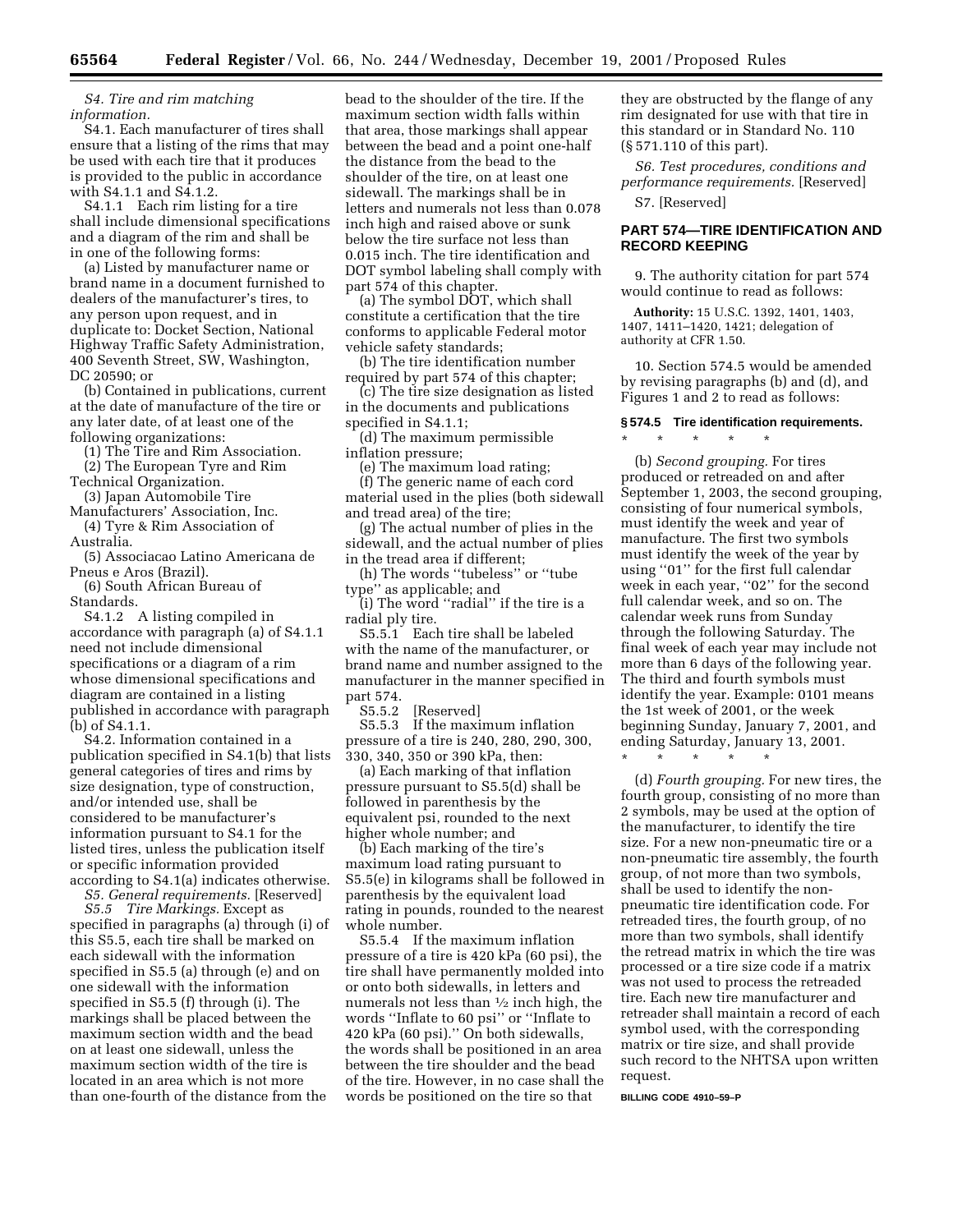

FIGURE 1: IDENTIFICATION NUMBER FOR NEW TIRES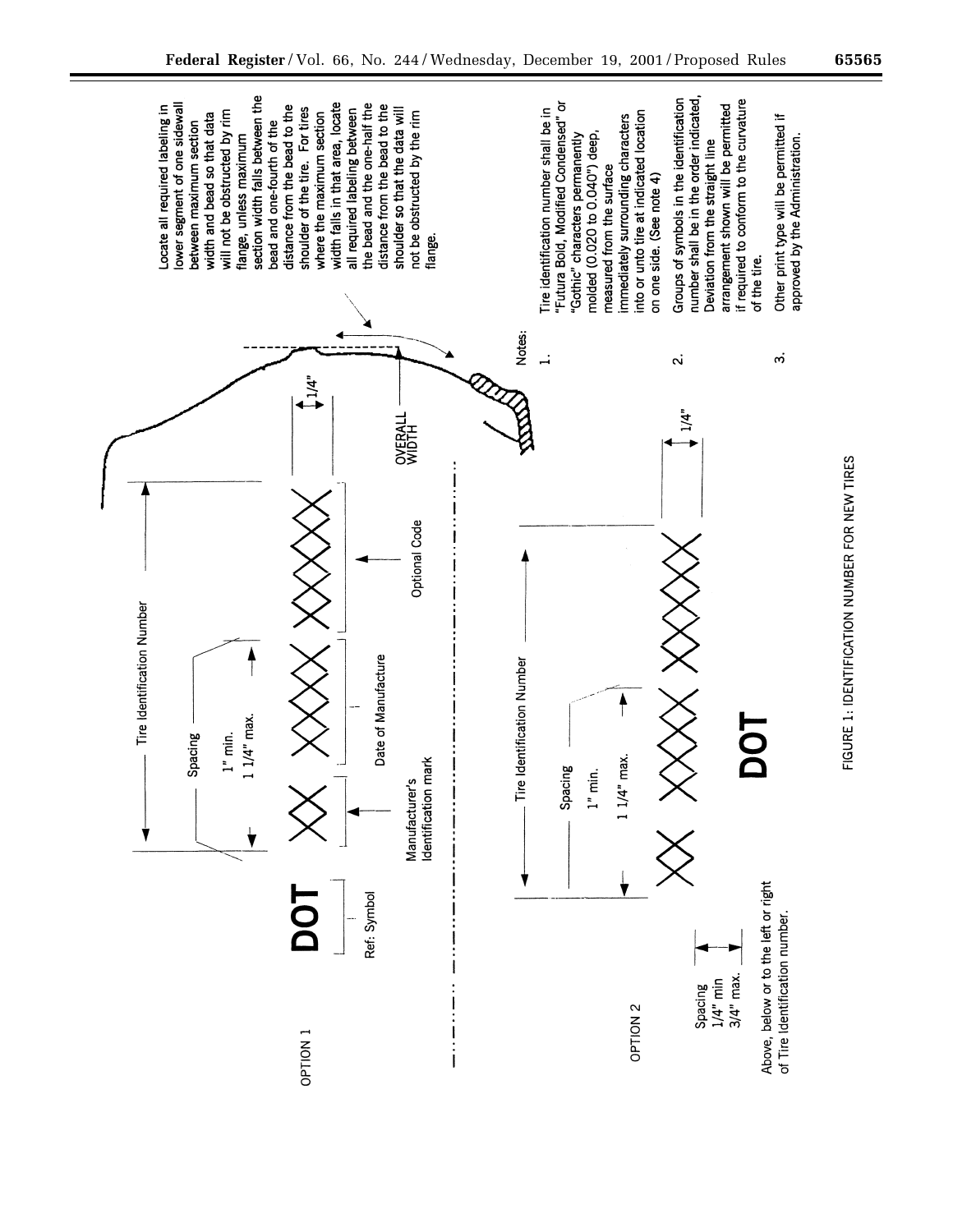

**BILLING CODE 4910–59–C**